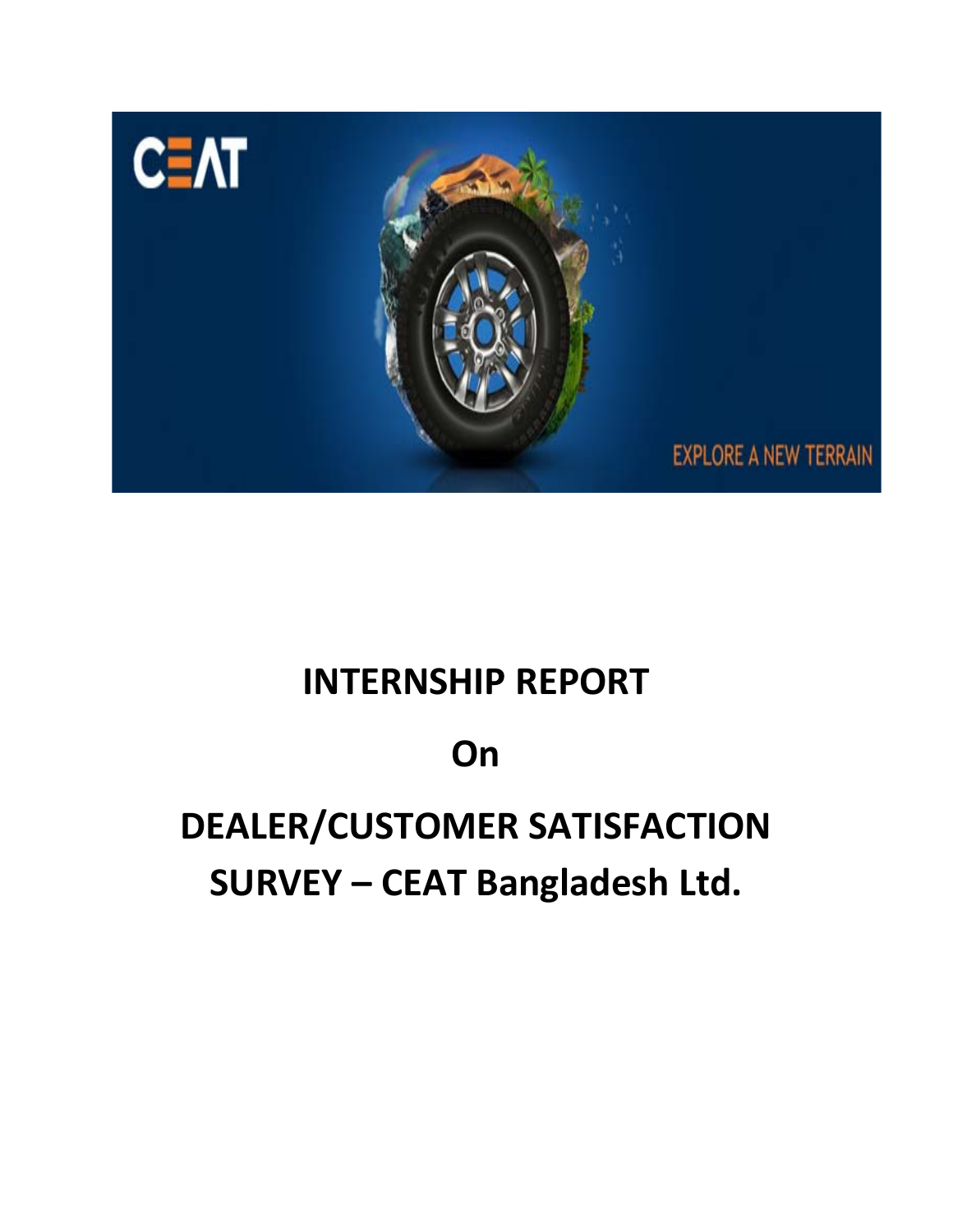Internship Report on – Dealer/ Customer Survey

Prepared By

Raihana Azim Upoma

Student ID- 10104058

BRAC Business School

BRAC University

Prepared For

Dr. Tanvir Ahmed

Assistant Professor

BRAC Business School

BRAC University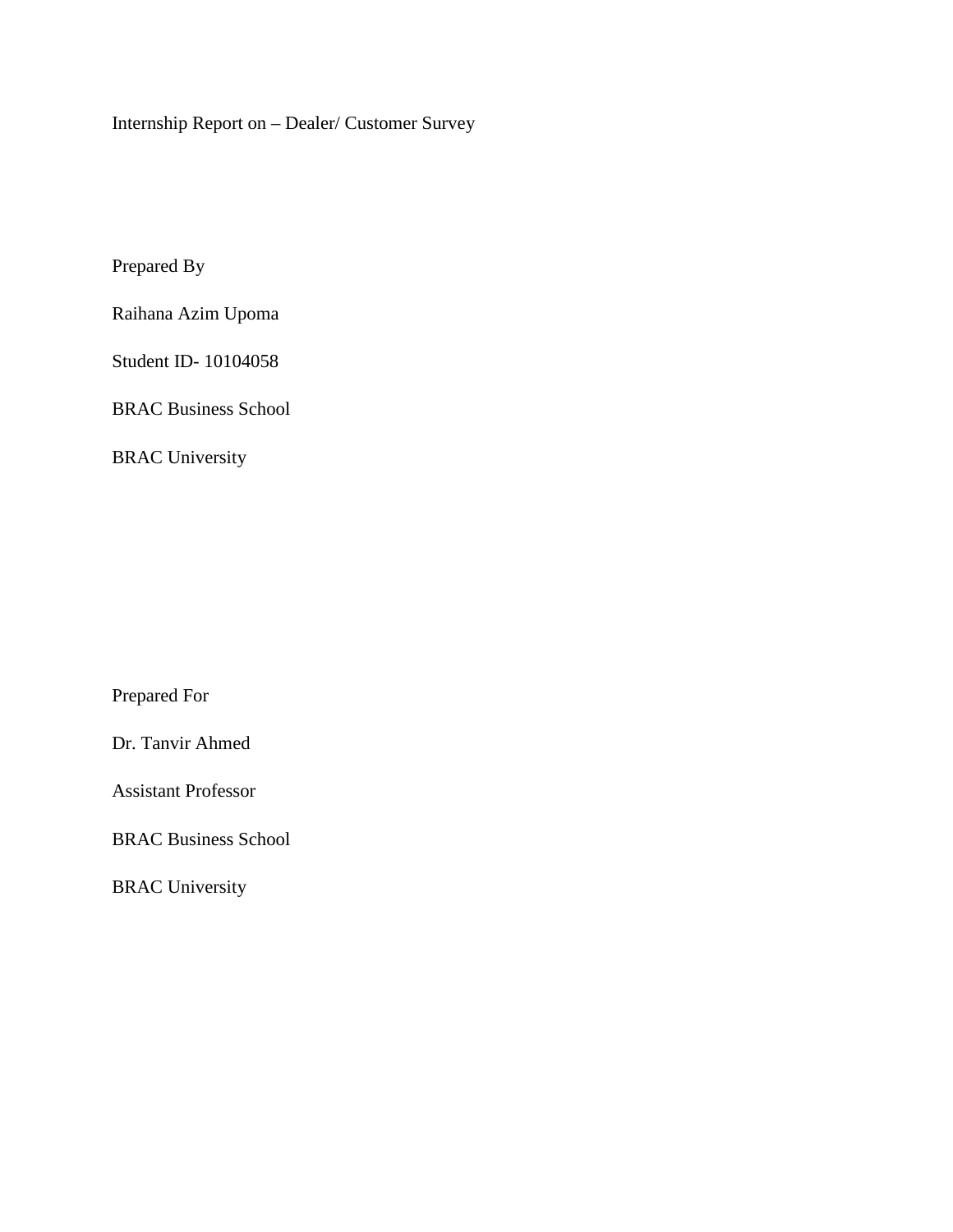## LETTER OF TRANSMITTAL

June 21, 2014 Dr. Tanvir Ahmed Assistant Professor BRAC Business School BRAC University

#### **Subject:**Submission of internship report

Dear Sir,

This is to inform you with great pleasure that I have prepared my internship report on the topic "Dealer/ Customer Satisfaction Survey-CEAT Bangladesh Ltd." that have been assigned to me to mark the completion of my internship in the company and to express my knowledge from the experience in writing. I have tried my level best to prepare an effective and creditable report given the extreme time constraints and immense work pressure.

The report contains a detailed study of the Dealer/Customer Satisfaction level of CEAT Bangladesh Ltd. I have prepared this report keeping in mind the technical aspects of the industry and provided detailed description of processes to make it convenient for anybody who might read it for further reference. However, for any sort of discrepancies and inconsistencies that may arise, I will be pleased to clarify and answer regarding any of the part of this report.

Yours sincerely, Raihana Azim Upoma Student I.D. - 10104058 BRAC Business School BRAC University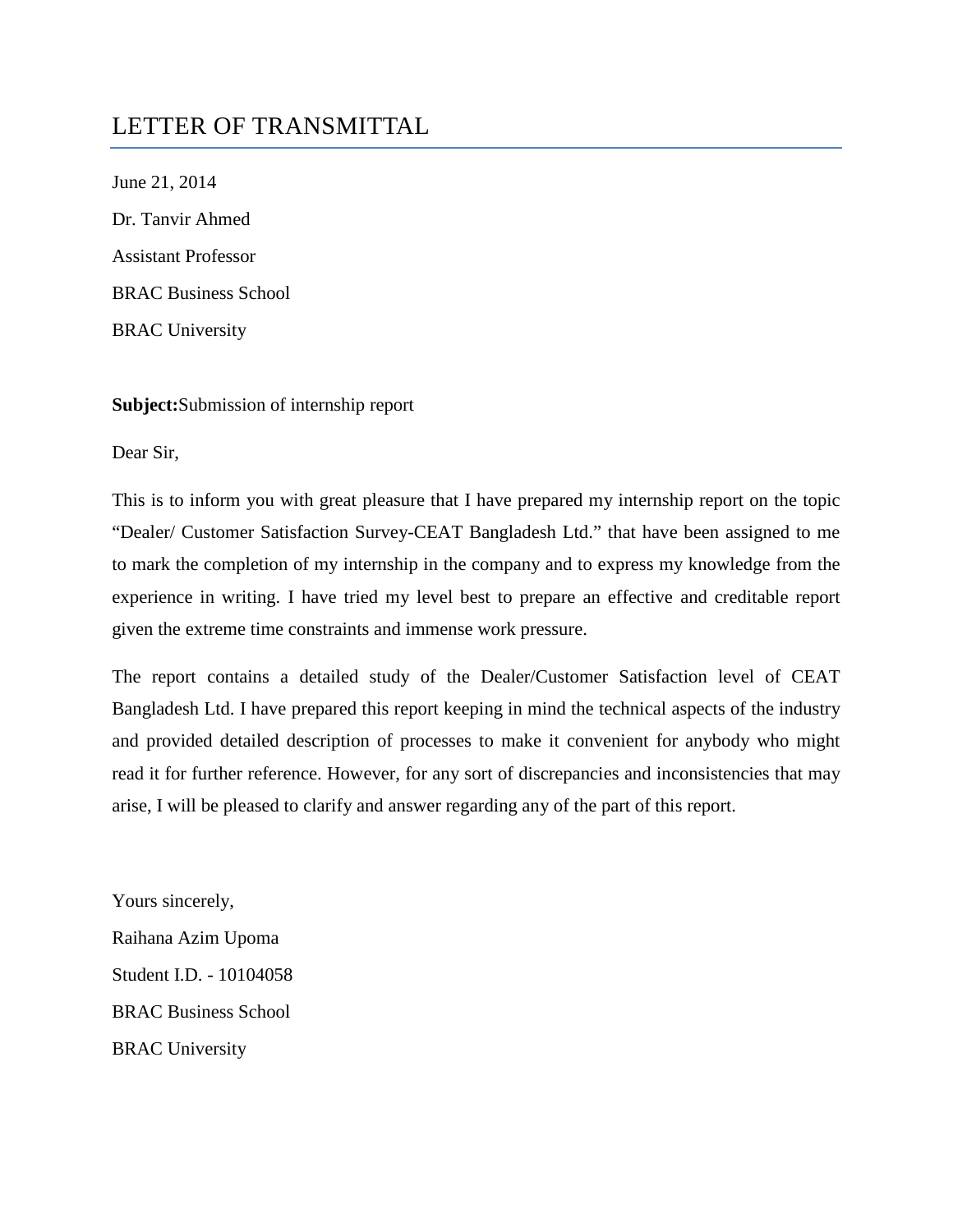## Acknowledgement

First of all I would like to thank my honorable supervisor Dr. Tanvir Ahmed, who helped me throughout the course of my internship.

I am highly grateful & like to express my sincere thanks to Mr. Noor E Elahi, Head of HR & Administration, CEAT Bangladesh Ltd. who permitted me to do my internship in such a prestigious organization.

I prepared this report on "Dealer/Customer Satisfaction". I am very much obliged for cordial cooperation from employees of Sales & Marketing department of CEAT Bangladesh Ltd. I want to express my whole-hearted gratitude to them for their valuable cooperation. Without this it would have not been possible to complete the report.

I would like to thank Mr. Amit Roy, Marketing Manager, my supervisor at CEAT Bangladesh Ltd. It would not been so easy to prepare this report without his help. And also Mr. EmonGangopadhyay, Head of Sales and Marketing for being so supportive all the time.

Raihana Azim Upoma Student I.D. - 10104058 BRAC Business School BRAC University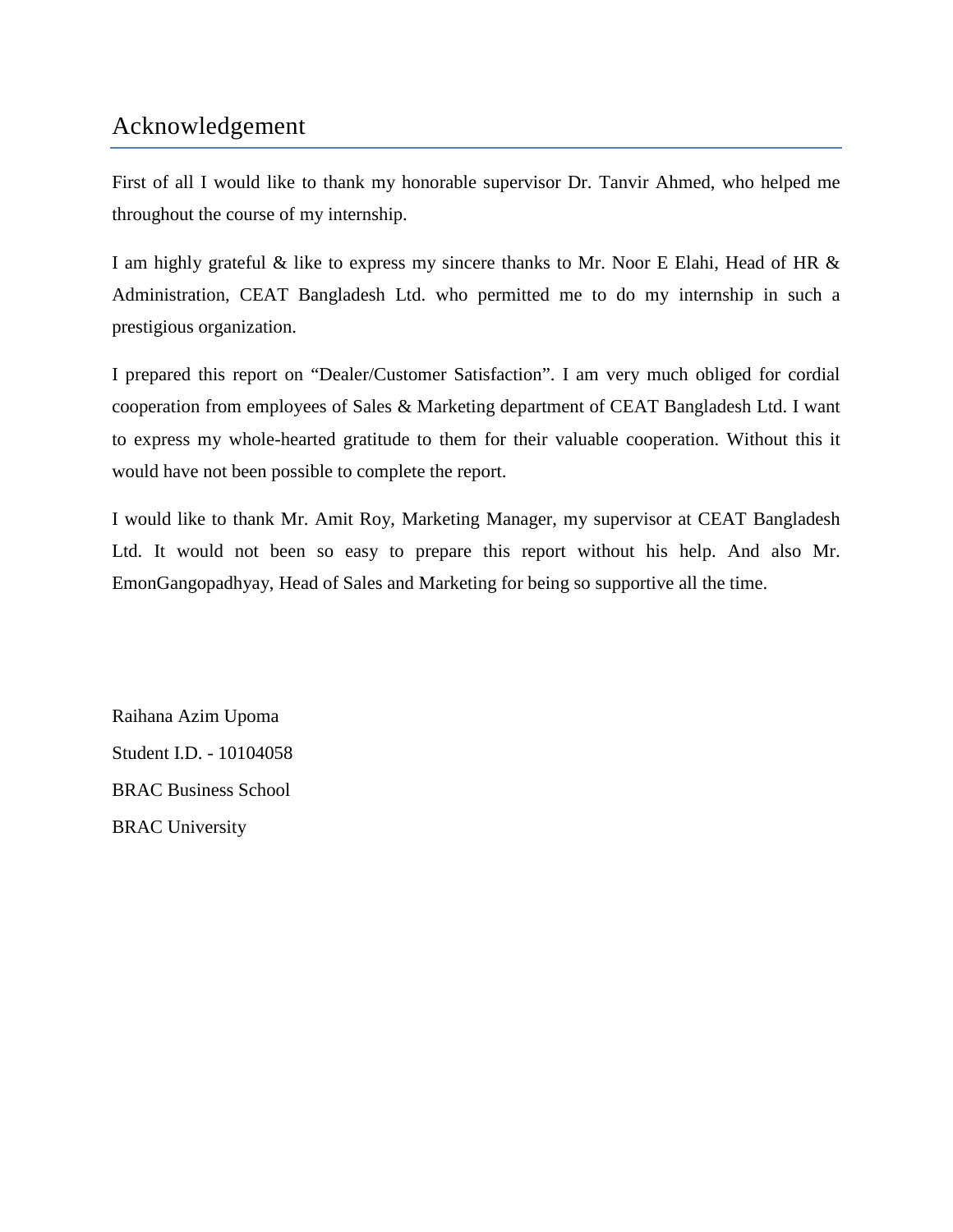## Executive Summary:

This report provides an analysis of the satisfaction level of Dealer/ Customers and their perception about CEAT Bangladesh Ltd. to make it easy to understand the report I have discussed the entire topic under different divisions. Company background, its mission vision, objectives, value and other related issues, methodology, analysis, findings and recommendations all have been discussed in details.

CEAT Bangladesh Ltd. has recently entered in to Bangladeshi market and now they are in the growth stage. Here, they are mainly focusing and targeting the truck and bus segment. At present, CEAT is operating in five regions- Dhaka, Chittagong, Sylhet, Bogra and Jessore. The main warehouse is at Chittagong and all the products are distributed from there.

At first, I figured out the market situation and gathered product knowledge through fitment survey. And then I met dealers and interviewed customers to know their concept about CEAT tyres. During my three months of internship I also worked with McKinsey & Company Inc. a global management consulting firm that worked for CEAT Bangladesh Ltd. to build a strong brand value in the market. Prepared questionnaire, did phone interviews, arranged dealer meet etc.

Before drawing any conclusion, it may be noted that there might be lack of data, but still it might be useful for designing any further study.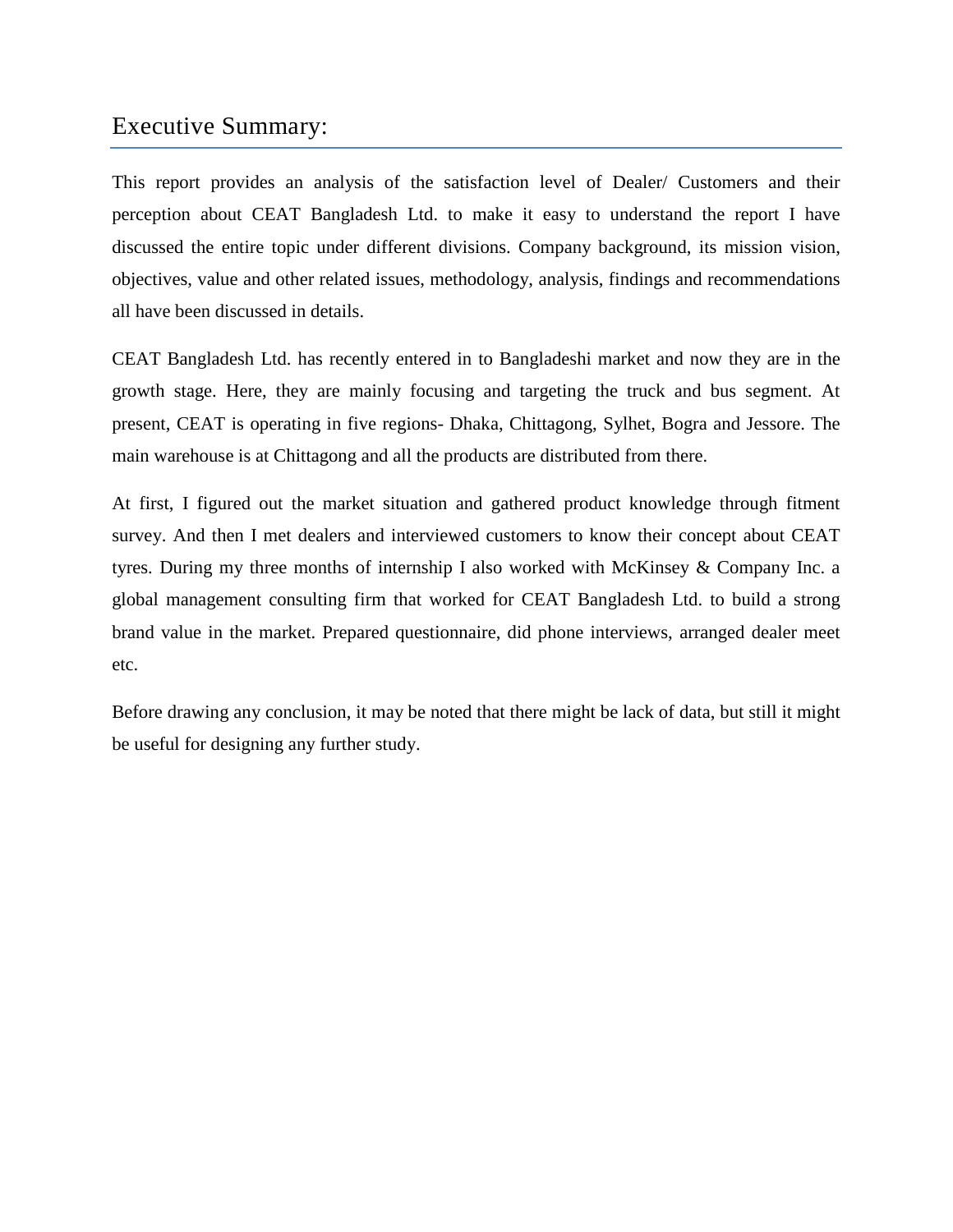## **Table of Contents**

|    | 1.1 Background of the study                          |
|----|------------------------------------------------------|
|    | 1.2 Objective of the Study                           |
|    | 1.3 Limitations                                      |
| 2. |                                                      |
|    | 2.1 Organizational Overview                          |
|    | 2.2 Vision of CEAT Ltd.                              |
|    | 2.3 Objective                                        |
|    | 2.4 Values                                           |
|    | 2.5 Core values                                      |
|    | 2.6 Commitment towards Customers                     |
|    | 2.7 Company Organogram                               |
|    | 2.8 Products Offered by CEAT Ltd.                    |
|    |                                                      |
|    | 3.1 Research Approach and Strategy                   |
|    | 3.2 Target Respondents                               |
|    | 3.3 Data Collection                                  |
|    |                                                      |
|    | 17                                                   |
|    | 5.1 Analysis of Dealer Survey                        |
|    | 5.2 Analysis of Customer Survey                      |
|    | 6. Findings & Observation about CEAT Bangladesh Ltd. |
| 7. |                                                      |
|    |                                                      |
|    |                                                      |
|    |                                                      |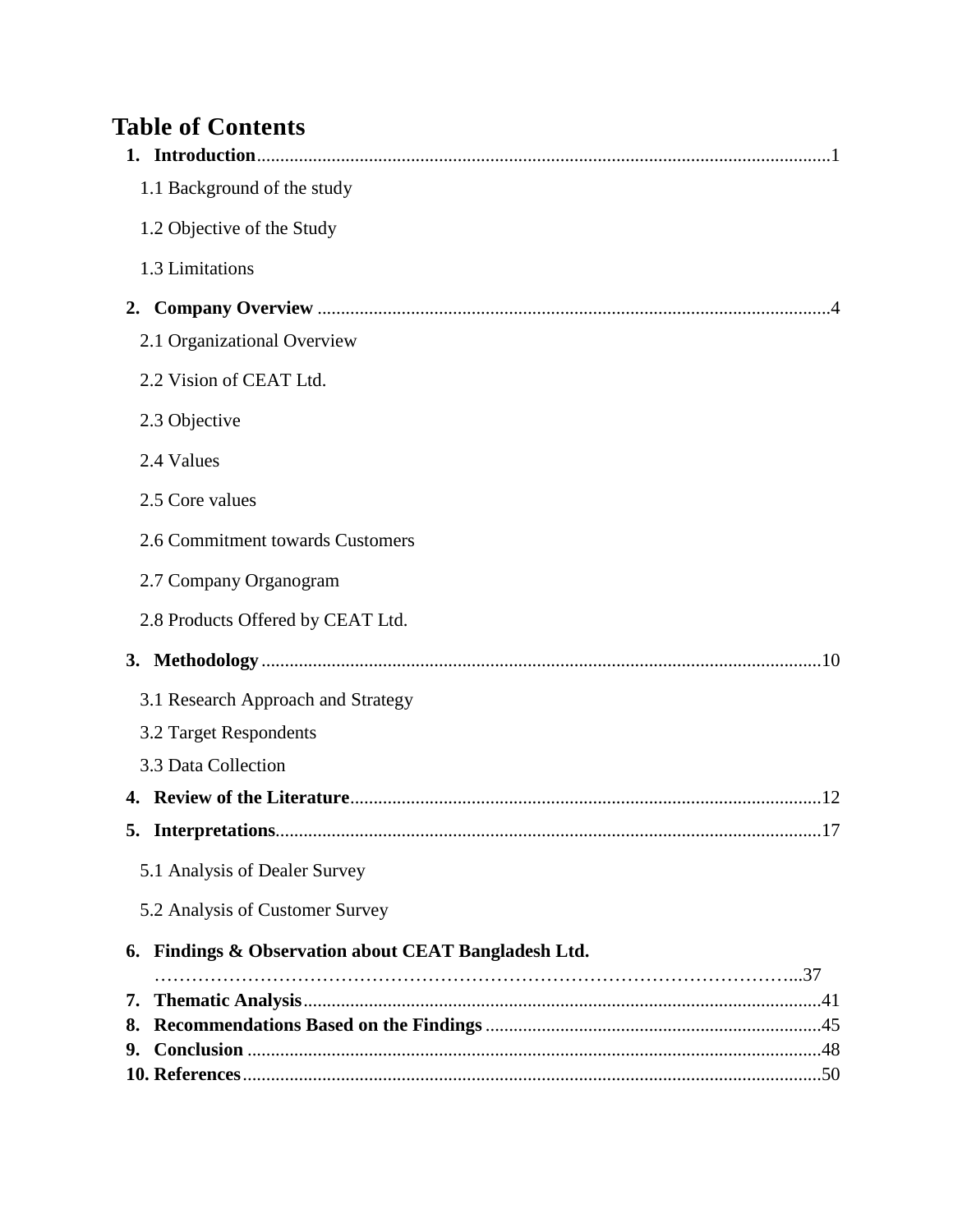|      | 11.1 Fitment Survey Format |  |
|------|----------------------------|--|
| 11.2 | Dealer Survey Format       |  |

11.3 Customer Survey Format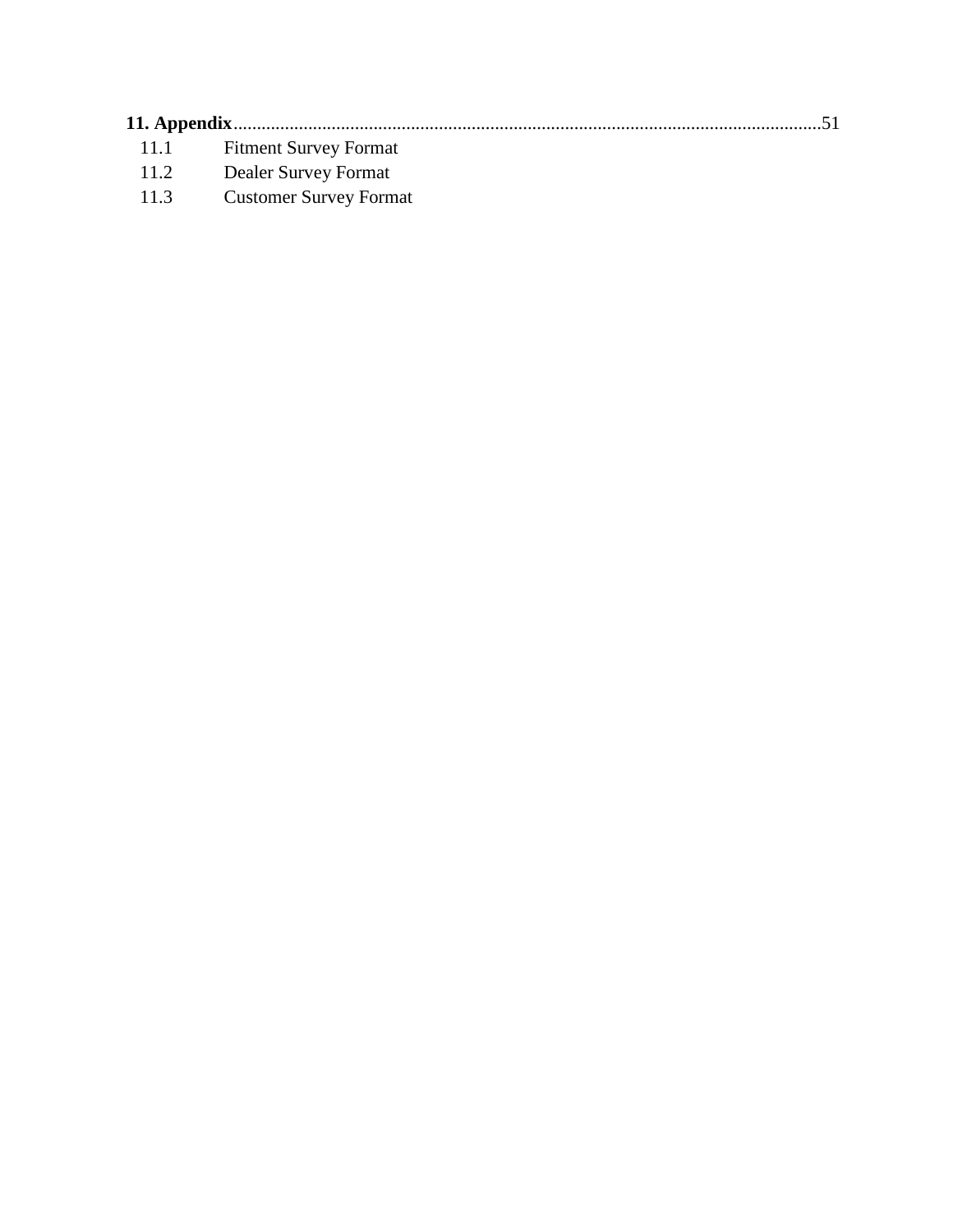## 1. INTRODUCTION:

Tyre industry of Bangladesh has been expanded in recent years. Over the last few years, the number of tyre companies has increased and thus many foreign companies have entered in to the market such as MRF, Apolo, JK Tyre, Birla, Maxxis etc. As a result, the competitive environment has further been intensified due to this. Although Bangladesh does not have enough raw materials such as carbon, rubber, chemical and yarn for making tyres, it is still a good segment to capture as the country has a growing market for cross-ply tyres. Side by side with the foreign companies, local companies have moved to make tyres for long-haul buses and trucks, a sector that is dominated by imports. Gazi tyre, a concern of Gazi Group, is the first to make large tyres for the rapidly growing transport sector. Initially they are doing it on trial basis but soon they will start commercial production. At present four local companies are making light automotive tyres, taking advantage of a surging market that fully relied on imports a decade ago. These companies- Apex Husain, Gazi Group, Meghna Group and Rupsha Tyre- manufacture three tyres for light trucks, mini buses, micro buses, motor cycles, auto rickshaws and easy bikes. Some other companies such as Seraj Cycle, Anwar Group and Update Group are in the pipeline to make tyres for the local market.

Demand of tyres has been increasing, driven by the growing urban population and use of motorized vehicle across Bangladesh. Monthly demand of motor cycle tyre has increased to 50,000 pieces at present, up by over 15 percent from the previous year. The market size for CNG-run three wheelers has gone up to 60,000 tyres a month. However, Nosimons and Korimons, locally made three-wheeler small vehicles that run in the villages across the country, has also driven demand for tyres; nearly 20,000 tyres for these vehicles are sold a month.

Despite high demand for large tyres, the big local companies did not make an entry into the sector, as it requires large capital investment and consistent power supply.

Almost a decade ago, two big names- Rahimafrooz and Nitol, moved to produce automotive tyres, but their plans fell through for high capital investment requirements and dependence on the import of the raw materials. India's JK Tyre also tried to set up a joint venture in order to manufacture tyres in Bangladesh. According to Bangladesh Road Transport Authority, 54,492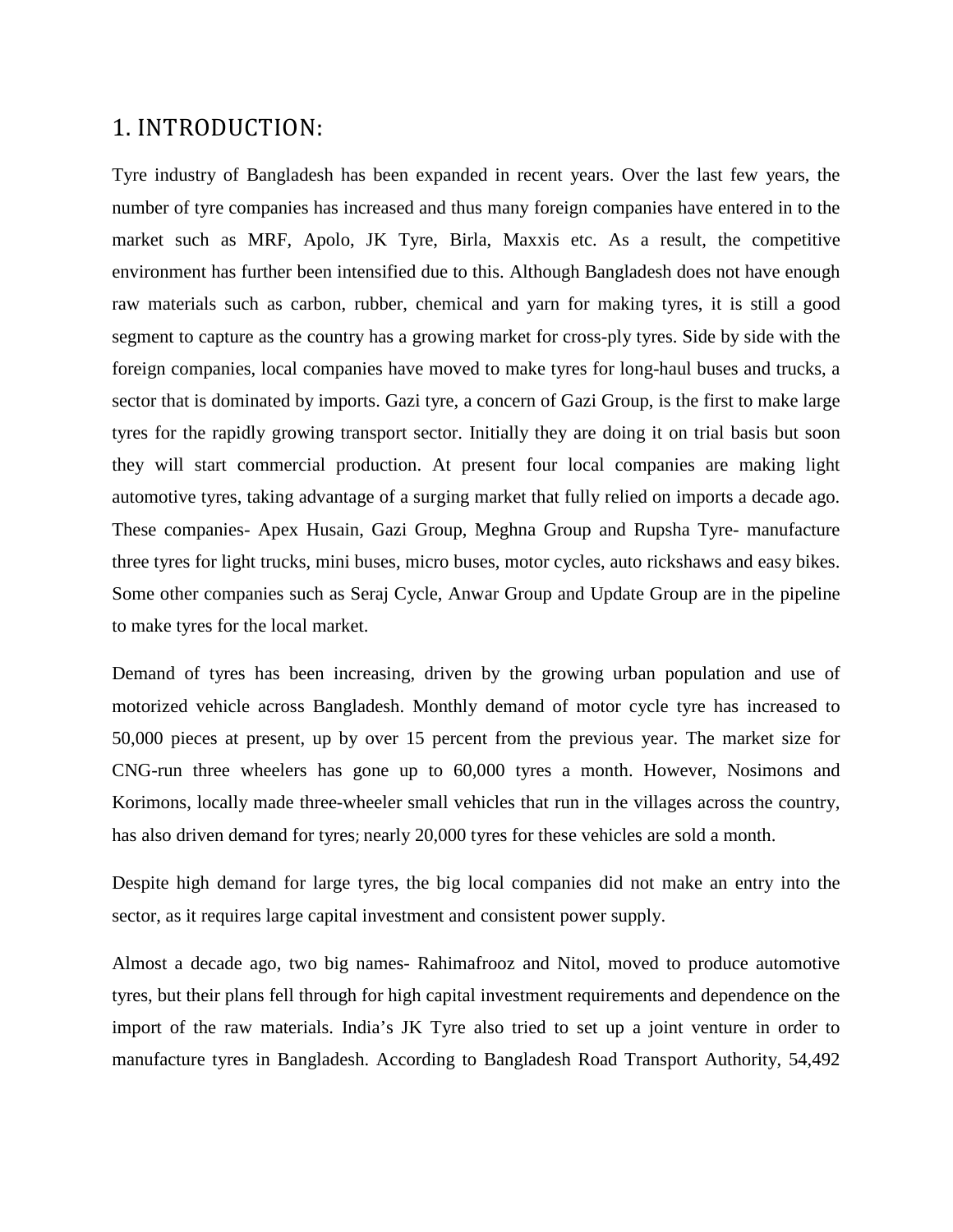motorized vehicles were registered in Dhaka in 2013 alone; the number was 137,109 countrywide.

Bangladesh spends around Taka 1,000 crore to import over 15 lakh pieces of tyres a year, mainly from India, Japan and China, according to importers, distributors and sellers. Bangladesh also imports tyres from Vietnam, Thailand and Indonesia. But now local companies are grabbing the market of a particular segment light automotive tyre which used to depend on imports a decade ago. (The Daily Star, February 3, 2014)

As the competition is increasing, thus it has become a high concern for both the local and foreign companies to stay alive in the market and grab the maximum market share by making customers more loyal to their firms. With the growing number of companies, the bargaining power of the customers are getting stronger and building trust and positive image has become even more crucial. Companies are putting more effort to understand the factors that shaping the perception of the customers and making them satisfied. As a matter of fact, the objective of the study is set to establish a framework which will identify that what are the factors that are making the dealers and customers satisfied.

#### 1.1 Background of the Study:

This internship report is prepared as a requirement of the B.B.A. curriculum and completion of graduation. The primary goal of the report was to deliver a 'real life on the job' exposure to the student and an opportunity to decipher theoretical concepts in real life situations. The students are positioned in various organizations. Therefore, after completing all the necessary courses of B.B.A. program, I was assigned to the Sales and Marketing department of CEAT Bangladesh Ltd. for practical involvement. I was assigned with the topic 'Dealer/ Customer Satisfaction Survey' for my internship report under the supervision of Mr. Amit Roy, Marketing Manager and was also guided by Mr. Emon Gangopadhyay, Head of Sales and Marketing.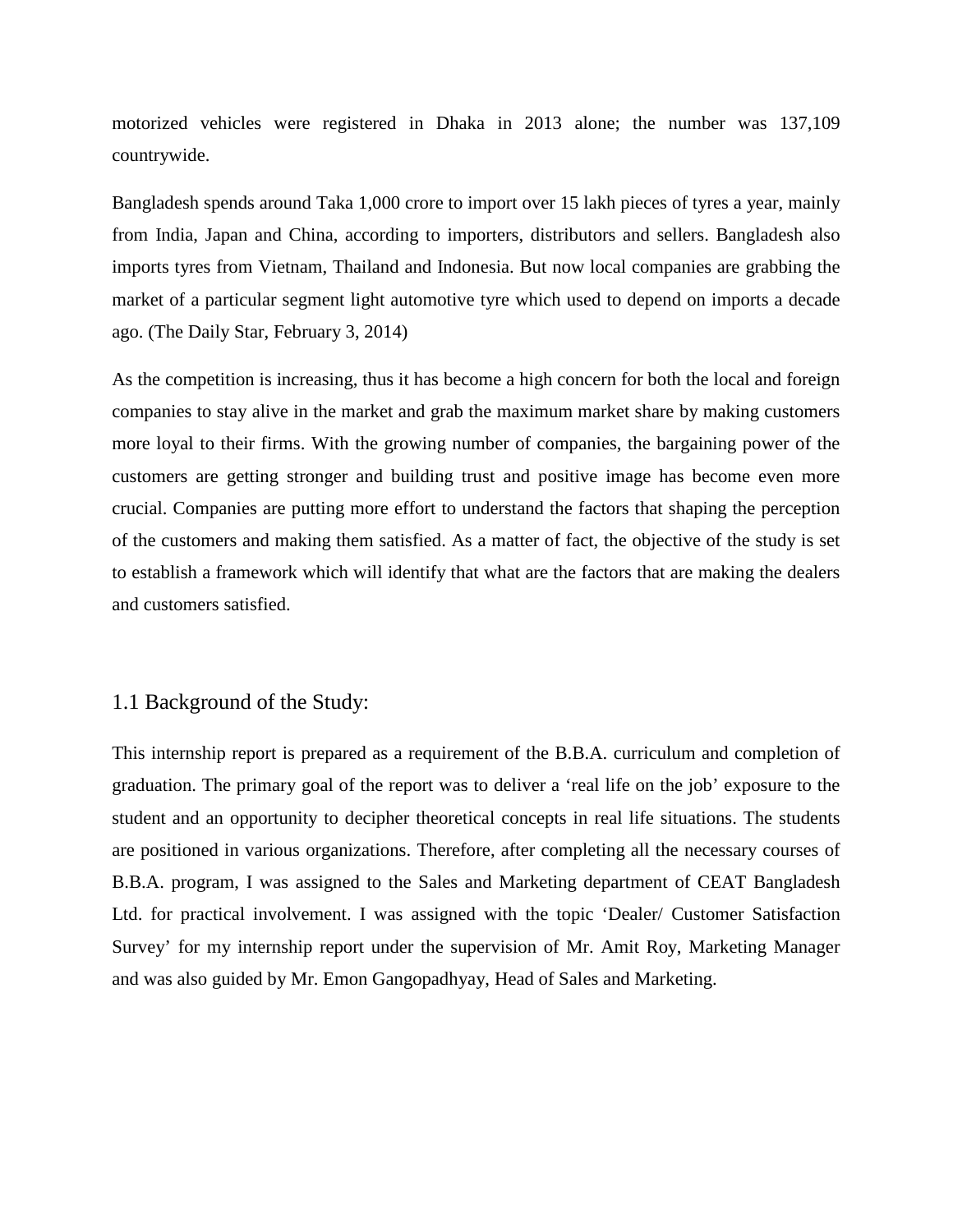## 1.2 Objective of the Study:

The objective of the study is to gather practical knowledge on tyre industry. This course of internship gave me the chance to relate the theoretical knowledge with the practical experiences. The following are the objective for internship in a tyre company-

- To apply theoretical knowledge in the practical field
- To know about its operation
- To know the customer perception about the company and their satisfaction level.

## • Limitations:

There were certain limitations that I faced while conducting the study. Those are briefly given in the below:

- Excessive work pressure at office was a limitation that restricted this report to be more detailed and analytical.
- Confidentiality of information was a barrier that hindered the study. The organization had to maintain its secrecy that is not to be revealed in front of someone who is an outsider.
- The target customers were another problem. Most of them came from very root level and were reluctant to talk to a girl.
- Busy schedule of the dealers were yet another problem while doing the survey.
- Since CEAT is a new company, most of the customers had a very few idea about the company and did not know about its existence in the market.
- Again the respondents, who we sent the questionnaires and requested to fill up and send back, did not do that. As a consequence, the number of my respondent was very less.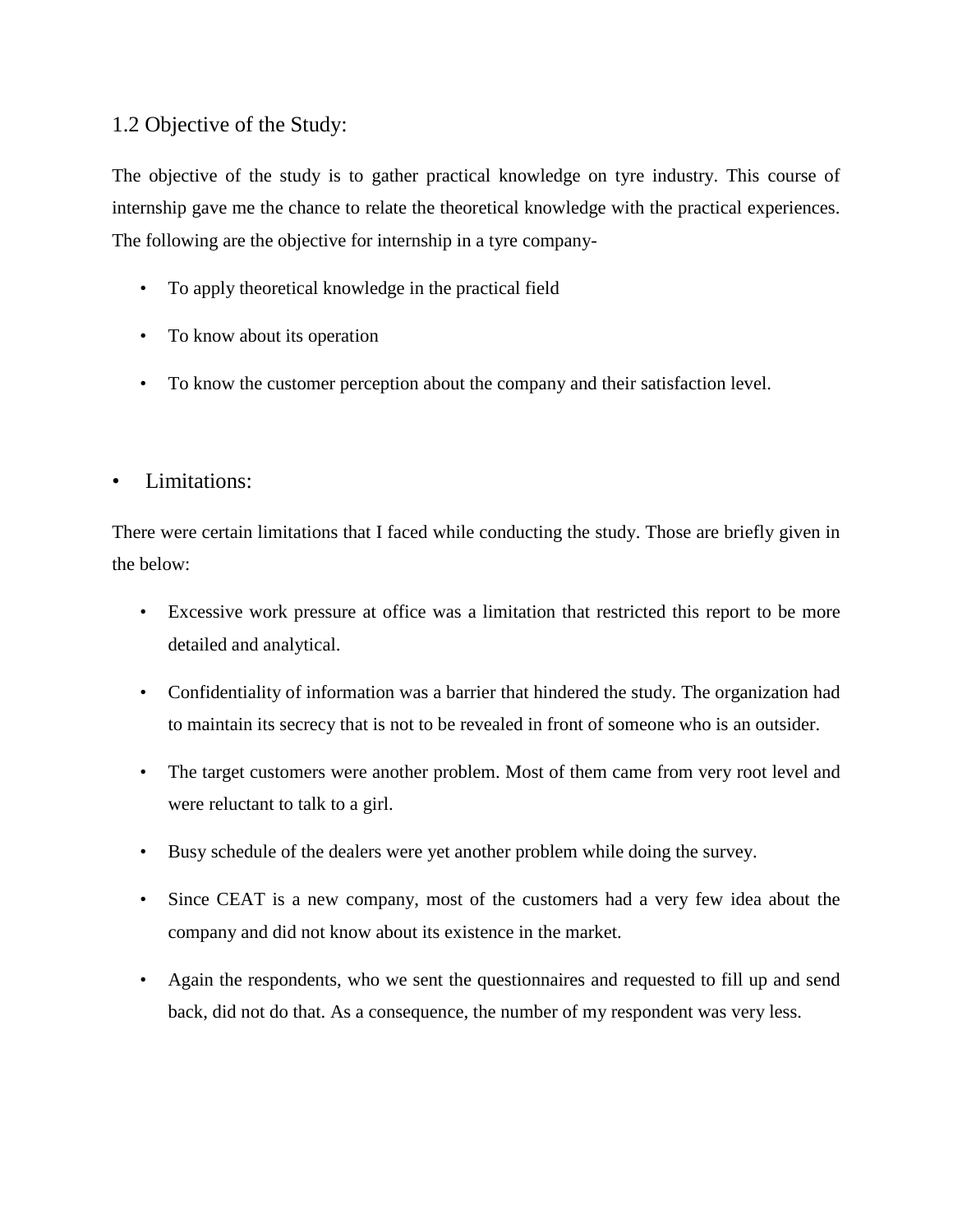## 2. COMPANY OVERVIEW:

#### 2.1 Organizational Overview:

CEAT Ltd. is considered to be the second largest tyre manufacturing company in India. The organization has emerged its excellence in manufacturing various types of tyre, like- truck, bus, passenger car, bike, scooter and LCV (Light Commercial Vehicles). Not only tyres, CEAT also market tubes & flaps. CEAT International was first established in 1924 at Turino in Italy. Back at that time they used to manufacture cables for telephones and railways. In 1958, CEAT planned to come to India. As a process, CEAT International collaborated with TATA Group and founded CEAT India Limited. Later in 1982, RPG Enterprise took over CEAT India Limited, and in 1990, they renamed the company CEAT Ltd. Today, CEAT has 6 tyre manufacturing plants across the India and have market share of 25% - 30% individually in Indian tyre market and more than 3500 Cr annual turnover. Now CEAT is exporting in USA, Africa, America, Australia and other parts of Asia. It has 37 regional offices, 8 Zones, over 3,500 dealers and more than 100 C&F (Clearing & Forwarding) agents. CEAT manufactures over 6 million tyres every year. It also has expert and dedicated customer service officers with customer service managers in all four divisional offices, assisted by 50 service engineers. In the fiscal year of 2010, CEAT did a good job in posting 21% overall sales growth in there placement market for truck & bus tyres.

In the year 2012, CEAT Ltd. tended to start its business in Bangladesh through a joint venture with A.K. Khan & Company. CEAT Bangladesh Ltd. is the first leading multinational tyre company, who is going to establish a factory plant at Bhaluka in Mymensingh. Initially they are planning to manufacture heavy duty truck and bus tyres and gradually they have a plan to produce tyres of other segments as well. A. K. Khan & Company Ltd. signed a joint venture agreement with RPG Enterprises regarding the flagship of tyre Company, CEAT Bangladesh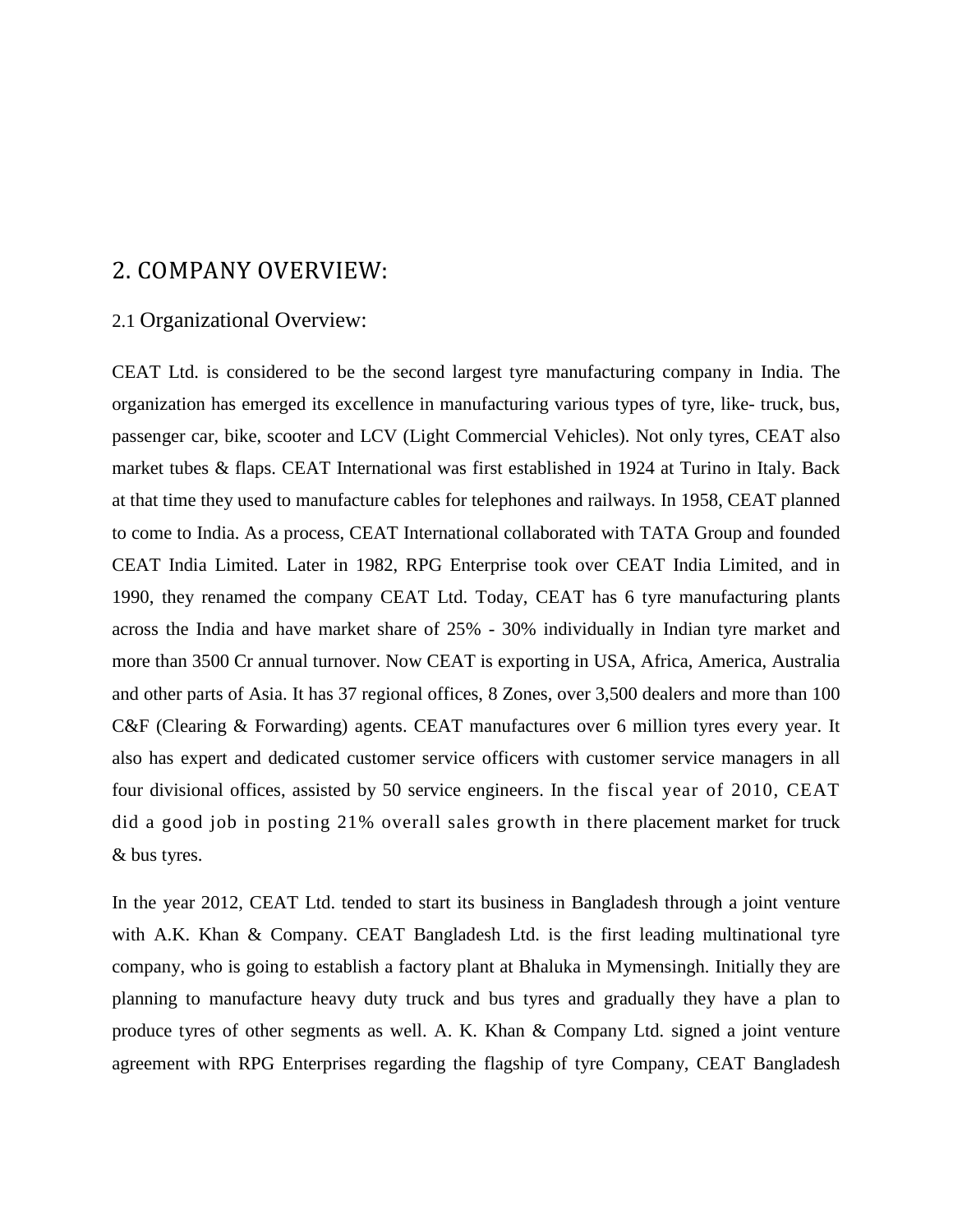Ltd. Building this factory they have agreed upon to produce 110 metric tons per day at a cost of US\$67 million. The deal marks one of the largest investments by an Indian firm in Bangladesh.

Now the Company is creating direct and indirect employment for around 1,000 people and acting as an import substitute. The current progress of building the factory is expected to produce tyres for the local and export markets by 2014-15. CEAT Ltd. personify their business as tough yet smooth, secure yet ready to explore undaunted.

### 2.2 Vision of CEAT Ltd.:

To become the most profitable tyre company in India by 2016 through:

- Market Leadership in selected categories in India.
- Market Leadership in significant countries outside India.

### 2.3 Objectives:

CEAT has decided to expand its business and thus they intended to enter into Bangladesh tyre market. It is going to establish a manufacturing unit at Bhaluka, Mymensingh that will start its productions from January 2015 (approx.). During this period, the main task of CEAT will be the need of constructing a strong brand image of its own. For this purpose, CEAT is prioritizing heavily on the marketing and advertising activities which will progressively help CEAT to establish a strong hold in the Bangladesh tyre market. The primary objective is to create Brand awareness among the target customer group and to build up a good perception in their minds.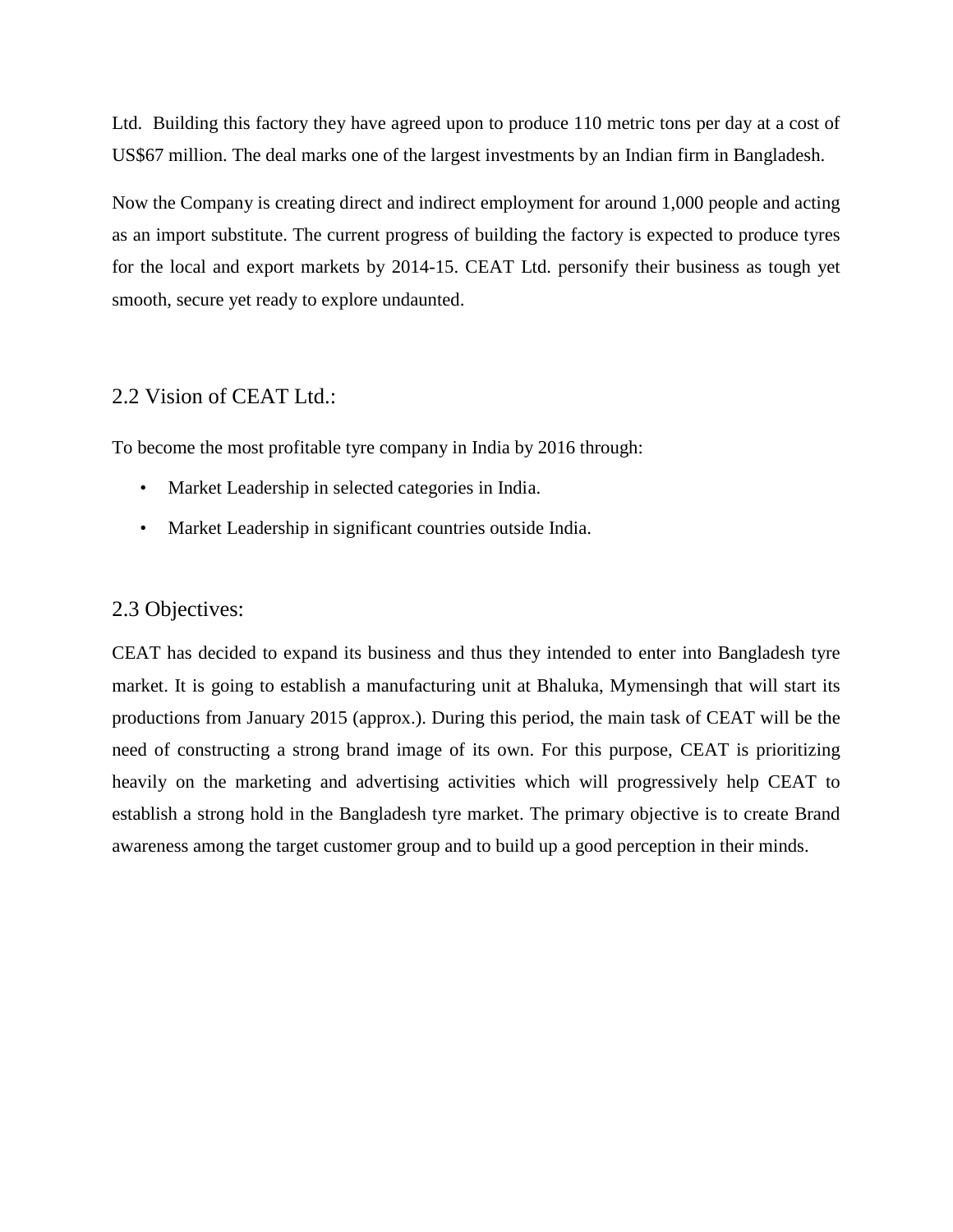2.4 Values:



**Challenger**: CEAT always attempts to try new things and never fears failure. 'We question existing ways of working and we are open to critique and suggestions from the team and others in the organization'. This is what every CEAT employee believes.

**Aspiration-led**: CEAT encourages their people to dare to dream. And their aim is to deliver exceptional service to their customers. Thus they try to do it by exceling at their work.

**Integrity**: CEAT take responsibility for its actions and ensures that the behavior matches with their words. Being honest and transparent in their work is their continuous endeavor.

**Result-obsession**: CEAT respects the time of others and strive to display a sense of urgency in taking decisions.

**Openness**: CEAT values the skills, strengths and views of others and has a passion for learning and sharing ideas. The employees appreciate and are responsible with the information the company shares with them.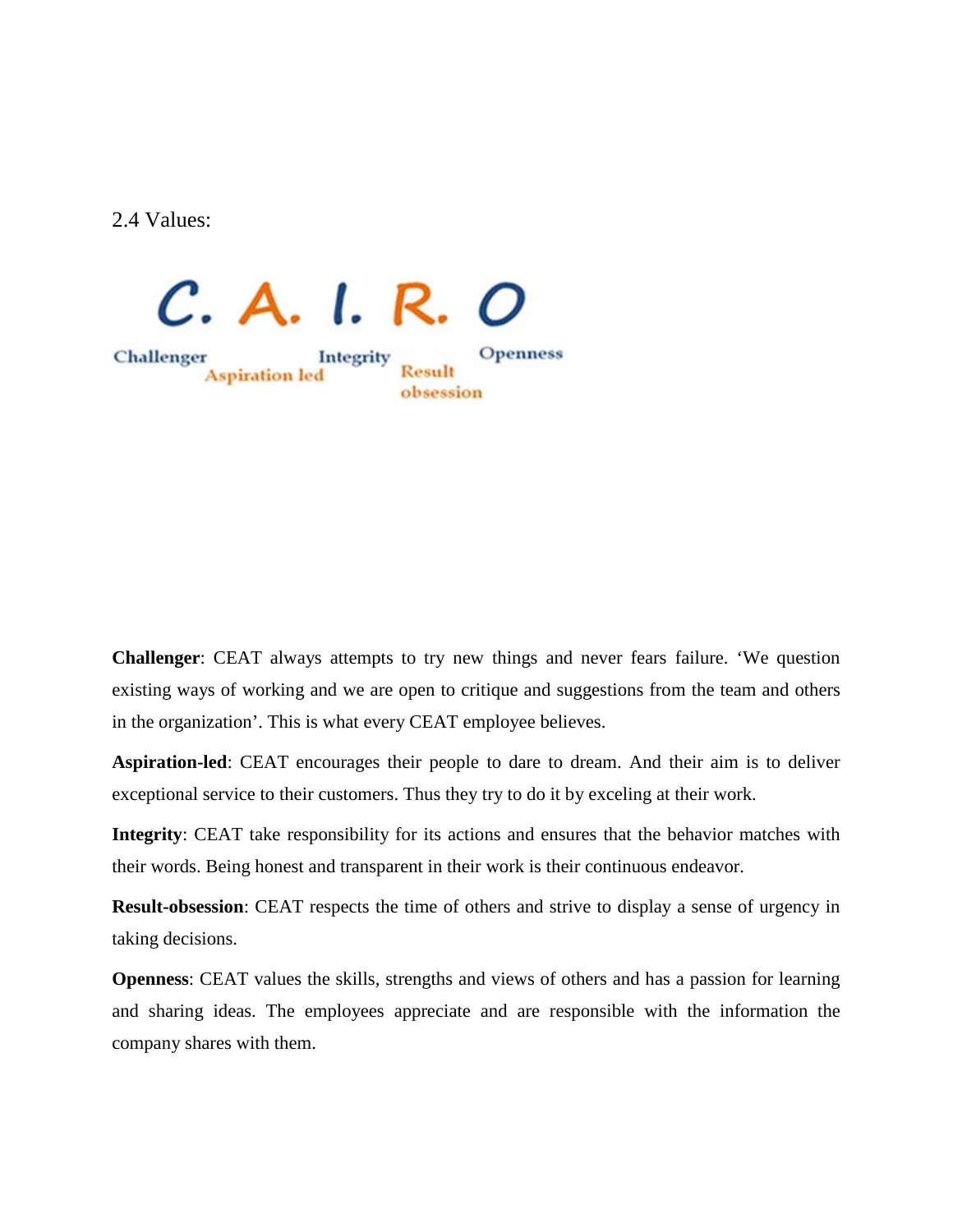## 2.5 Core Values:

- Create customer value.
- Ensure dealer profitability.
- Professional and transparent dealing.
- Mutual respect between dealer and customers.

### 2.6 CEAT's Commitments towards Customers:

- Ensure Value for Customers.
- Ensure to provide High Quality Premium tyres always.
- Ensure transparent business policy and clear communication.
- Three years warranty for all manufacturing defects.
- Claim settlement directly from company in Bangladesh.
- Dedicated CEAT sales and service team at customers' doorstep.
- Committed to provide best services all the times.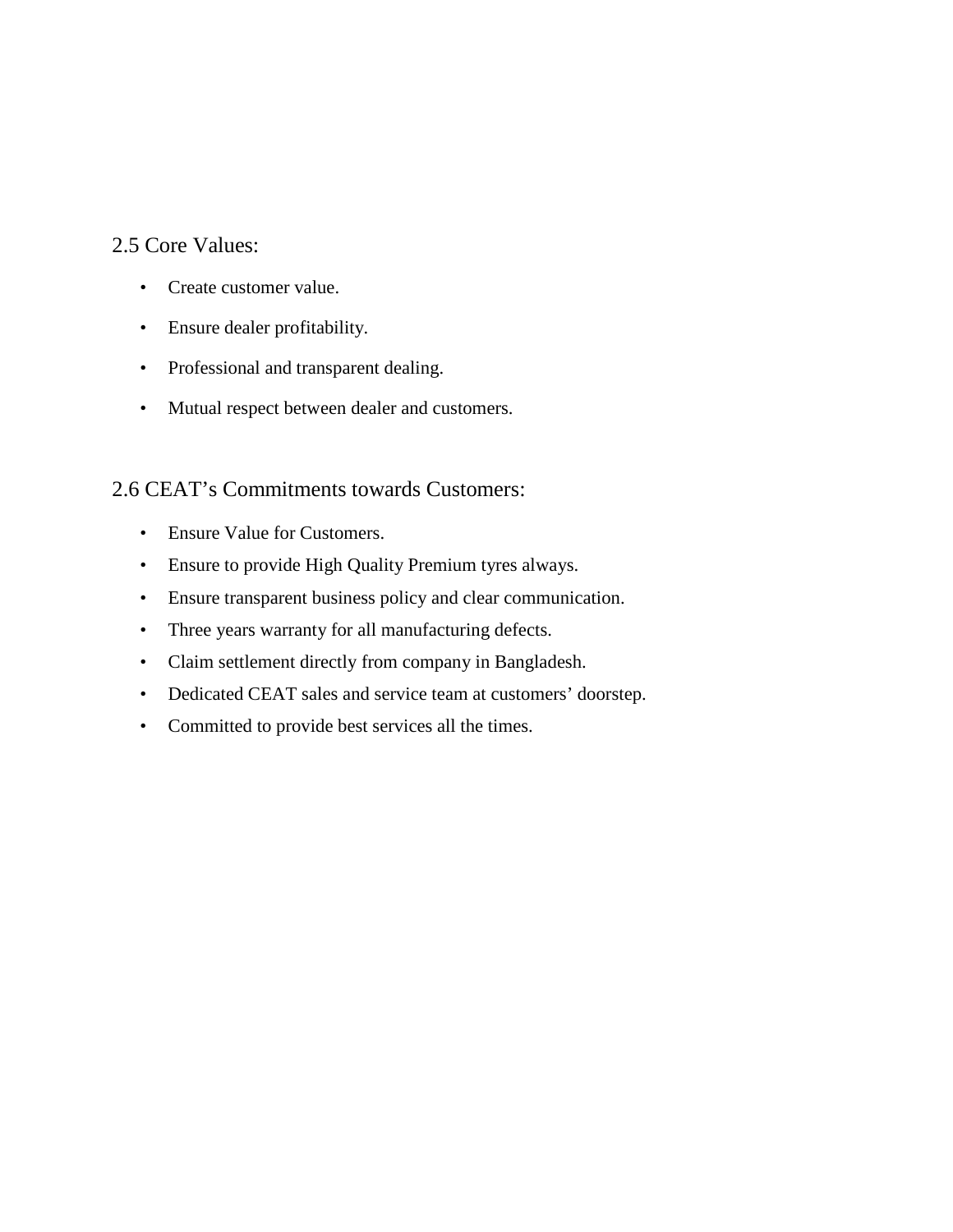2.7 Company Organogram: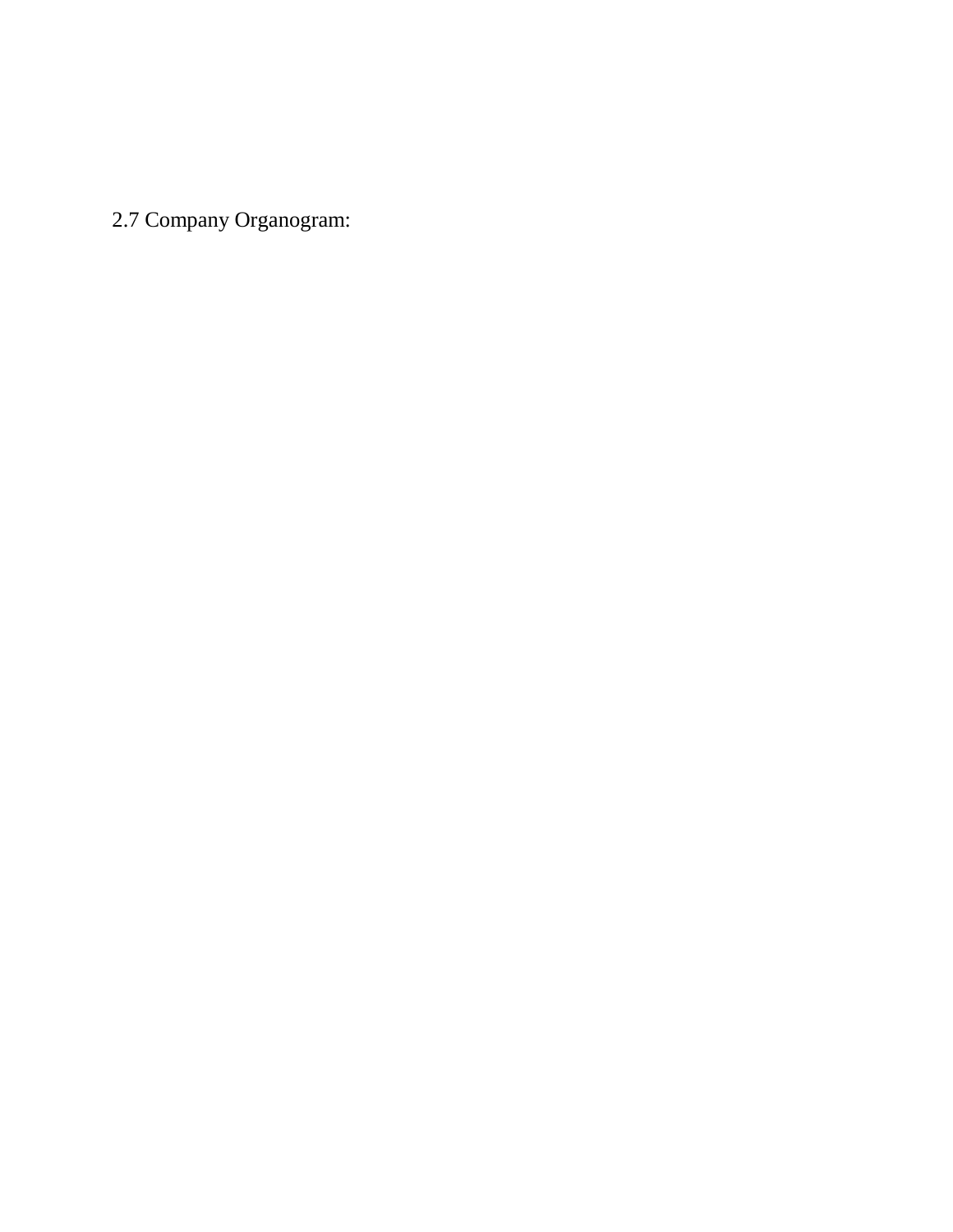## 2.8 Products Offered by CEAT:

CEAT manufactures wide range of tyres for its target customers that cover various segments in India-

- Heavy-duty Trucks and Buses
- Light Commercial Vehicles
- Tractors
- Trailers
- Cars
- Motorcycles
- Scooters and Auto-rickshaws

But in Bangladesh they are mainly concentrating on Heavy-duty Truck & Bus tyre.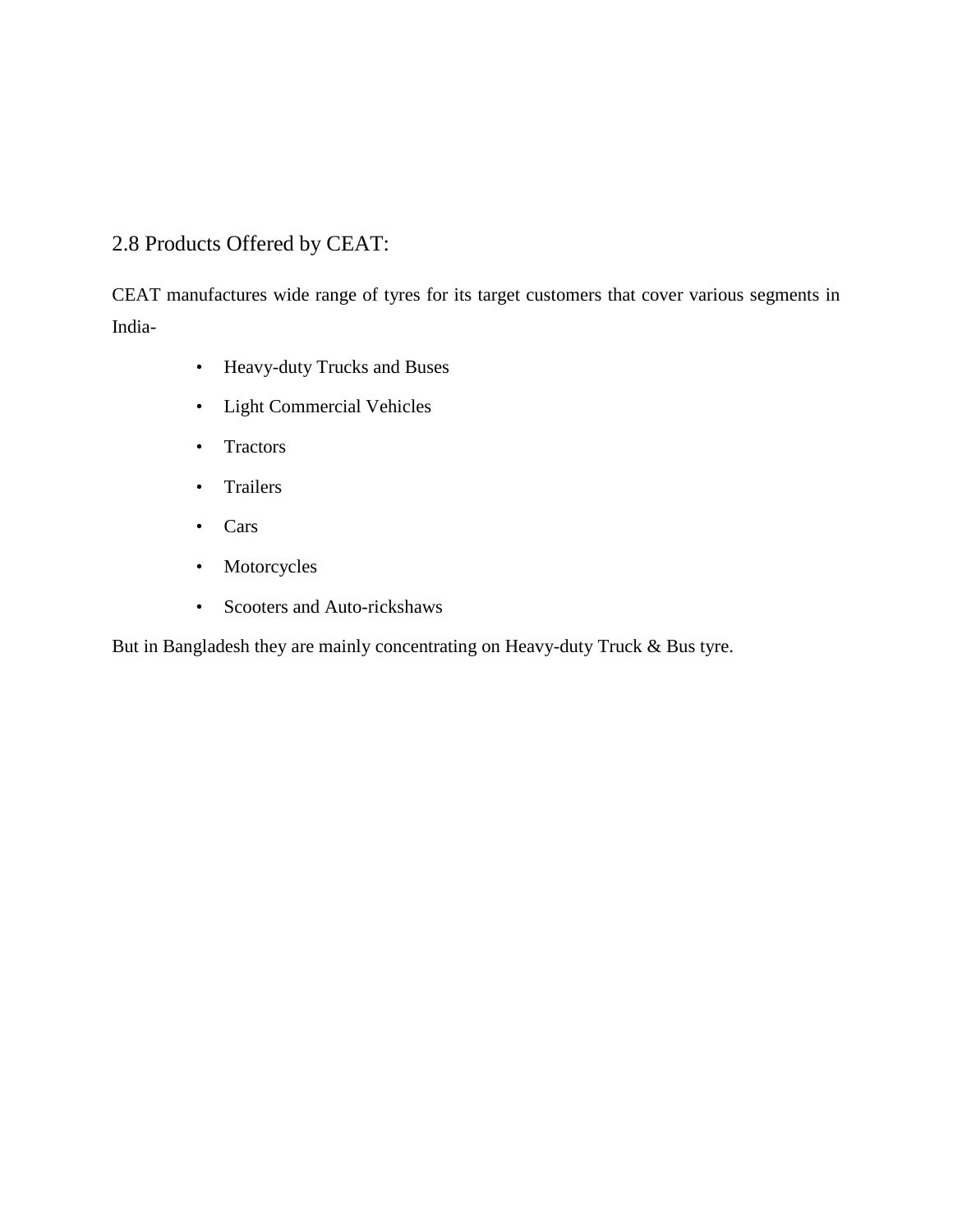## 3. METHODOLOGY:

### 3.1 Research Approach and Strategy:

To do the research on identifying the satisfaction level of the dealers and customers I thought of conducting a survey that would have various sets of questions.

In the process of conducting the research I prepared two questionnaires. One was prepared for surveying the dealers which had twelve (12) questions. And another was prepared for the end customers. That questionnaire had twenty six (26) questions.

My questionnaires consisted of both open ended questions and close ended questions. But mostly I tried to put close ended questions (mostly dichotomous) so that it gets easier for the respondents to answer. Again, there were some questions that had more than two options. Again, respondents were asked to scale the certain options on a particular scale.

In order to get a better insight I put some open ended questions too. It helped them to formulate their own answers and gave me a detailed view of their opinion.

The survey was done through one to one interview, phone calls and mailing the questionnaires to the respondents asking them to fill up and send back. After getting all the responses I input those into the excel sheet and expressed the opinion through various graphs and pie charts and analyzed the results based on various concepts and practical knowledge.

### 3.2 Target Respondents:

CEAT Bangladesh Ltd.'s customers are the dealers and the end customers are the bus and truck owners. CEAT Bangladesh Ltd. has 73 enlisted dealers (latest) and a good number of enlisted customers across the country. Out of this list, I interviewed 20 dealers and 9 end customers and that makes it a total of 29 respondents. Most of the target respondents I interviewed were at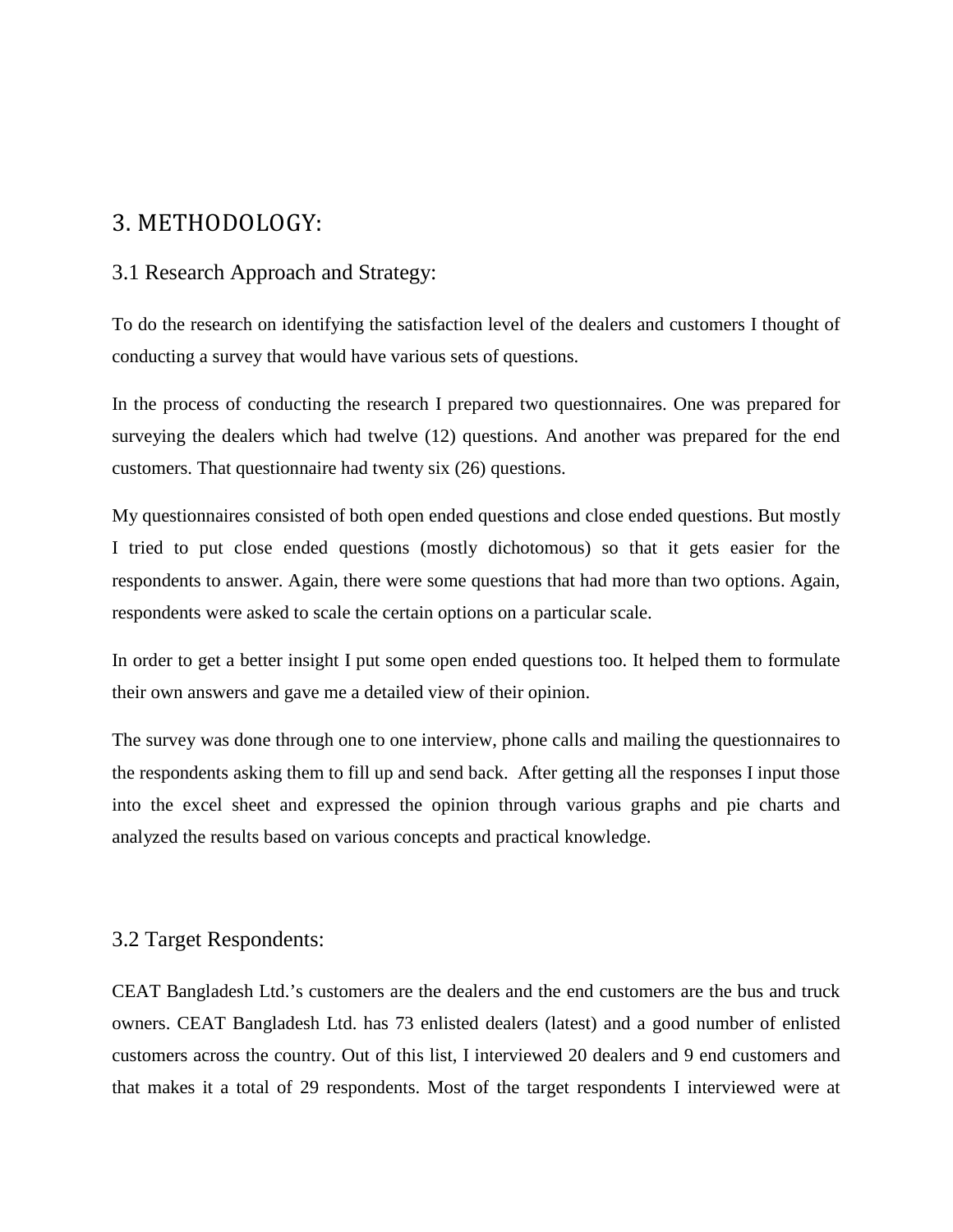Bangla bazar and Tejgaon area. And the customers, I had to call them or mail them the questionnaires.

#### 3.3 Data Collection:

To collect the data mostly I used Primary data source because the internship report is mainly based on research and the data I will need could not be found on secondary data source. But for the other information that I needed regarding the company I used secondary data source.

#### **Primary Data:**

In CEAT Bangladesh Ltd., I was assigned in sales and marketing department; where my job was to follow up the customers, update their profile. But most importantly I worked on identifying customer satisfaction level and what they actually want from the company. Regarding this I prepared a survey questionnaire and interviewed the respondents. Other than that we arranged a dealer meet during my course of internship where the dealers' one to one interaction with the employees and higher authority gave me much information that I needed for the report.

#### **Secondary Data:**

In regard to know the company history, its market share, competitors, pricing strategy I had to take help of secondary data source. CEAT Bangladesh has a library where some reports I could find and helped me to know about these sectors. Also some newspapers who had written articles on CEAT Bangladesh helped me as well. Beside this, I used the official website of CEAT Ltd.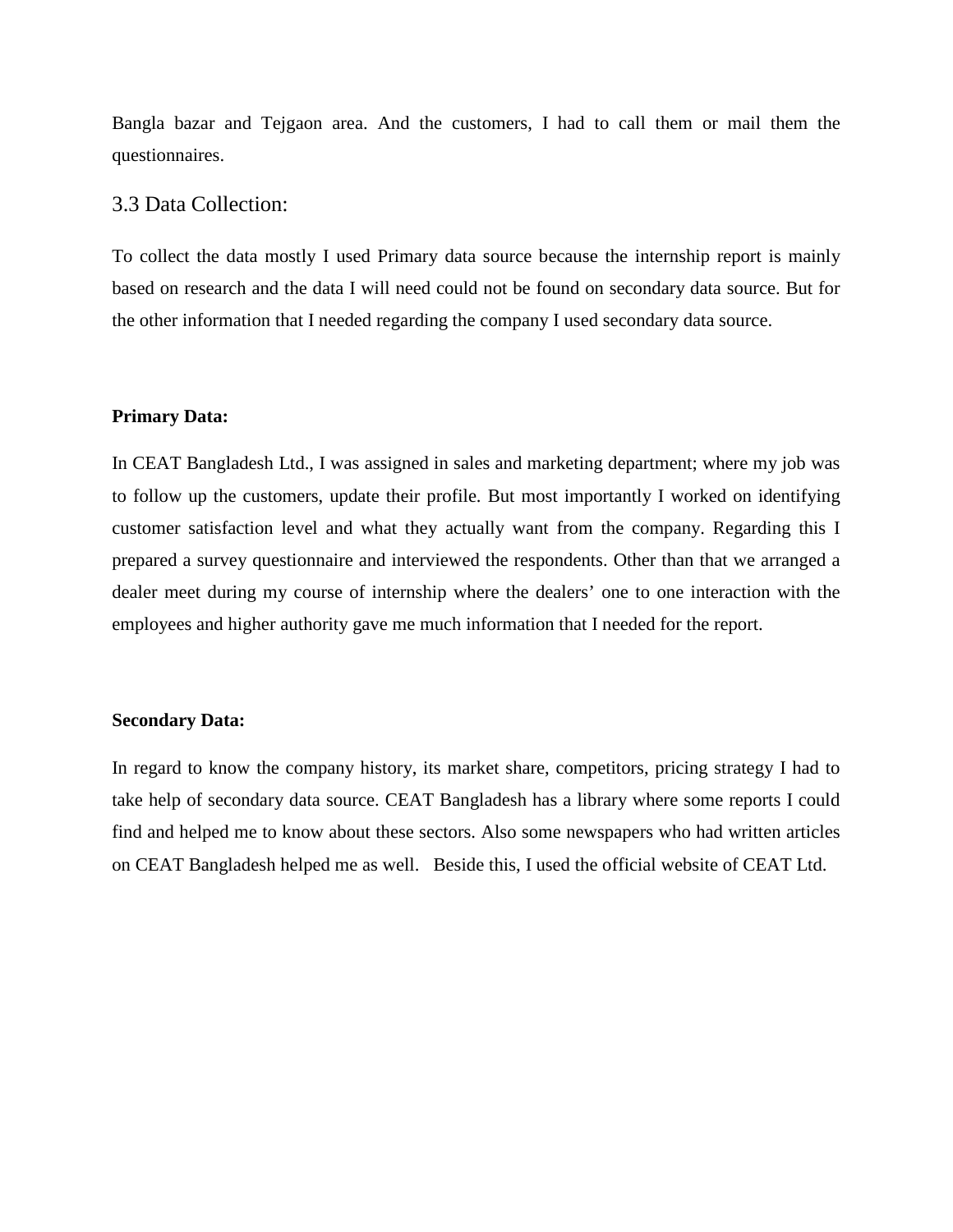## 4. REVIEW OF THE LITERATURE

Product launching stage is considered to be the most important and significant base of a product success. However, many researchers have conceptualized various methods to measure the effectiveness of the product launching stage. Most of them have focused on proficient use of a number of general launching activities, rather on specific actions and only a number of researchers have explored the communication tools used for launching new products. (Cooper and Kleinschmidt, 1986: Sanchez and Elola, 1991: Beard and Easingwood, 1996)

More specifically, Cooper and Kleinschmidt (1986) examined a number of promotional activity tools used for launching a new industrial product projects in Canada. Later, this study was simulated in Spain by Sanchez and Elola (1991) at a company level. In both the countries, the launching was mainly founded on trade literature, trade shows and trade advertising with no special promotion or training for the sales force. Despite the importance of such preliminary phase, there are no such indications concerning the activities, whereas, this should have been highlighted in order to reach the greater performance in the market.

A decade ago, Easingwood and Beard (1989) also studied the new product launch strategies of high technology companies in the UK. These researchers were concerned with the strategies that accelerate the initial rate of adoption of technology intensive products. Their observation identified four main launching strategies:

- Incorporate with other producers with two main approaches : share the technology and embark in an education program:
- Position the product with three approaches a) adopt innovative adopters b)heavy users of the product c) heavy users of preceding technology
- Reduce the risk of adoption, with two approaches a) trial without purchase and absorb the risk by providing free installation.
- Win market support with three approaches: win backing of opinion leaders, establish a winner reputation and legitimize the new product.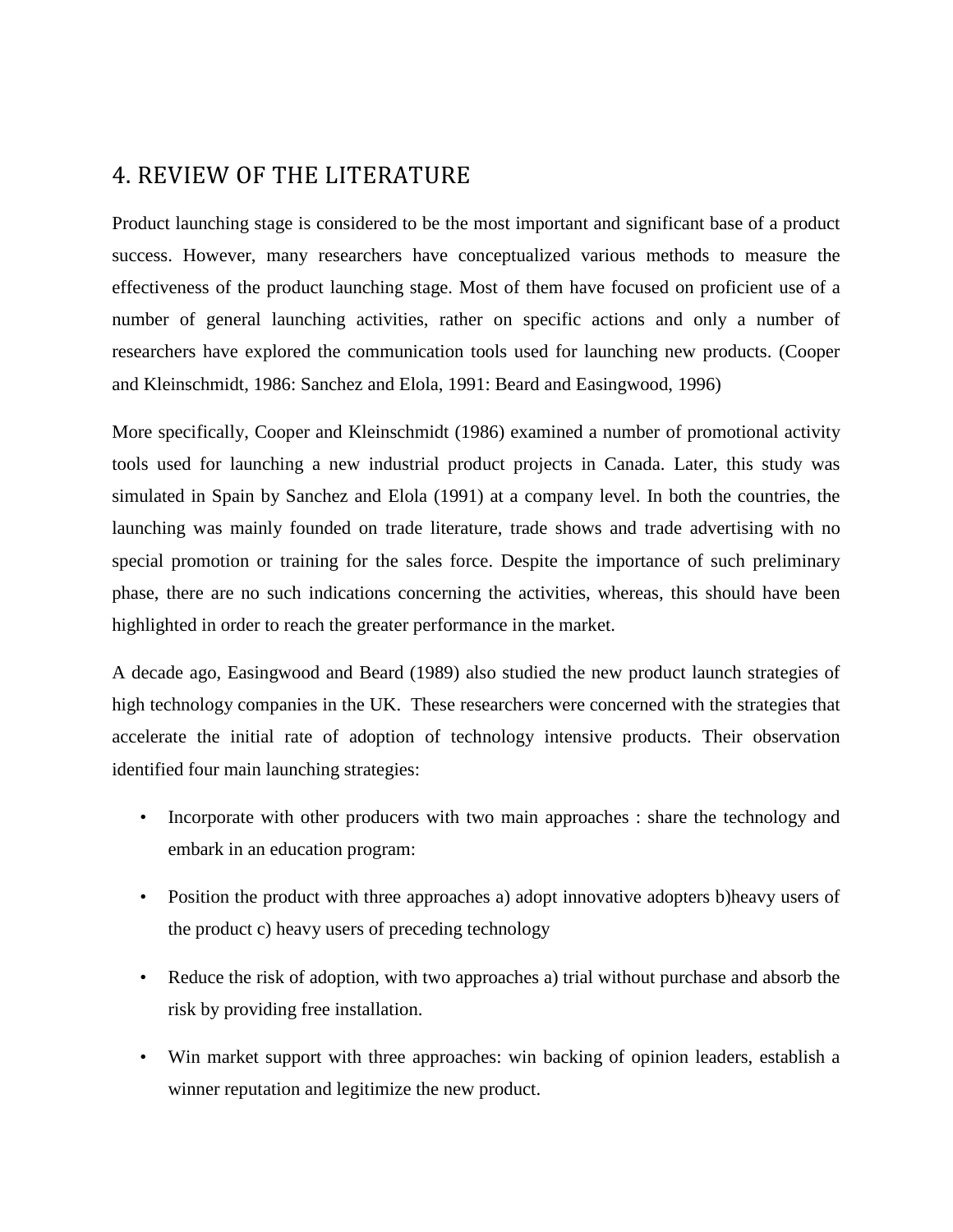The study concluded that positioning the product in the market was the most commonly used launching strategy followed by winning market support, cooperating with other producers and finally reducing the risk of adoption.

Recently, Beard and Easingwood (1996) identified four types of tactics and the respective actions followed to accelerate the initial rate of adoption of new technology intensive products:

- Market preparation
- Targeting
- Positioning
- Attack

Launching a product in a new market always requires high level of hard work. Because there are previously existing products of the same category and the target customer is already accustomed to those products. In this state, diverting the focus of the target market to another new product of the same group is quiet a tough job. It needs a launch team composed of high quality, motivated people who can communicate well with the target customers. Then again, a well thought plan is crucial too. Before launching a product to a new market, the marketers have to keep this in mind that it is possible that it can take years to fully complete the cycle, though the actual time will depend on the particular product or industry, the team's experience, the scope of the product, and so on. During this time there are intangible qualitative aspects of the launch process that can make or break a launch, and are important to a successful launch. Because a lot of things most essentially the process of making the 'Customers Satisfied' starts through this. If the entry of the product in the market can keep an extra ordinary mark in the mind of the customers surely it will experience a positive attitude from them.

Before jumping into the battle ground it is important to create a clear target customer definition. The company needs to develop a firm and detailed understanding about who the target customers are, including what their needs are, what motivates them to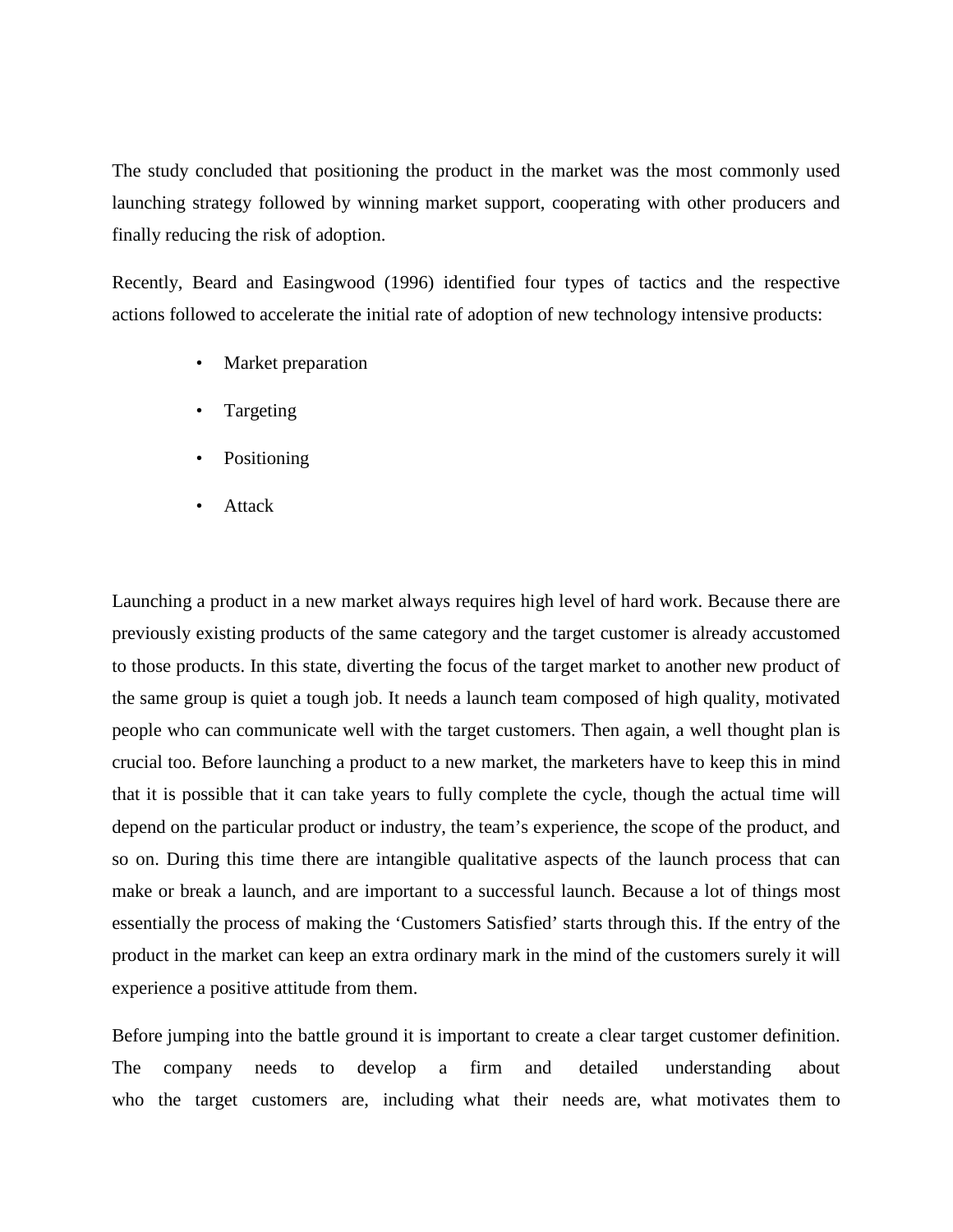purchase, and how and where they purchase. Knowing this allows the company to paint a clear and actionable picture of the targeted customers.

The potential for lack of clarity in business and marketing communication with the associated negative consequences underlies the need to get the communication points right from the beginning, as the product is ready to move towards the target market. Before instigating any large scale customer communication activities; positioning is must. Proper positioning assumes that a certain level of customer knowledge is available. Given this, the need of determining exactly what the product message will be to these potential customers, to whom it will be promoted, why the customer will care about what are being communicated, and what elements are there in the product that are relative to the competition. [\(http://www.rossla.org/article.html\)](http://www.rossla.org/article.html)

The later entrants who are planning to capture the target market can formulate some strategies for growth penetration or share retention, as the case may be. After developing and understanding the dynamics of the market the critical areas have to be analyzed with more effort.

- Fundamental drivers of the technology that may cause a significant change in the market.
- Changes in governance, such as any changes in regulatory policies that have marked impact on the industry structure.
- The size and growth of potential market
- The competitive profile

Another route, especially in the high tech industries, is for a pioneer to remain innovative and launch the next generation of products, or at least announce the next generation of the products. Thus deter the entry of competition. (Gurumurthy Kalyanaram & Raghu Gurumurthy; Market Entry Strategies: Pioneer versus Late Arrivals)

Understanding the ins and outs, companies have to take the appropriate steps through which they can have a strong entry in the market and let the customers know about it. At the same time create barriers and difficulties for the existing competitors and later entrants. It will not be wise for a company to attack the target market without judging the current market situation. Similarly, if the industry is booming and the number of potential customer is satisfactory, new entrants will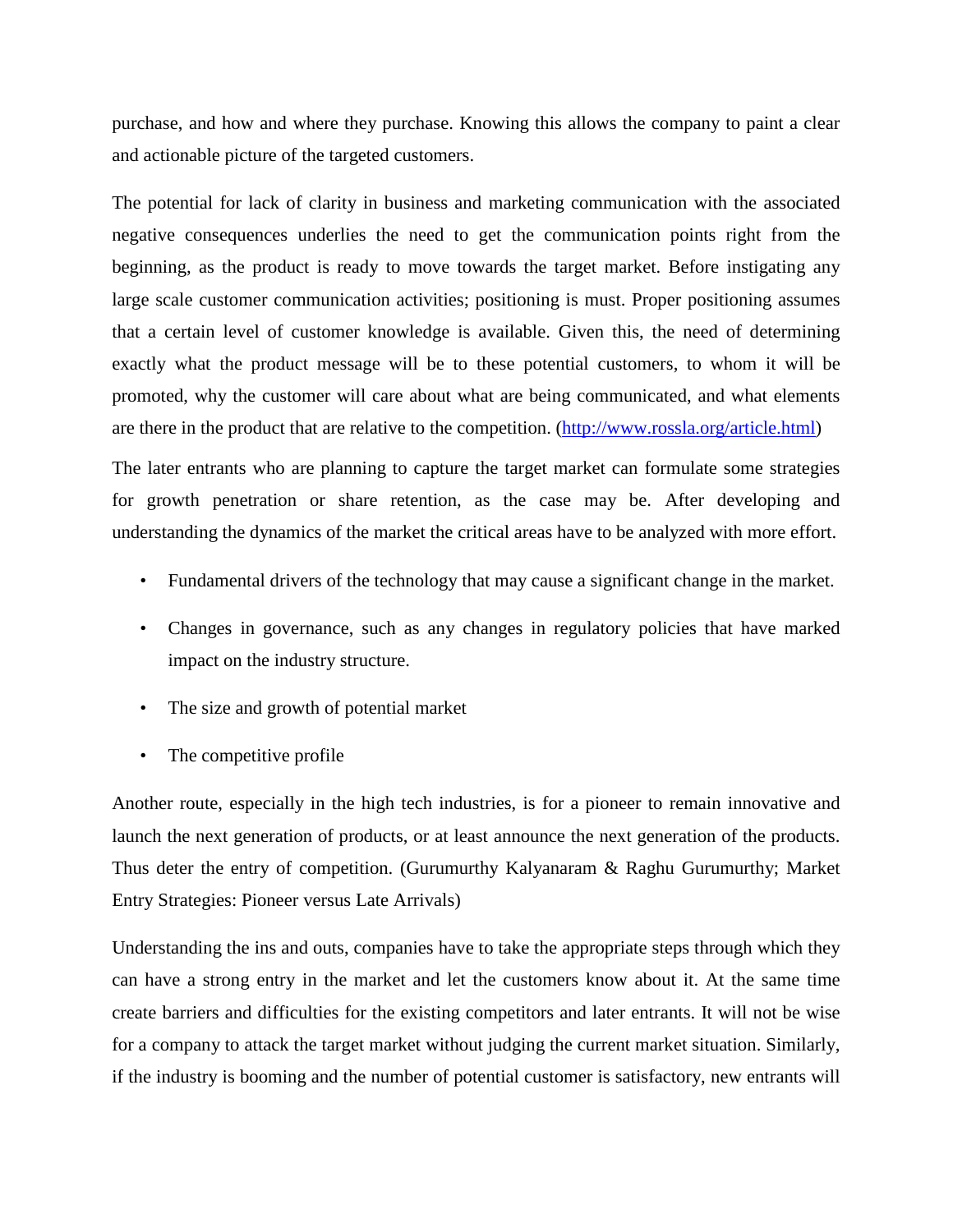also have interest in the same market. Therefore, a strong barrier has to be created at the same time.

The researchers confirmed their initial hypothesis that the use of these tactics by marketers depend on the degree of market newness and technological maturity. More specifically their research results have shown that, launching of products in new markets focuses primarily on positioning on the basis of technology and applications specific attributes. On the other hand, products that incorporate a new technology concentrate on targeting and attacking tactics that direct towards increasing awareness. The researchers noted that their future plans involve the investigation of the scope, to which specific launch tactics have an impact on the performance of new high technology products.

In a similar vein, Yoon and Lillien (1985) compared original new with reformulated industrial products along various markets, development and launching dimensions and concluded that the former use more direct selling than the latter. However this study makes no reference to which communications tools lead original new and reformulated products to high performance.

Another set of empirical studies that is available in the literature addresses is the issue of the association between the strategic (product, market, firm strategy) and tactical launch decision (product, campaign pricing, distribution) also attempting to identify strategic tactical launch decisions which have an impact on new product performance (Hultink et al,1997b:Hultink et al 1998) the common characteristic if these investigations are the developments of varying classification schemes of new products on the basis of the adopted launching strategy which include both strategic and tactical launch decision, for example Hultink et al (1997a) found that the strategic decisions regarding product innovativeness, market targeting, the number of competitors and whether the product is marketing or technology driven are associated with the tactical decisions of branding, distribution, expenditure and intensity and pricing. However none of these studies examines the marketing communication tools for introducing new products into the market or their impact on performance.

Finally, there is some empirical evidence in the literature regarding the relationship between marketing communication tools and products performance. More specifically a new product has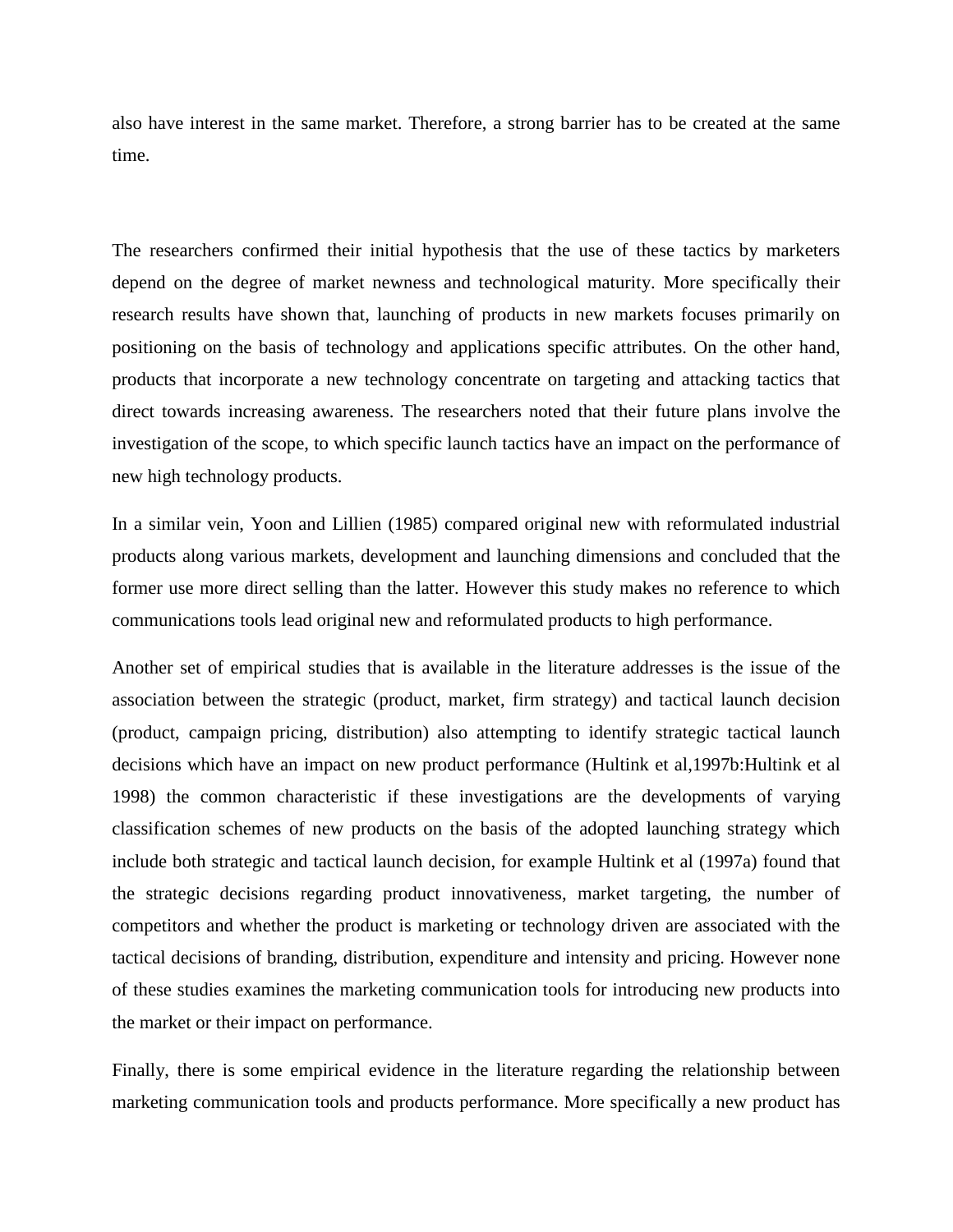higher possibilities of success when advertising expenditures are higher (Lambkin 1998, Green and Ryan 1990) product assortment is broader compared to competition (Lambkin 1988) and price is lower compared to competition (Choffray and Lillien 1984: Lambkin 1998).

During all these process of adoption and coordination with new tactics, the marketers also have to think about their customers. As we know, the ultimate goal is the 'Customer Satisfaction'. Although the product is in the launching or introduction stage, the activity of keeping the customers satisfied has to be done simultaneously. As we read earlier in this review, a product launching process might take a year but throughout this course marketers cannot ignore the fact 'Customer Satisfaction'. Once the product is in market, the evaluation process of the product starts. And if it is an existing product in a new market, they will start comparing it with the competitors' product. So, the quality and other aspects that are considered to be important for a product success and failure have to be maintained properly. As the marketers know customers are the ultimate judge, it is their responsibility to make the customers satisfied, overcoming their struggles.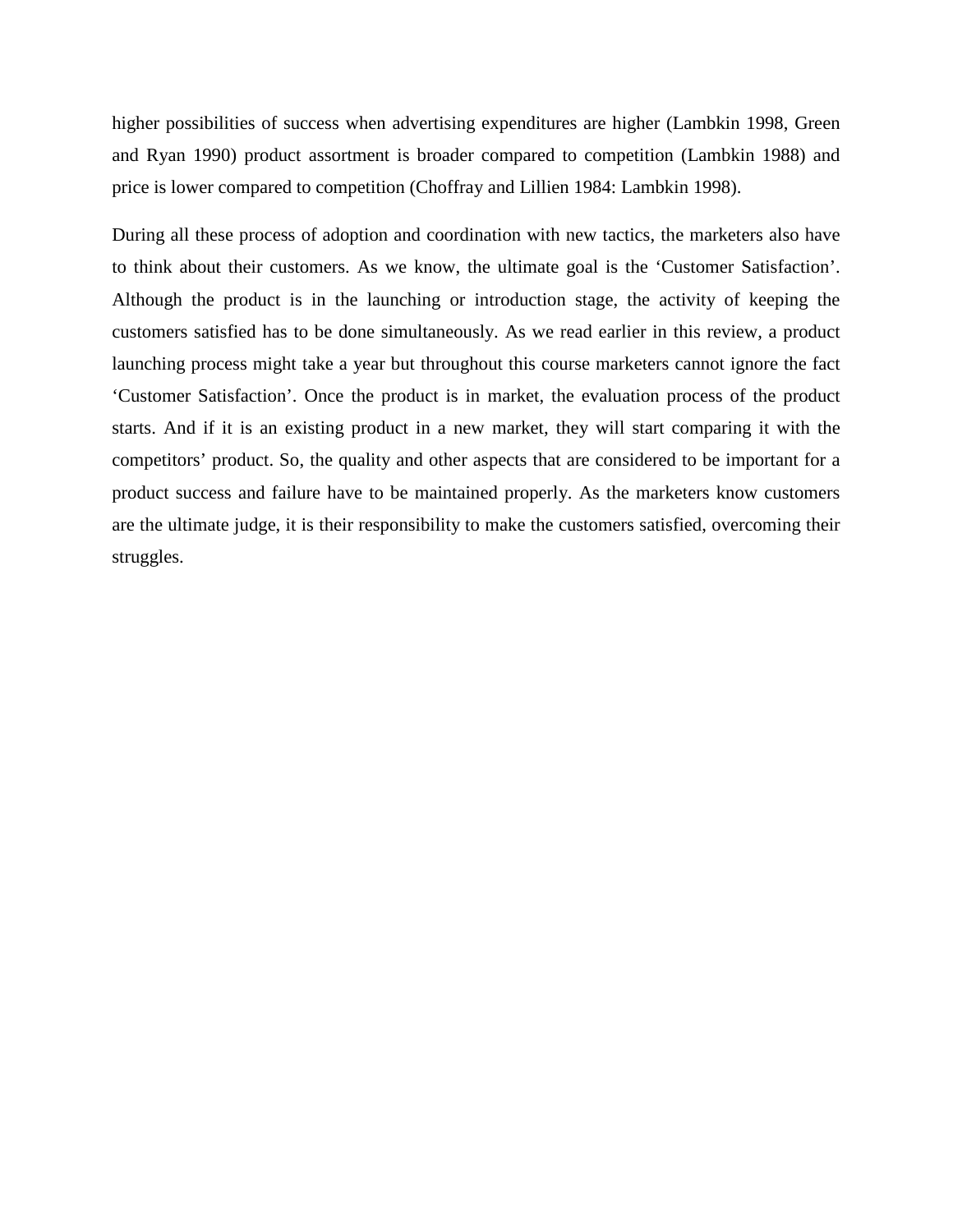## 5. INTERPRETATIONS:

During my internship I conducted two surveys to measure the satisfaction level of CEAT customers. CEAT has two categories of customers one is their dealers and another category is the end customers or the ultimate buyers.

#### 5.1 Analysis of Dealer Survey:

The questionnaire that I prepared to survey the dealers contained 12 questions. But the below analysis will focus only on those questions that are related to the subject matter and that will give the best result of the survey. By the end of my internship I had 20 dealers interviewed. All of them are CEAT Bangladesh Ltd.'s authorized dealers. The analyses of the key questions are given below:

#### • **Influential factors:**

I asked the dealers about the factors that influence them to deal with a particular brand of tyre. Four key factors were given to them to focus on. The factors were Profit, Quality, Customer Demand and lastly The Company Policy.

A good number of them agreed that the most influential factor is the customers' demand. If the market has a demand for a particular product then they are forced to keep only those brands in the shop even if they are aware of that, there are other good brands in the industry. The second major factor has been pointed out is the profit. The dealers said they are always interested in doing business with those brands which give them the maximum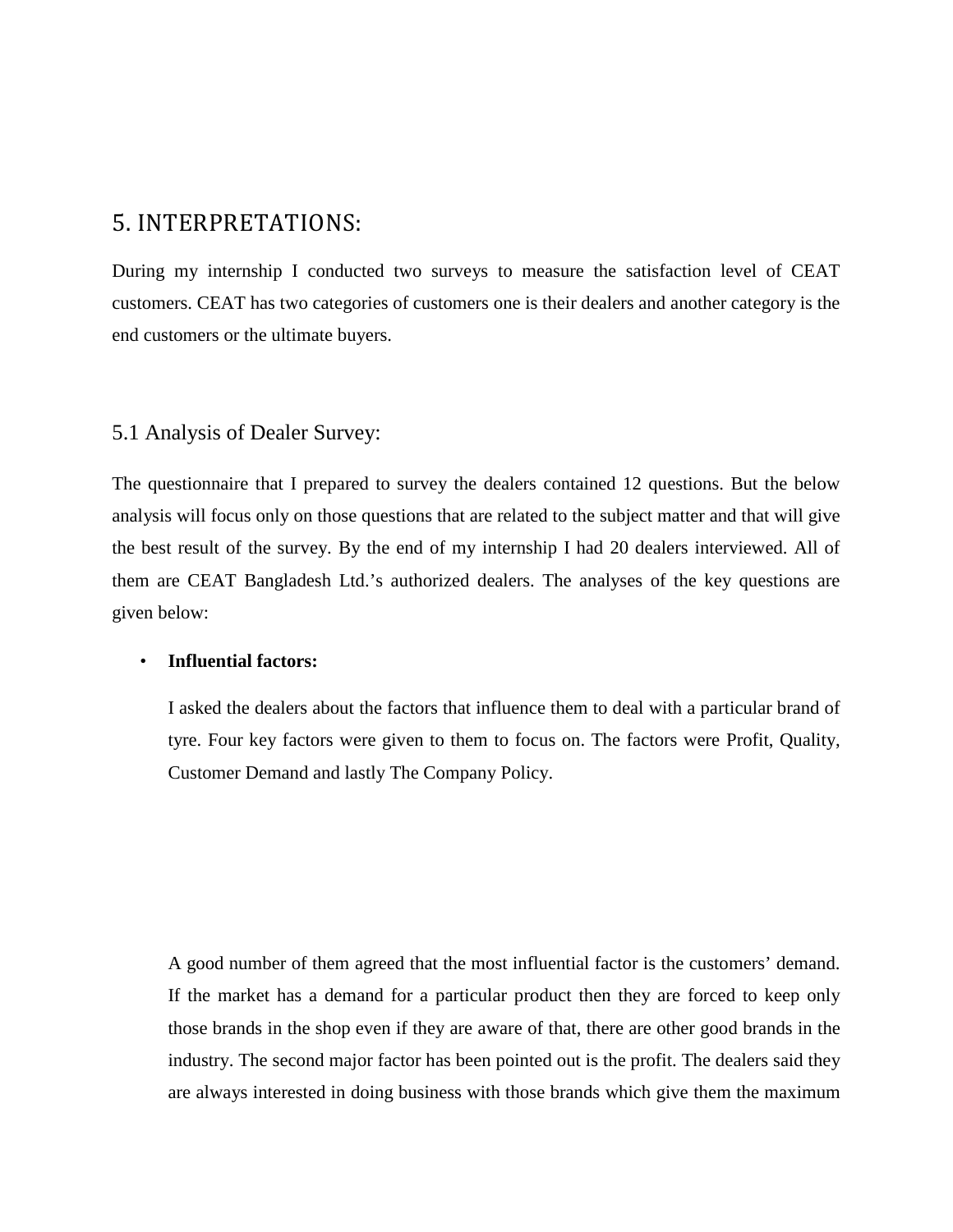profit because at the end of the day they are here to make profit. They ranked the Quality of the product as number 3 influential factors. They like to deal with those brands that have fewer complaints in the market. Because if a particular brand has major issues regarding the quality of the product then the dealer also suffers for that. Because most of the time, the customers question the dealers for keeping such products that has poor quality, and thus their reputation is also hampered with that particular brand. Lastly, they kept the company policy. They said that it is easier to do business with those companies whose business policy makes their process of doing business smoother, will help them to increase their profit. They consciously avoid the companies that has complicated business policy or hidden clauses.

#### • **Rank the brands:**

Next I asked them to rank the brands that are actively present and have popularity in the market. 7 brand names were given to them to rank. Those were MRF, Birla, CEAT, JK, Maxxis, Hitech and Vikrant.

As we can see above, MRF has the strongest presence in the market. It is popular in the market out of every other brand. The next most popular brand is Birla. Then in the third place stands the CEAT. And the other four brands JK, Maxxis, Hitech and Vikrant they are nearly holding the same position in the market.

• **Rate CEAT (based on their 9 months performance):**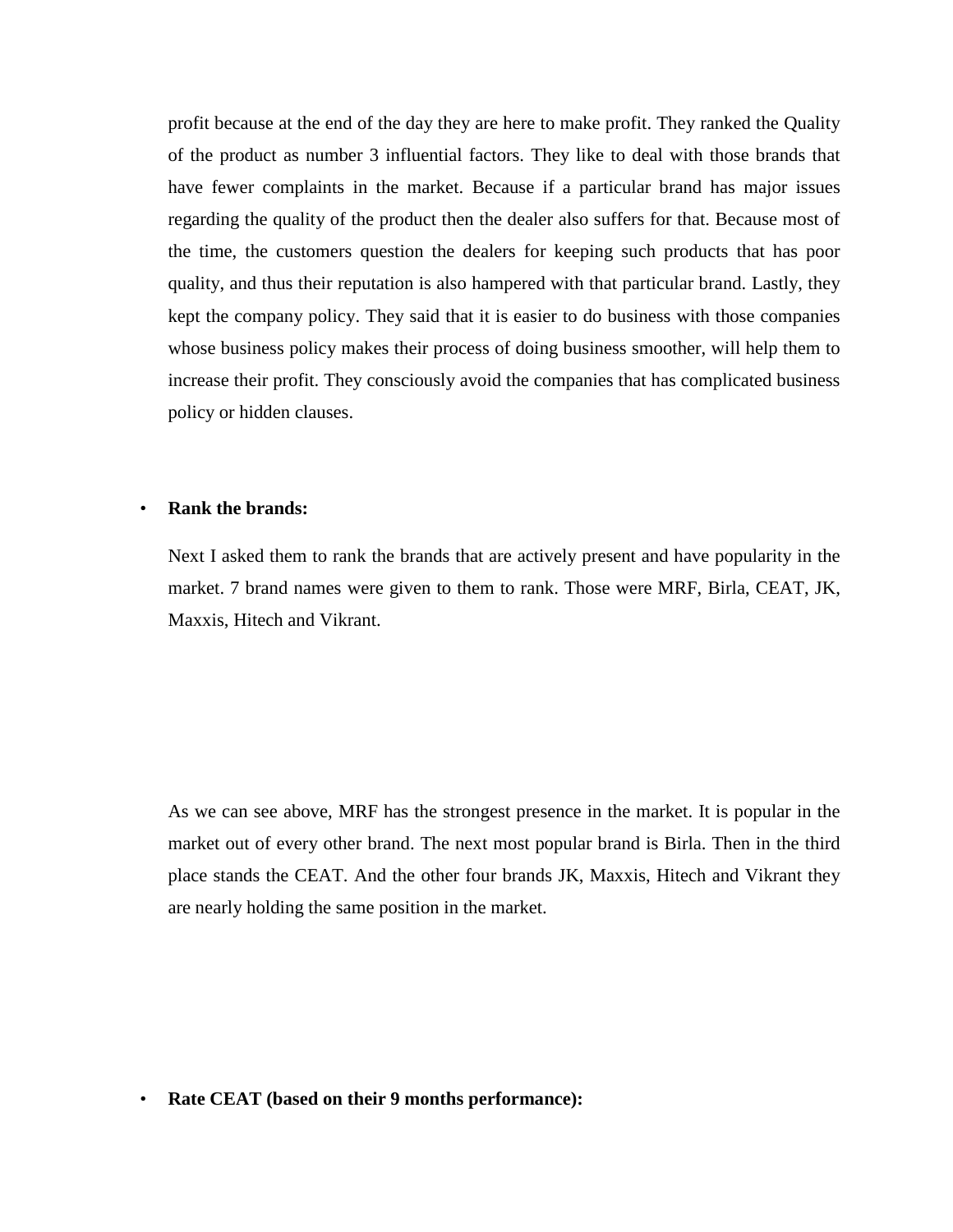Gradually I asked the dealer to rate CEAT based on their last 9 months performance. I gave them four factors that CEAT considers to be the most important one in terms of doing business. Those were Profit, Quality, Demand and Policy.

Out of scale 1-5 the factors Quality (3.8) and Profit (3.75) scored almost the same. Again, the rest two factors Demand and Policy has the same average score (2.75). The dealers said comparing to other brands CEAT gives them a satisfactory amount of profit and the quality of the product is also above the average. But the demand is not that high as it is a new product in the market and there are already some well established brands. And also they are not happy with the company policy of doing the business 'only in cash'. They find the process a bit difficult.

#### • **Rank the features:**

Then I asked them to rank some more factors that CEAT considers as their strength. The rating was done on the basis of how they agree with the given statements. The statements were 'CEAT delivers on time', 'I am satisfied with the profit I get from CEAT', 'I like the schemes of CEAT', 'CEAT maintains good connections with the dealer's, and 'CEAT is trustworthy'.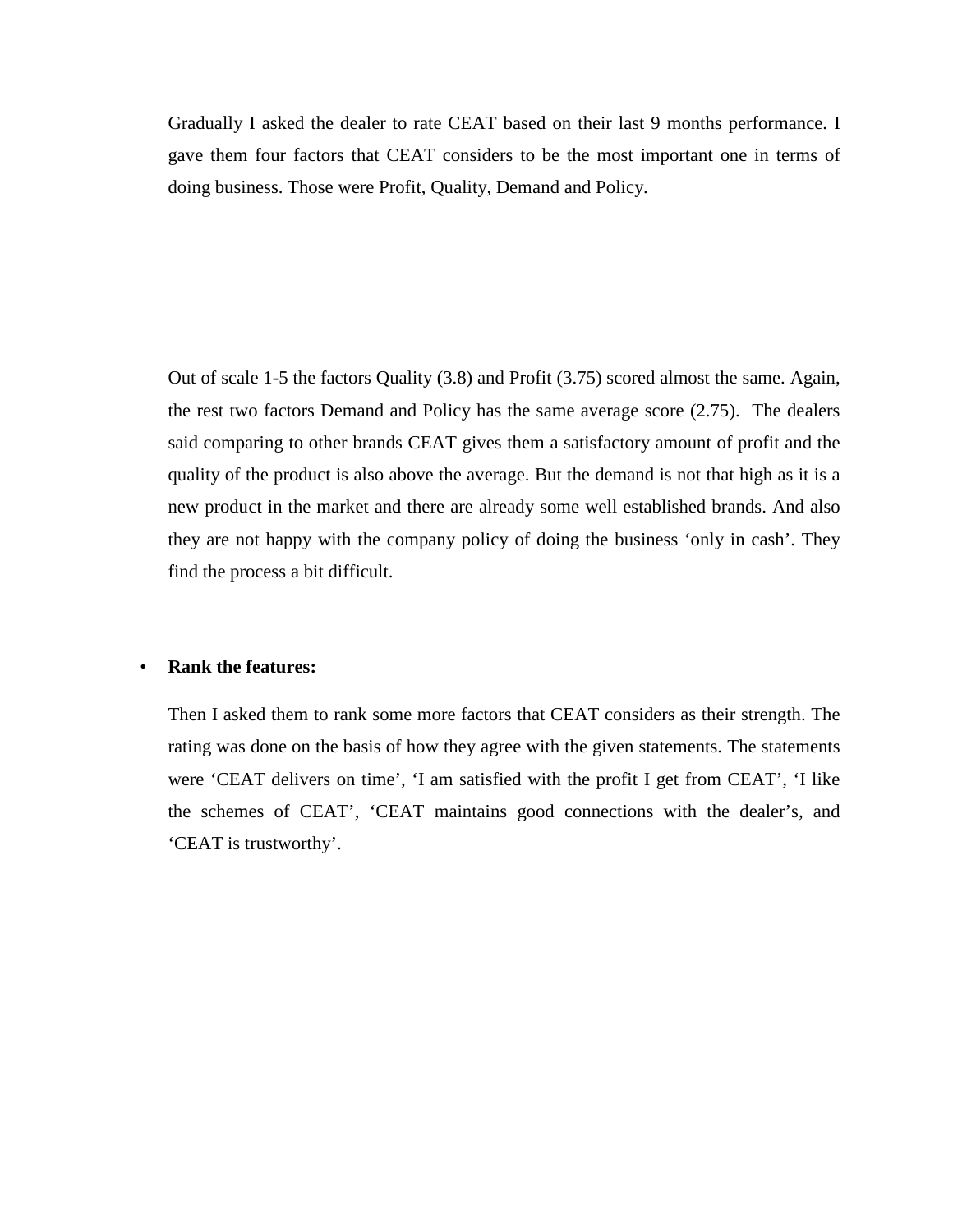Among all the factors the communication process has been well appreciated among the dealers. They agreed that CEAT maintains a very good relationship with its dealers, the sales personnel are quiet efficient. And the lowest scored factor was CEAT schemes. They think that CEAT should introduce more schemes so that more dealers become interested to do business with them.

#### • **Importance of promotional activities:**

Next I wanted to know about their opinion on the importance of promotional activities of a product. The dealers were asked to rate on a 1-5 scale.

90% of the respondents said that they strongly believe that the promotional activity for a product is must especially in such cases when the company is new in the market. A good effort on promotional activities by the company itself gives the dealers a good push to sell its products.

#### • **Rate the Schemes:**

Then the dealers were asked to rank the schemes according to their choice and preferences. I put four options that included Gifts, Foreign Visit, Cash discount and Event participation. The dealers rated them on 1-5 scale.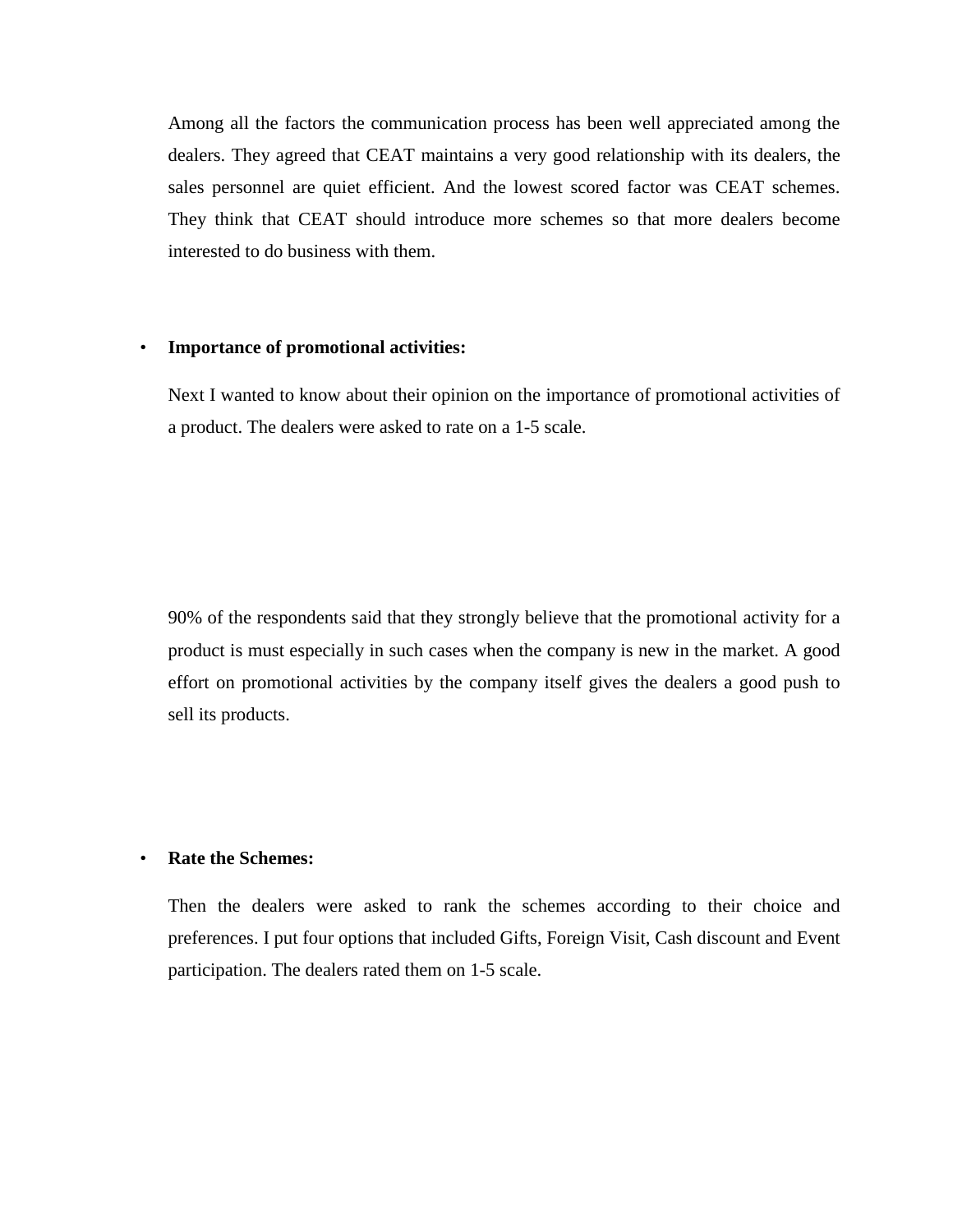Majority of the dealers' first choice is cash discount scheme (4.79). The dealers think this sort of schemes give them a motivation to do business with a certain brand. And to stay competitive in the market CEAT has to launch a scheme like this because the other companies do this often. Next, they like to have foreign visit scheme (4.39). They think it will be a very interesting and motivational scheme and also a very new concept. After that comes the Gifts scheme (3.08). According to the dealers it is a very common approach and almost all the companies do that. But if the company offers something that has never been introduced before, then the dealers might be interested in availing such offers. The dealers have least interest in event participation scheme (2.83). They said it is really hard to find time in between their busy schedule instead they would like to have cash discount.

#### • **Satisfaction level with CEAT:**

Then at a point I directly asked them are they happy with CEAT.

Majority of the dealers (74%) said that they are happy with CEAT but on the other hand 26% said they are not that much happy with the company. To explain the majority choice it can be said that CEATs progress in its initial stage is very good. The way it has maintained its communication with the dealers might be another reason why they rated CEAT like this. Again, one of their policies of giving 3 years warranty of the purchased product also left a positive impact on the dealers because it is a very new offer in the market and no other brand is giving this. But the number that is not happy with CEAT cannot be ignored. Because 26% is quiet a heavy number. And the company has to bring its foremost focus on it. The reason of their being not happy with the company can be the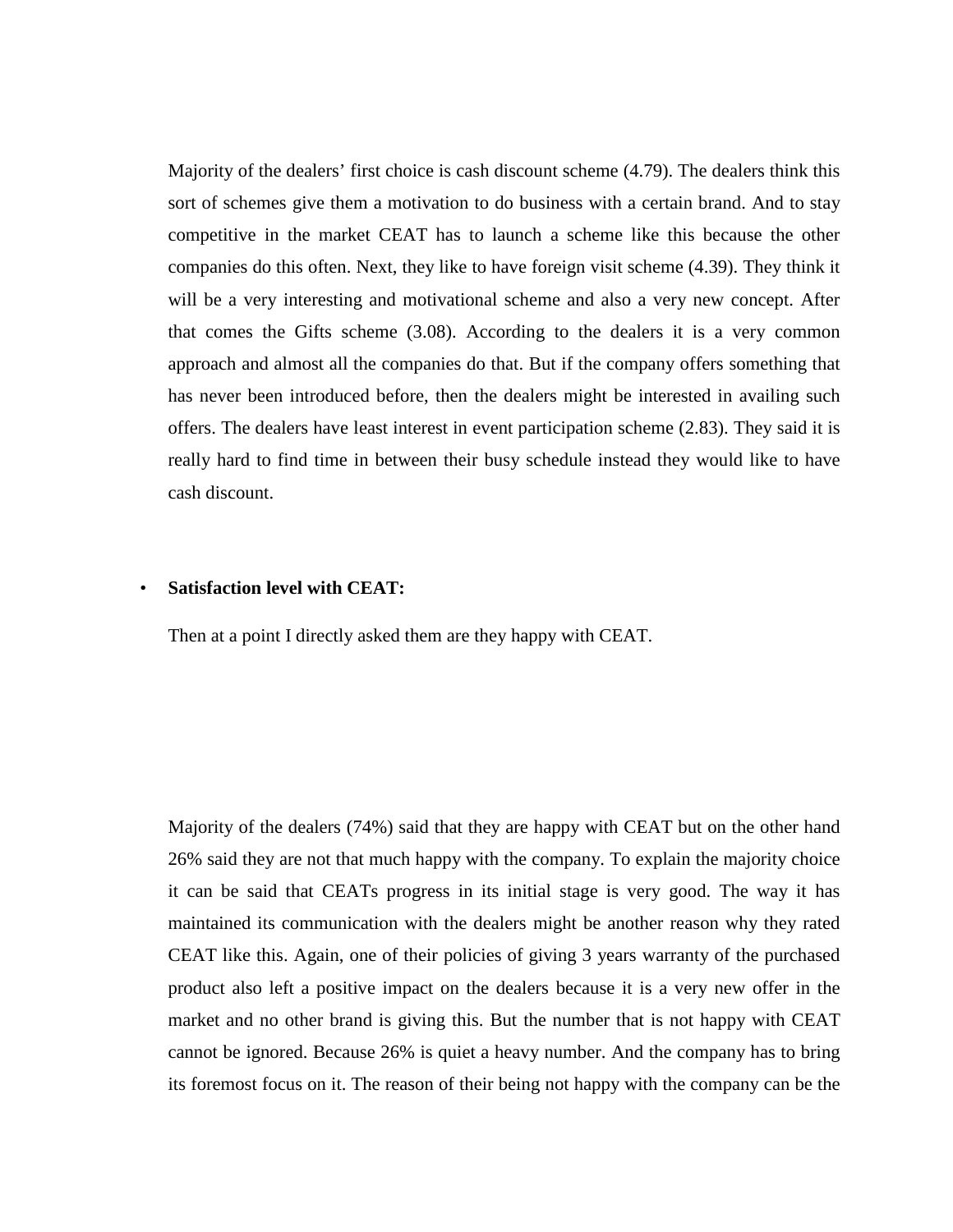high price, insufficient scheme. Or they may want more promotional activities and good offers.

#### • **Recommend to others:**

Then I asked would they recommend the brand to other dealers.

84% of them replied positively. They said they would recommend the brand to other dealers. One of the reasons is CEAT maintaining customer relationship. Their vigorous communication has impressed a lot of the dealers. Again, their approach is also quite impressive. The warranty offer is also well appreciated. Some of the dealers also liked their policy of doing business only in cash. They think it helps them to get their money in time that helps in their business afterwards. Yet this is the major issue why some of the dealers said they would not recommend this brand to others because in tyre industry the business is mostly done in credit. Again, the disbursing process of product is yet another issue. CEAT strictly maintains it. They only delivers product once a dealer has deposit the money. And here, most of the dealers disagree. According to them it is not possible to wait for the product when the customer is standing at their counter and that point they are bound to sell other brands. They indicated that the delivery process of product of CEAT very slow.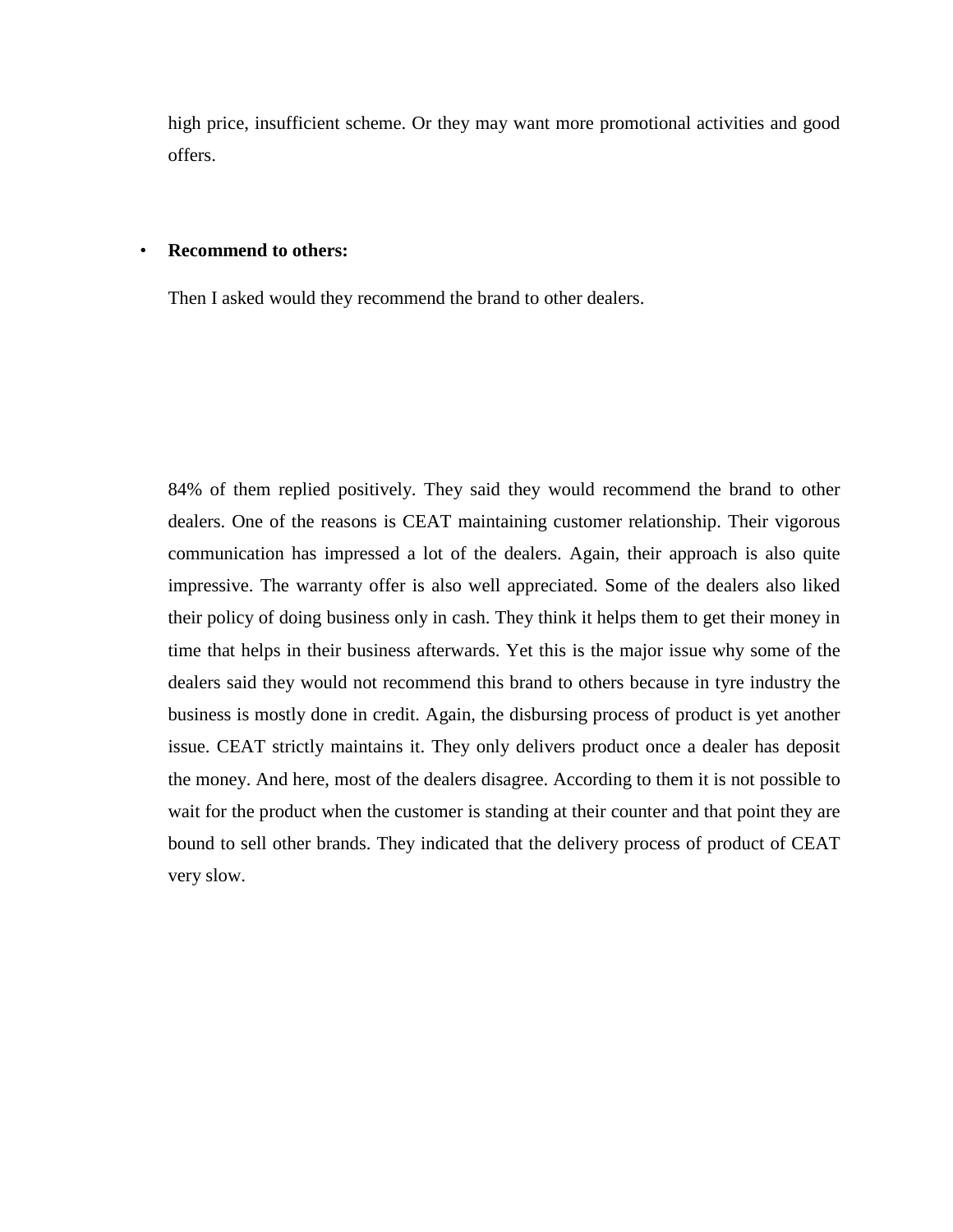### 5.2 Analysis of Customers Survey:

Next I prepared a questionnaire through which I surveyed the customers. Altogether, it had 26 questions. But again my analysis will focus only on those questions that will give me a good insight on the satisfaction level of the customers. I interviewed 9 customers till the end and all of them own Bus, Truck or Lorry (Heavy Duty Vehicle). There was both the user and nonuser of CEAT (8:1). The analyses of the key questions are given below: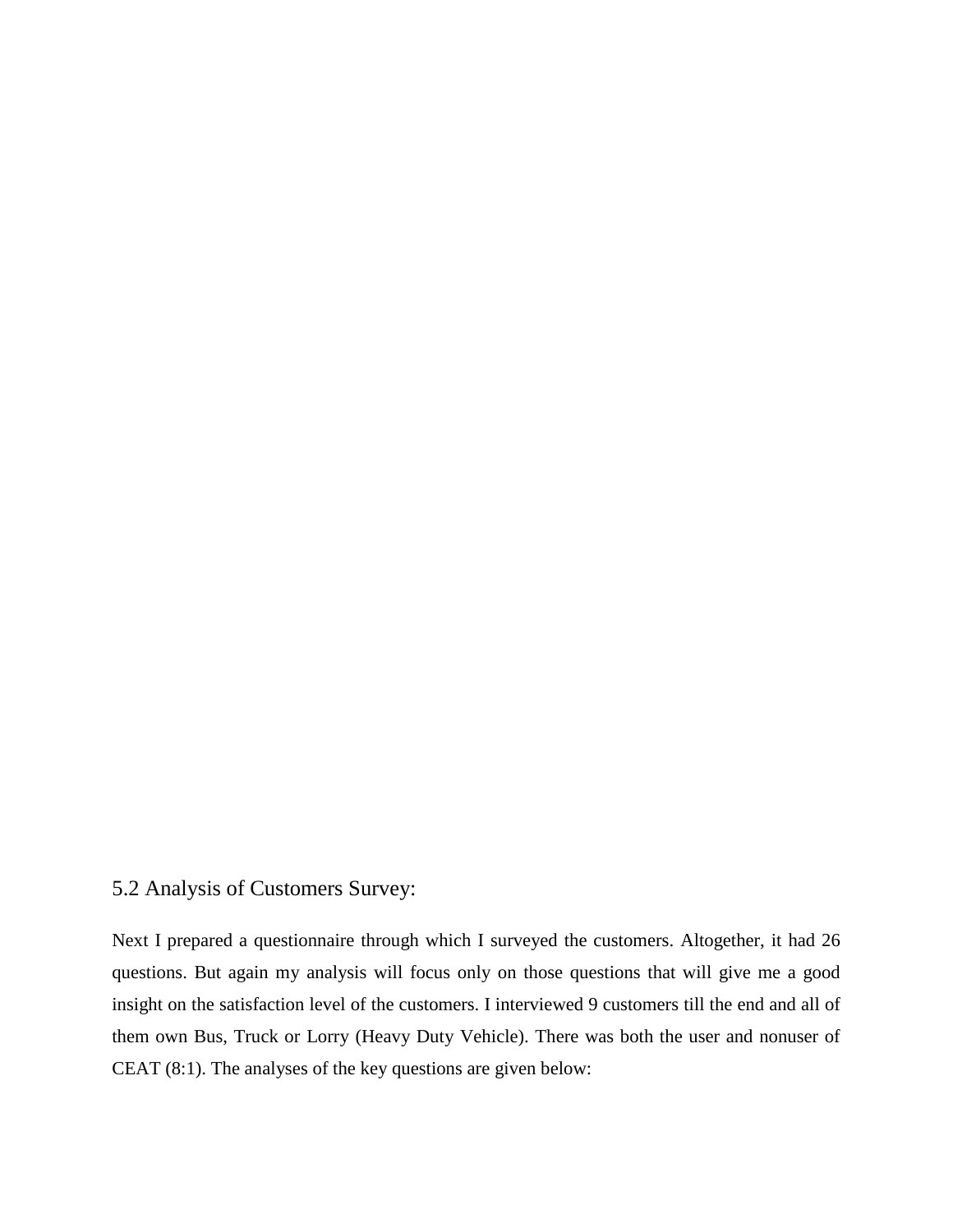#### • **Influential factors:**

As dealers I started with the same question to the customers- which are the factors that influence their purchase decision of a particular tyre. I mentioned 7 factors (Mileage, Price, Brand Name, After Sales Service, Availability, Credit Purchase and Warranty and Claim Policy) and also asked them if they have anything else in their mind and told them to mention that as well.

The highest answer came for Mileage. Most of the customers consider mileage when they buy a particular tyre because all of these vehicles do heavy duty and run on high ways. Certainly they would go for such tyres that give them greater mileage. For the rest of the factors, there was equal division. For example, Availability and warranty and claim policy has the same point and considered as of same importance. Customers said they purchase those product those are readily available. If a product is out of stock or does not have a smooth disburse system then they do not go for that. Because their vehicles run for commercial purpose and cannot be kept idly just because the tyre of a certain brand is not available and when there are always options to go for. Then the warranty and claim, the customers said they would definitely go for that brand that better warranty and claim policy as the product they are buying is quite expensive and also related to peoples' lives. After that price and after sales service are at the same point. If a company has same quality with less price the customer will go for that regardless of the brand name and for the after sales service, they said it is very important to educate the right and wrong about the product as in how to use, check if there is chance of ware out or inflation, when is the right time to check that etc. And lastly credit purchase and brand name comes. These two are also influential factors too. They often go for those brands that have more popularity and a strong brand name presence among the market and also have the convenience of credit purchase.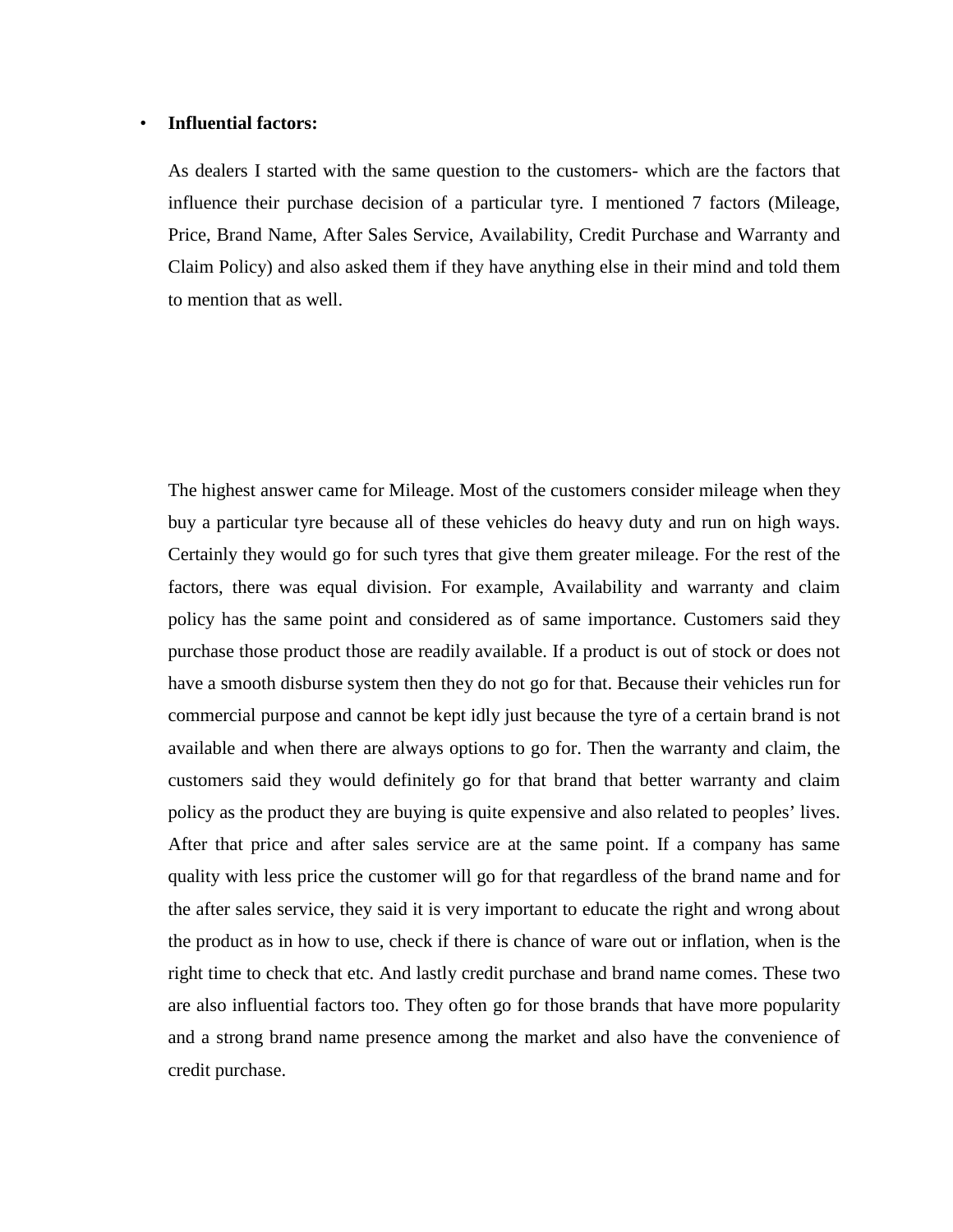#### • **Higher price indicates greater quality:**

I asked the customers whether they find any relation between the price and quality.

78% of the respondent customers said that they do not believe that higher price leads to greater quality because price varies various aspects. Since, in our country tyres are mostly imported that is why tax issue is a big factor here. Additionally, currency rate of different countries are also a big influential factor in varying price range. So, it does not mean that if the tyre is of high price, necessarily it is of greater quality. But the rest (22%) thinks that may be the companies are the materials that are of very good quality that ultimately lead them to charge higher price.

#### • **Importance of After Sales Service:**

Then the next question I ask them was how they perceive the importance of the After Sales Service in tyre industry.

The result of this question came out with a positive response from all of them. They all agreed that after sales service is very important in this industry. As the dealers, their answers were almost the same. They also said that proper education on the right and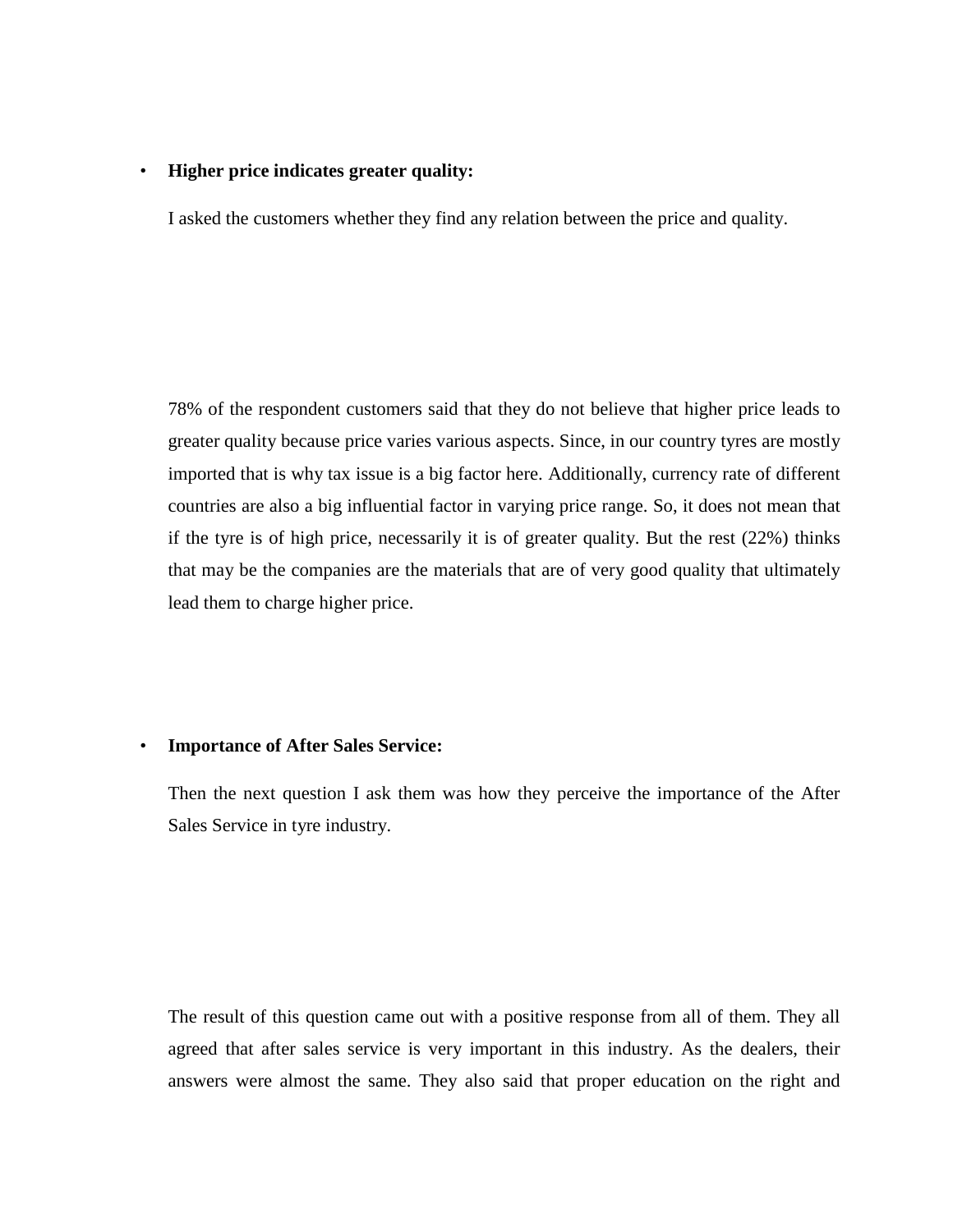wrong of the product as in how to use the tyre, to what extent they should load their vehicle beyond the given range by the tyre, check if there is chance of ware out or inflation, when is the right time to check that, how to check if the tyre has problem of ware out or inflation etc. Besides, these if they face any problem on highways in such case they are able to contact the service centers to solve their problems.

#### • **Type of after sales service:**

Relating to the previous question, I also wanted to know from them what type of after sales service they want to see. I gave them four options- 24\*7 Hotline Service, Nearby Service Center, Tyre Claim (Tyre in return of tyre), Change Tyre within 24/48 hours. Their responses were something like this-

44% of the respondents said, they want tyre in return of tyre (Replace) within the given warranty period. 31% said they want their tyre to be changed within 24/48 hours. If this service is included then that will facilitate them in working smoothly. 19% said they want nearby service centers so that if they face any problem they do not have to go far but can solve their problem in nearest service centers. And lastly, 6% said, they want 24\*7 hot line service so it benefits them during their travelling in the highways and where the service centers are not available.

#### • **Influence of word of mouth:**

I asked the customers whether word of mouth influences their buying decision.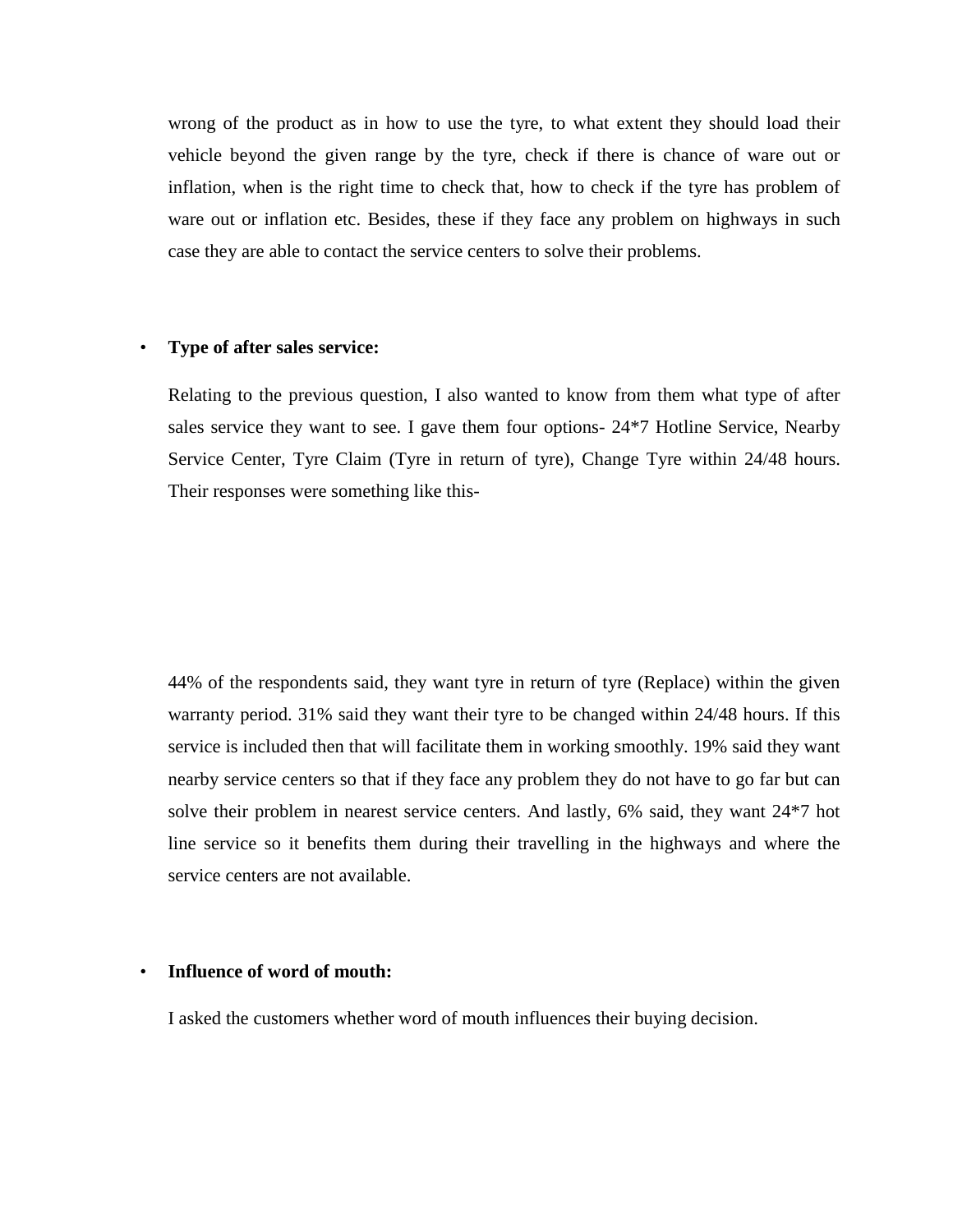The responses from the customers were almost 50-50. 5 customers out of 9 said they are influenced by the word of mouth while purchasing the tyre. They mostly go for those brands which are popular among the market and much talked. They like to take opinion from others who have already used the product and their decisions are shaped by the comments they receive. Whereas, the rest said they are not influenced by this. They are of their own and take decision based on their own judgment and requirement.

#### • **Influence of TVC:**

I also tried to find out; to what extent they depend on the TVC.

Here in this case also, I got the similar response as the previous one. 5 out of 9 said they take the TVCs into account when they make any purchase decision. If the presence of a certain brand is very strong on the television and the massage they are giving are relevant with them; then the commercials definitely keeps a positive picture in the mind (top of mind). And while buying a tyre this influences them to buy a particular brand. And rest who disagreed upon the fact; they argued that every company will try to show that they are 'the best'. So it will be fool of those, who will get influenced by the TVC and make the buying decision.

• **Rank the brands:**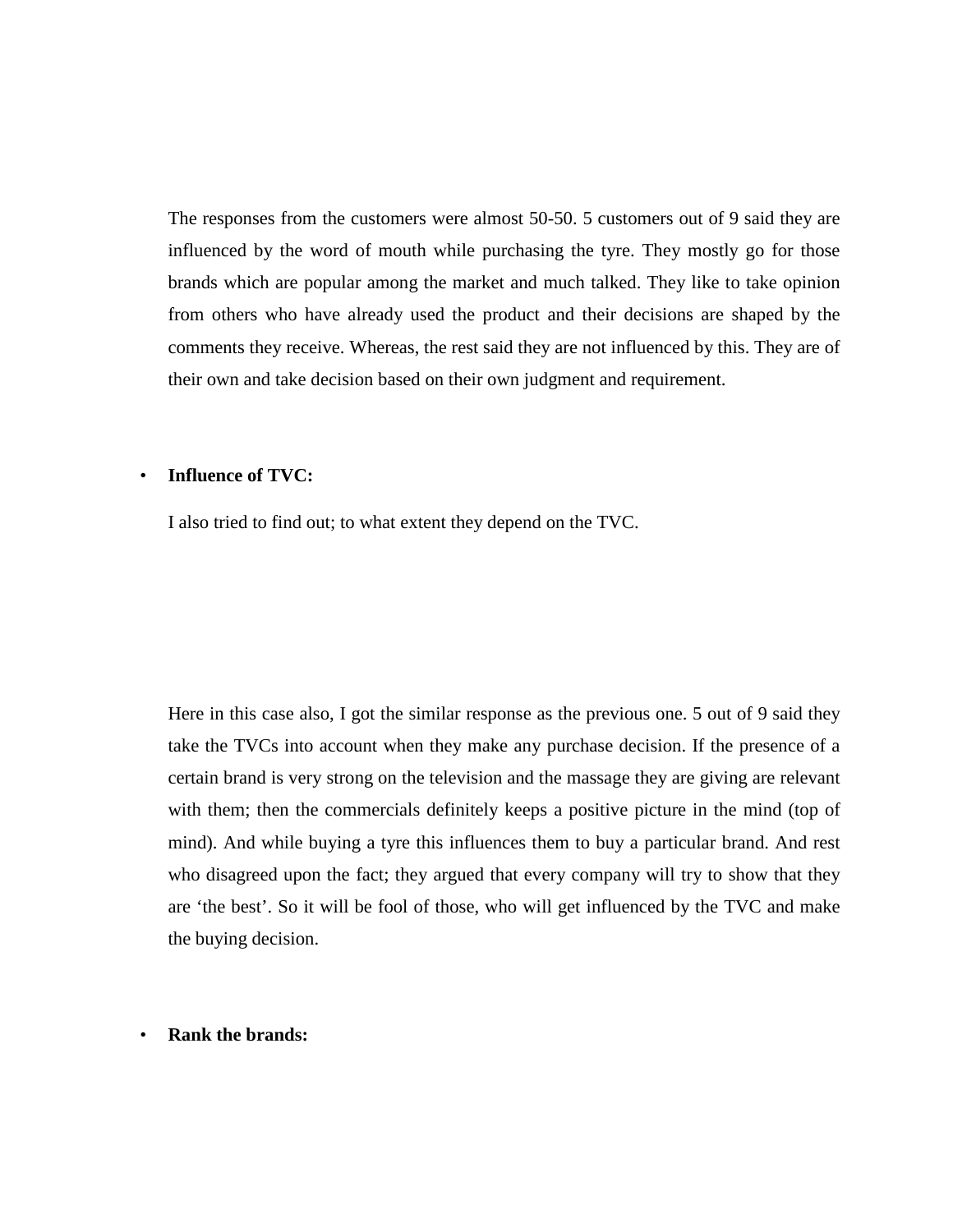Gradually, I tried to find out about their preferences of the brands. So, as a process I at first I asked them to rank the brands according to their choices. The result was like this-

Here also we can see that, MRF is ranked in the first position by most of the customers. And for CEAT tyre some of the customers have ranked it number 2 but most of them have ranked it number 3. They veiw both Apollo and JK tyre on number 4 position. And also some of the customers see these two brands on number 5 position. But undoubdtedly MRF has been ranked in number 1 by both the customers and dealers.

#### • **Brands of tyre customer use:**

After the ranking I directly asked them which brand they use. The answers were like this-

Undoubtedly the answer was MRF tyre. And they also cleared out the reasons why they use such brand. Different opinions came up. Most of them them said that they are old user of MRF. MRF came quite early in the market and has established a strong appearance. It has earned much dependency of its customers. Again, they said that since it is an Indian company they now about the condition of our roads. Its good quality has earned much acceptance too.

• **Satisfaction level with the currently used brand:**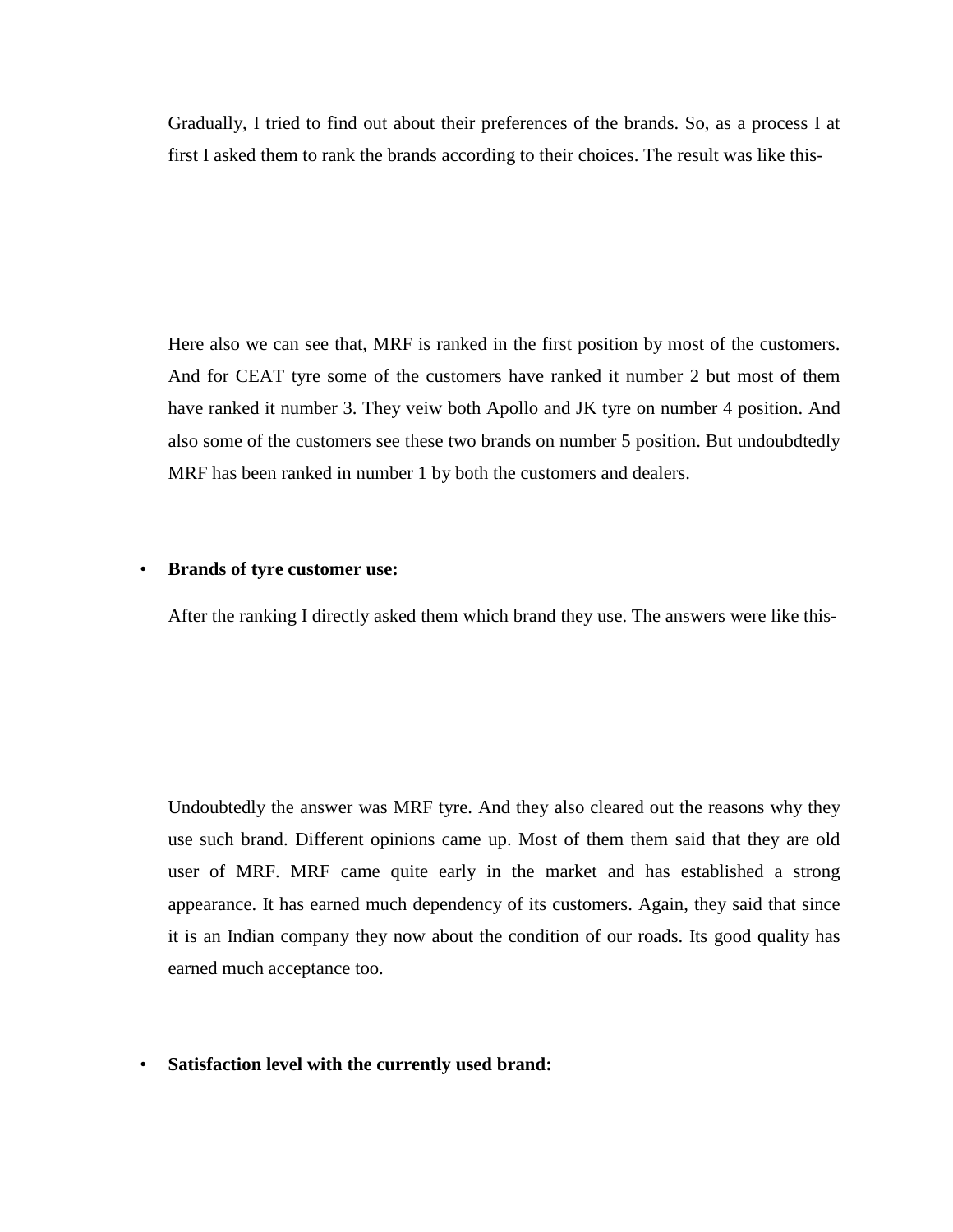My next question was whether they were happy with the brand they are currently using.

78% of the respondent customers said that they are happy with the current brand and unlikely to switch to another. Whereas, 22% said if they find a better option they will switch from their current brand.

#### • **Brand awareness of CEAT tyre:**

After getting insights about other brands I wansted to know how much the customers are aware of CEAT tyres.

67% percent of therespondent said they know about CEAT but 33% said they do not have any idea about this brand. Some of the customers mentioned that they used to purchase CEAT tyres long ago when CEAT did not officialy come to Bangladesh and a very few dealers used to sell it.

#### • **Usage of CEAT tyre:**

After obtaning the knowledge about brand awareness of CEAT, I asked them have they ever fitted CEAT tyre in their vehicles.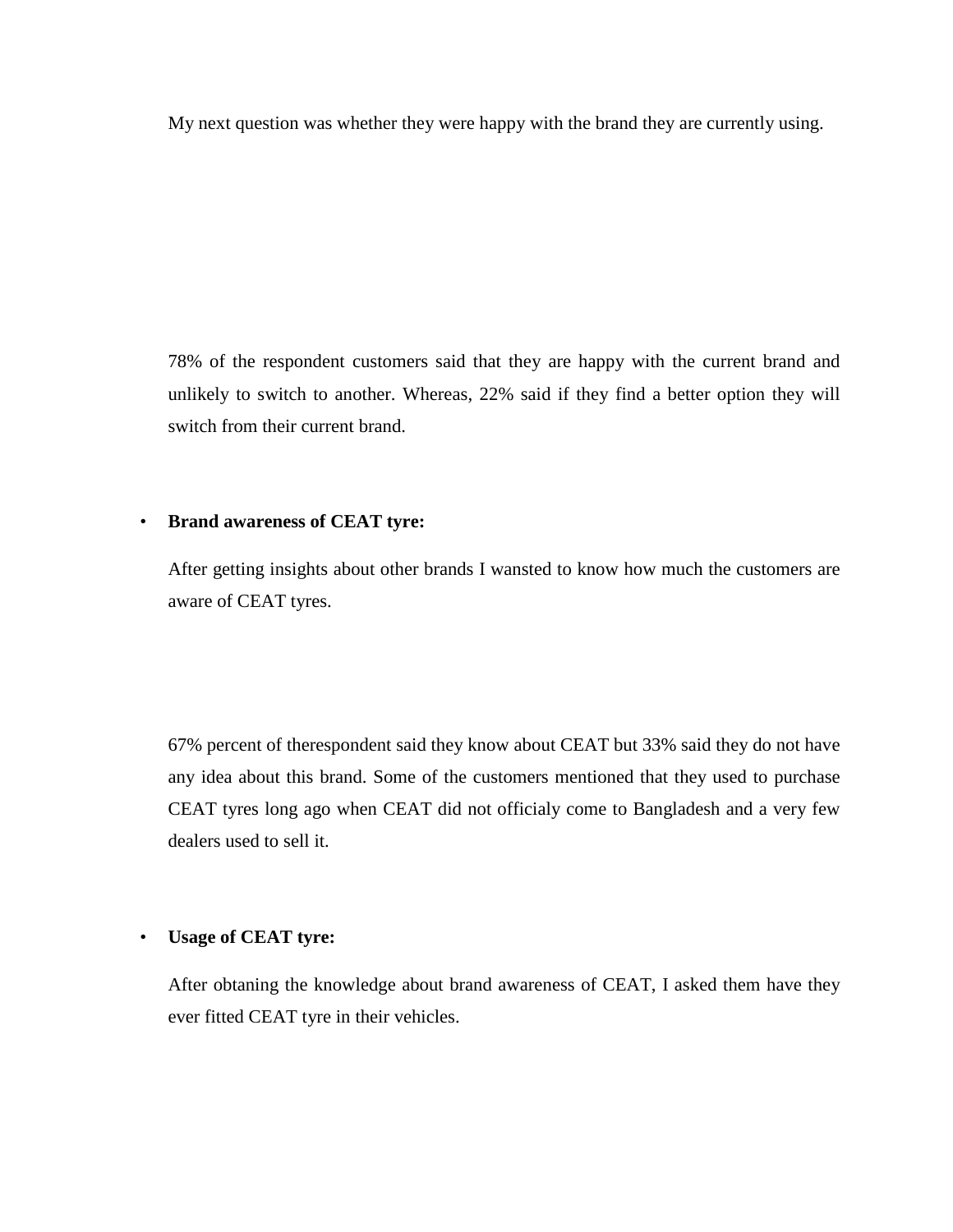8 out of 9 respondent customers said they have used CEAT tyre and rest 1 did not. Based on this response, an assumption can be maid that CEAT has achieved a good share in the initial stage.

#### • **Reasons for liking:**

Linking to the previous question I wanted to know the reasons for their likings. The customers said-

I specified some options (Reasonable Price, Good Quality, Warranty, After Sales Service) to them because according to CEAT these can be recognized as their strength. 4 out 9 said they like the after sales service. The way the sales personnels maintain the communication, regularly inspects the condition of tyre is really commendable. Where as, warranty option has not been able to attract the customers attention though CEAT is giving 3 years warranty. Some of the customers think it is of reasonable price which is quite contradictory view because most of the dealers have asked to reduce the price. And then only 1 out of 9 said the quality is good. His reason was he used CEAT when it did not start its business officially. And back then the quality was not good at all.

#### • **Warranty terms and period:**

I asked the customers whether CEAT fullfills the warranty terms and periods. The response were-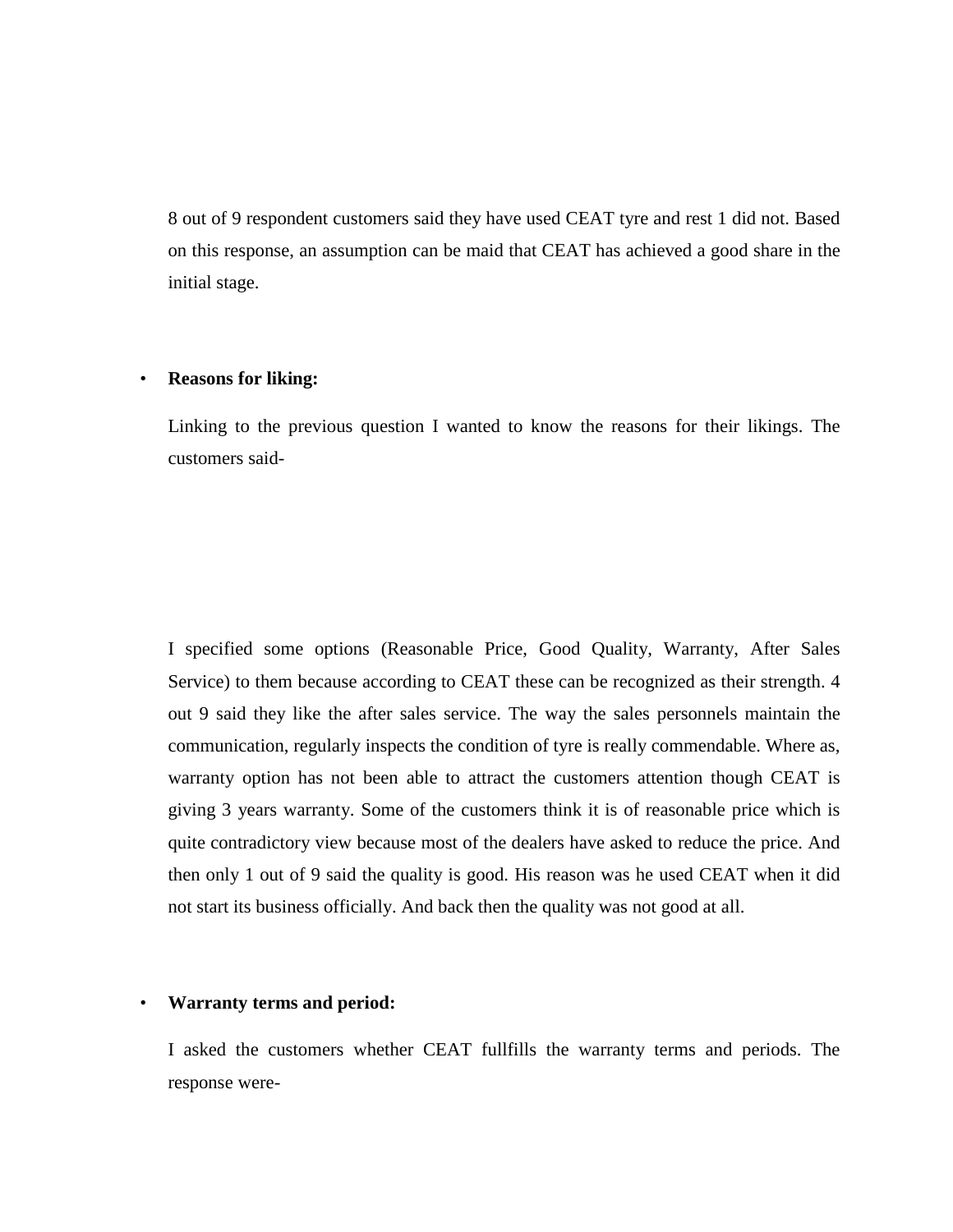63% of them said it fullfills its warranty terms and conditions. But 38% said it does not. Respondent who agreed they said CEAT is very strict about its warranty terms and periods. And those who disagreed, to analyze their comment, it can be said they have thought about other factors too. For example, the inspection process after making a certain claim takes some time. And there are some criteria as well which some of them do not understand clearly. As a consequence, they are thinking CEAT is not fulfilling the terms.

#### • **Consistency of quality:**

Then I wanted to know if they think the quality of CEAT tyre (including tube and flaps) is consistent or not.

50% said yes somewhat the quality is consistent. The reason why they have not strongly maid their comment because mostly said though the quality of tyre is good and consistent but it cannot be said for the tubes and flaps too. There several complaints regarding those items. And that is the reason why quite a good number of respondent tick on the 'not applicable for everything' option.

#### • **Attitude of the sales personnel:**

When I asked about the the sales personnel beahavior and work they responded like this-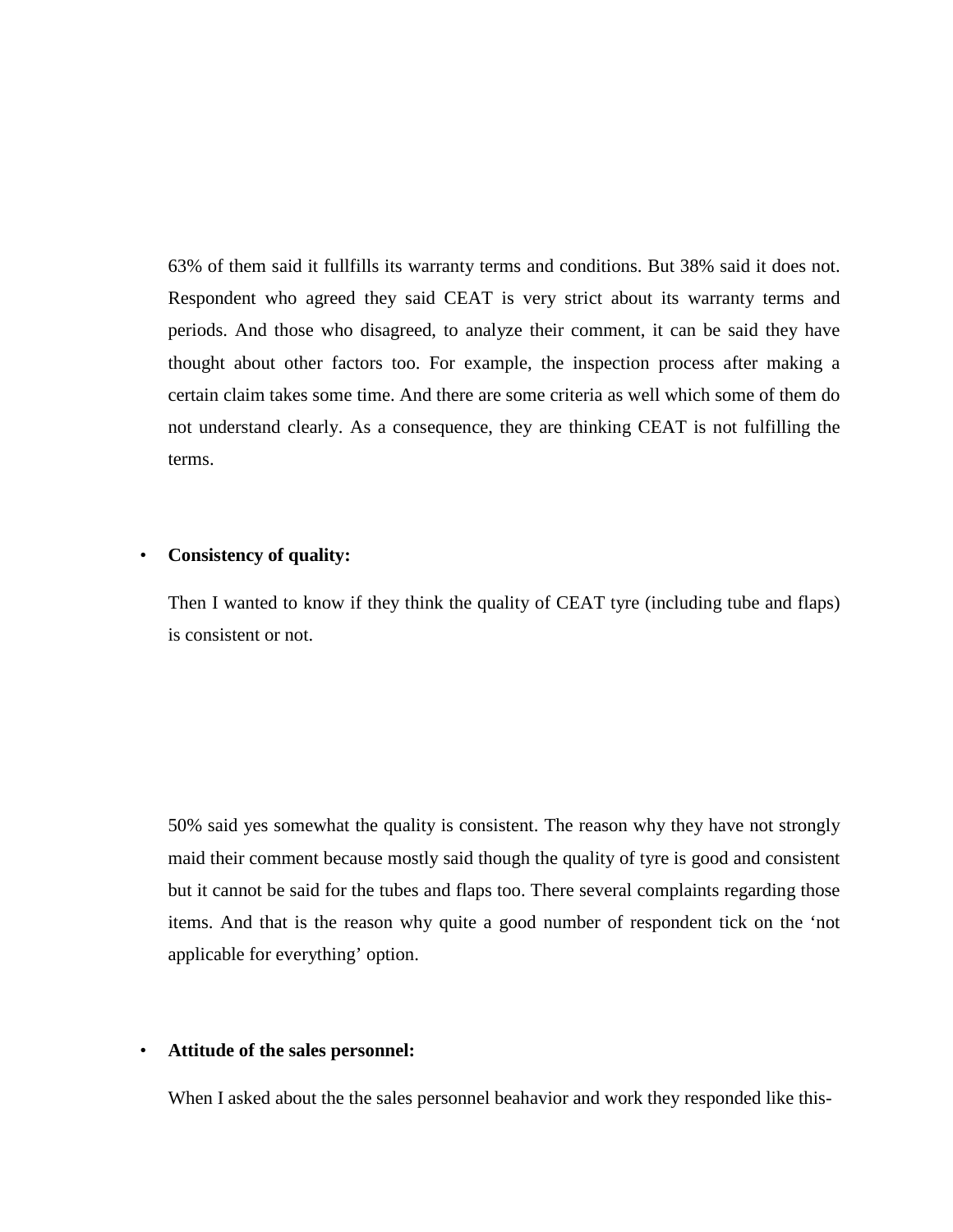50% of the respondent customers said they are very happy with the sales personnel. They are very helpful. Their performance is more than the average. And again those who said not that helpful they mostly pointed out the slow process and inspection after claim made.

#### • **Reasons to lose customers:**

I wanted the respondent to point out those issues which they think might be a reason for losing its customers.

Majority of them said the price is the main issue. CEAT has started its business charging a very high price. They think its not right if they satr with price skimming. They should have start with a littl less price which would ultimately force its competitors to lower down the price. Yet another big issue is the unavailability of the product. As said earlier, CEAT strictly maintain the 'product on cash' point. As a result, mostly they are delayed to deliver the product on time.

#### • **Switch to another brand:**

I asked the customers that even after knowing th egood quality of CEAT tyre are they still willing to switch to another brand.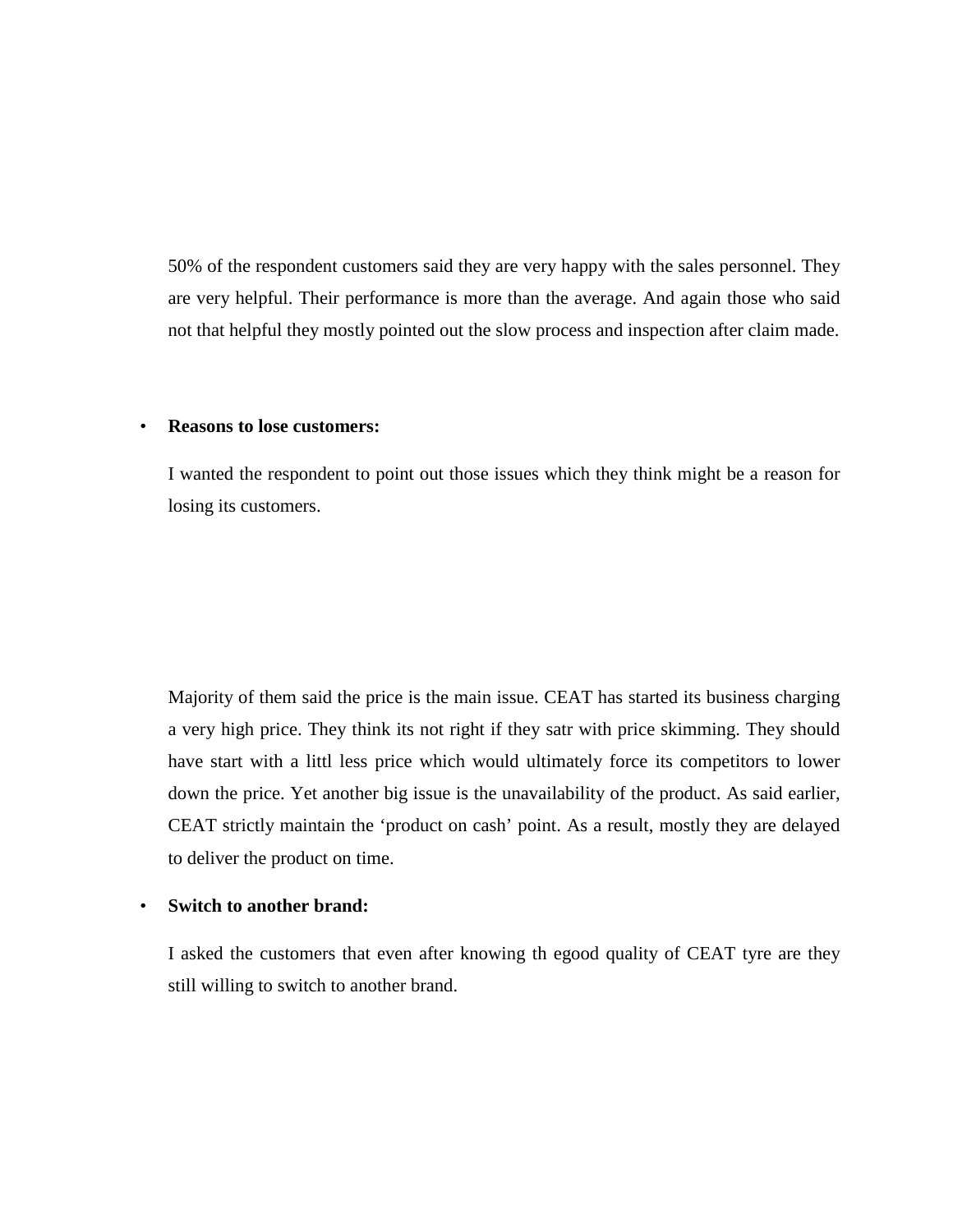Here, 67% said they will not switch to another brand. But 33% said, they might switch. They are reluctant to stick only to CEAT because of the price concern. The higher price will always be an issue when other Chineese and local brands are delivering the in much lower price.

#### • **Attract new customers:**

I wanted the respondent to some ways of how CEAT tyre can attract new customers. They suggested in this way-

The customers strongly focus on discount scheme. They said if discount offers are promoted in the market the customers will be motivate dto buy tyres of CEAT. Then again they also said, CEAT should concentrate more on promotional activities as well. And then suggested to increase the availability of the product and make the process more convinient.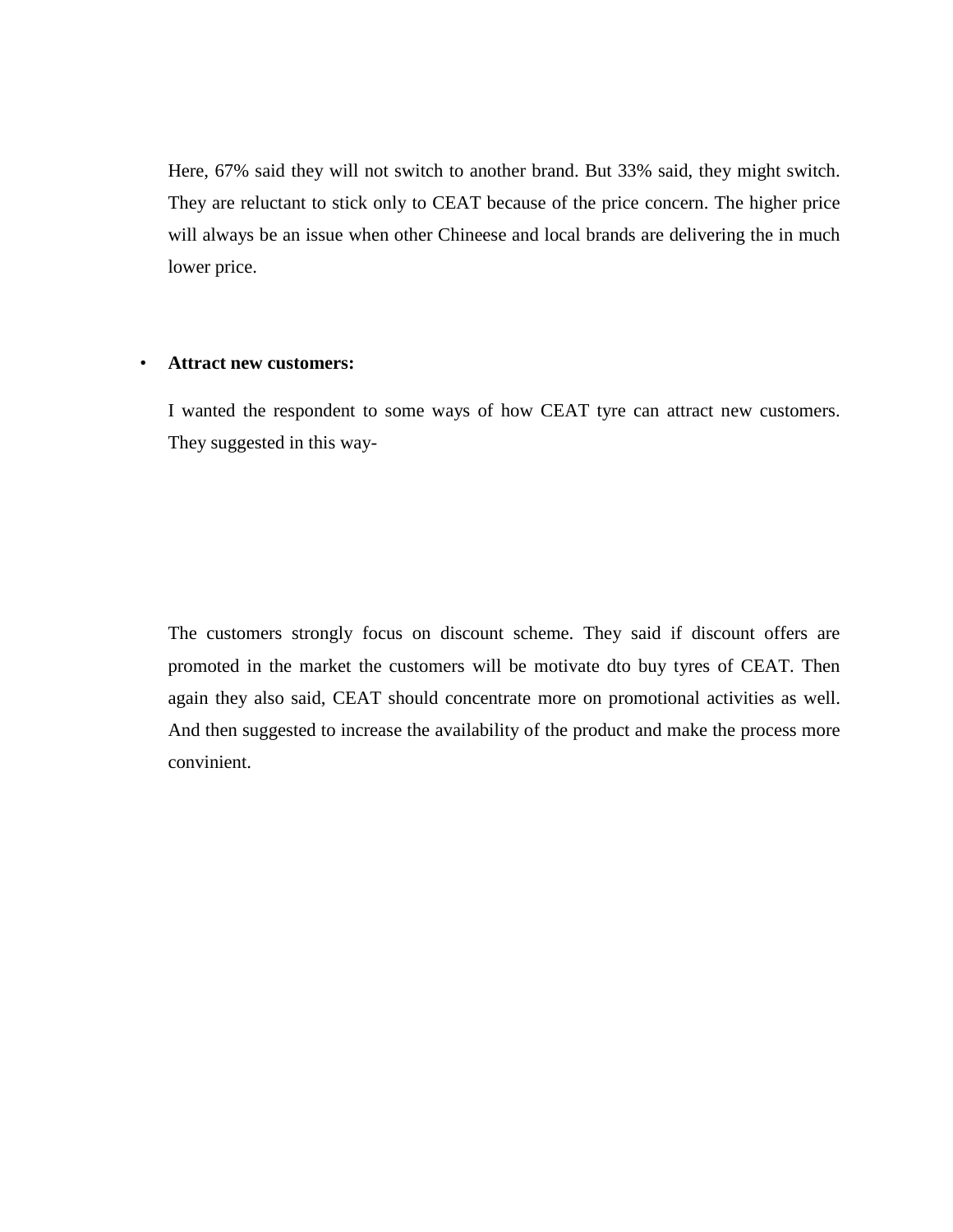## 6. FINDINGS & OBSERVATIONS ABOUT CEAT BANGLADESH Ltd.:

During the course of my internship, I came across to certain things that gave me a core idea about the organization. There were some good sides of the working process but at the same time the organization is lacking at some of the areas that ultimately leading towards customer dissatisfaction to some extent. The problems that I felt during my term after interviewing the dealers and customers was mostly related to the branding of the product, lack of knowledge about the business process of Bangladesh in various levels. And according to my opinion these are effecting the growth of CEAT Bangladesh Ltd. and also impacting negatively on its customers. Here, I tried to point out some of those findings:

• There are already some well-established (39 approx.) tyre companies in this industry and the people are not so ready to switch their brands. CEAT is mainly targeting those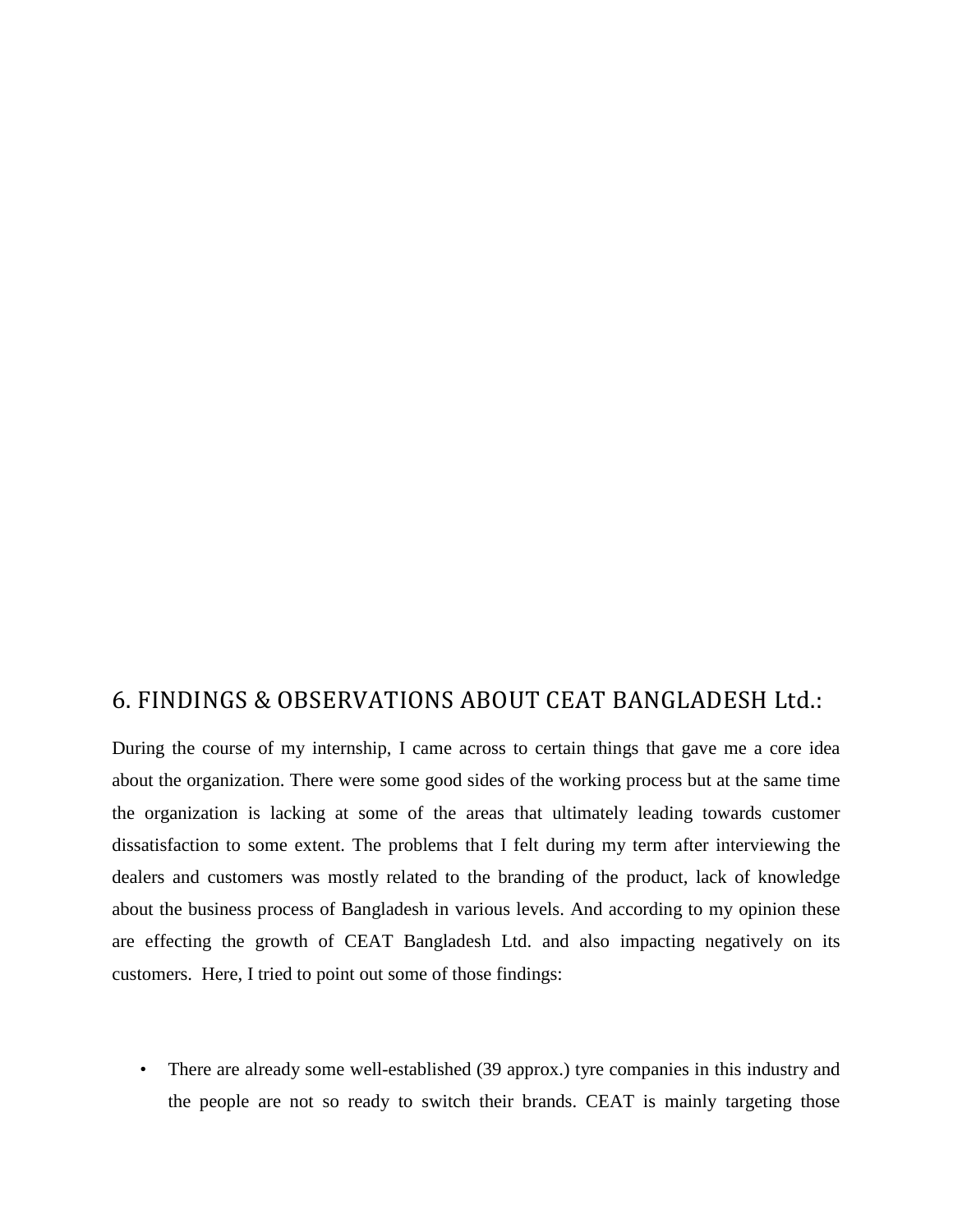customers who purchase Truck or Bus tyres. In most cases, the customers of this category are very brand loyal and not ready to try different brand so easily. Among all other competitors, MRF has the highest market share. People are more likely to purchase or doing business with this brand.

- In terms of doing business or purchasing a particular brand, there are some influential factors that affect both dealers and customers buying decisions. From dealers' side, it is the demand of the market and from customers' side mileage with maximum load carrying ability. Along with these things there are some other factors too.
- Both dealers and the customers complained about the unavailability of the tyre when needed. Both of the side recognized the dispatching system of CEAT to be very problematic and time consuming. According to them it is not possible to wait when the customer is standing at their counter or the customer urgently needs the tyre.
- In the question of consistency in the quality, it has been observed that though the customers are happy with the tyres but they have a lot of complains against the tubes and flaps. Most of the dealers said they face complains mostly related to tubes and flaps.
- One of the main issues of dealers of tyres is the price. According to them the price of CEAT Tyres is quiet high. As a result whenever they ask their customers to purchase CEAT Tyres, the comparison between other brands mainly with MRF Tyres and other Chinese brands come up. And for this, it is very difficult for them to influence the end customer to buy it.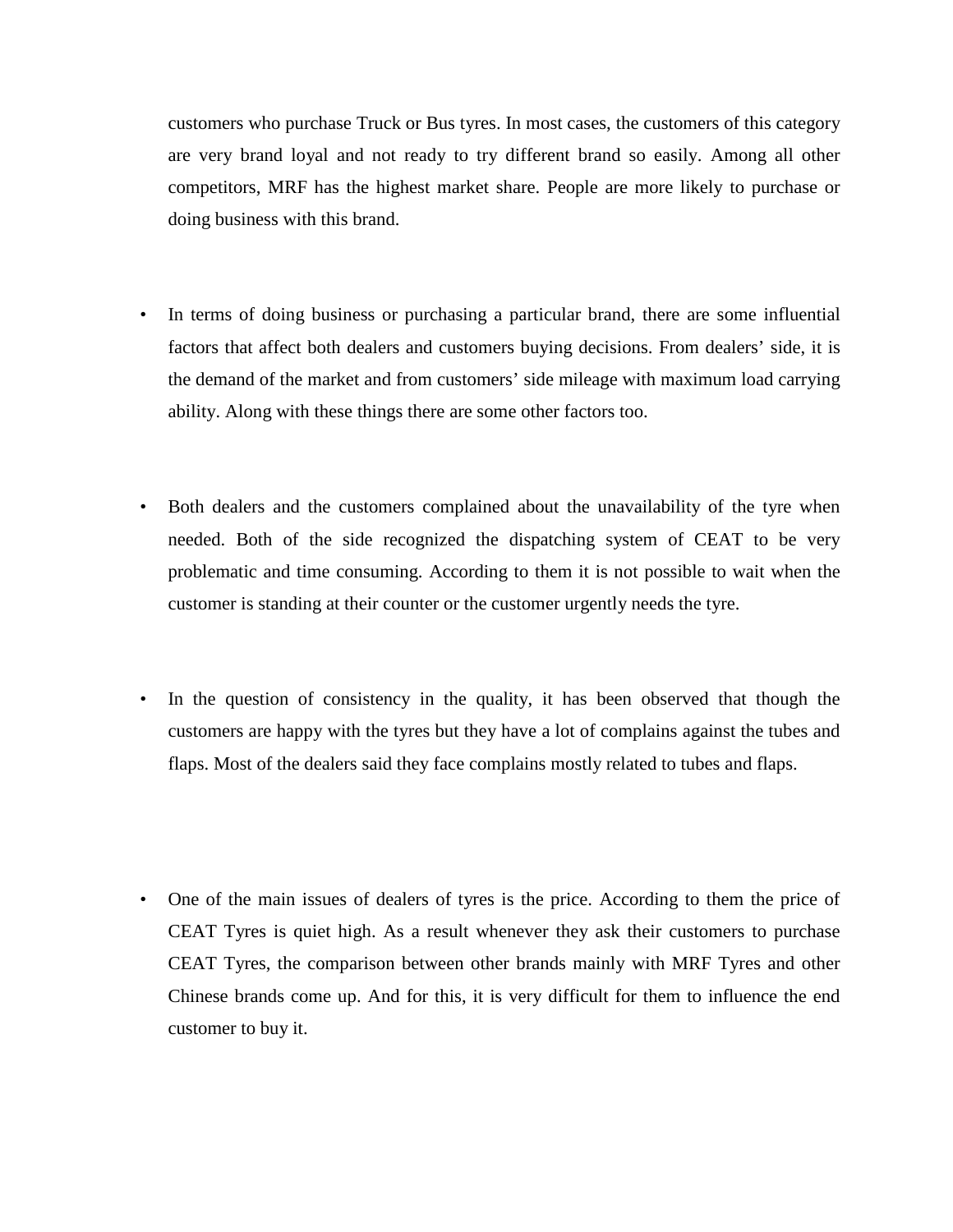- Most of the purchase in this sort of industry is done on credit whereas CEAT Tyre fully doing its business on cash. And automatically this is curtailing a number of customers.
- Again, one of the issues that CEAT is facing is the lack of knowledge of the dealers as well as the customers. Most of them are holding the idea that CEAT is an old company that has started its business long ago and does not have a good quality. Whereas, the fact is CEAT came in Bangladesh unofficially before through some of the dealers and that was not for a very long time.
- As said earlier, some of the Chinese Tyre brands have earned a lot of popularity because of its lower price. And people are influenced to buy that regardless of the quality.
- The presence of CEAT Tyres in the market is very less. Most of the dealers want CEAT to visit market more often and take necessary actions in terms of advertising and branding the product.
- Beside the Chinese and other foreign companies' tyres there are some local companies who have strong presence in the market. For example: Hussain, Gazi etc. They have become popular because of their low price and somewhat good quality. Therefore, people are considering local products over CEAT Tyres.
- Unavailability of frequent service centers is another issue for CEAT, though CEAT tyre is working on it.
- The claim process is considered to be very hectic and tiring. When most of the customers are on rush this slow process has given them more problems instead of relief. Then again, the vehicles that are on high way, it is not possible for them to execute this process.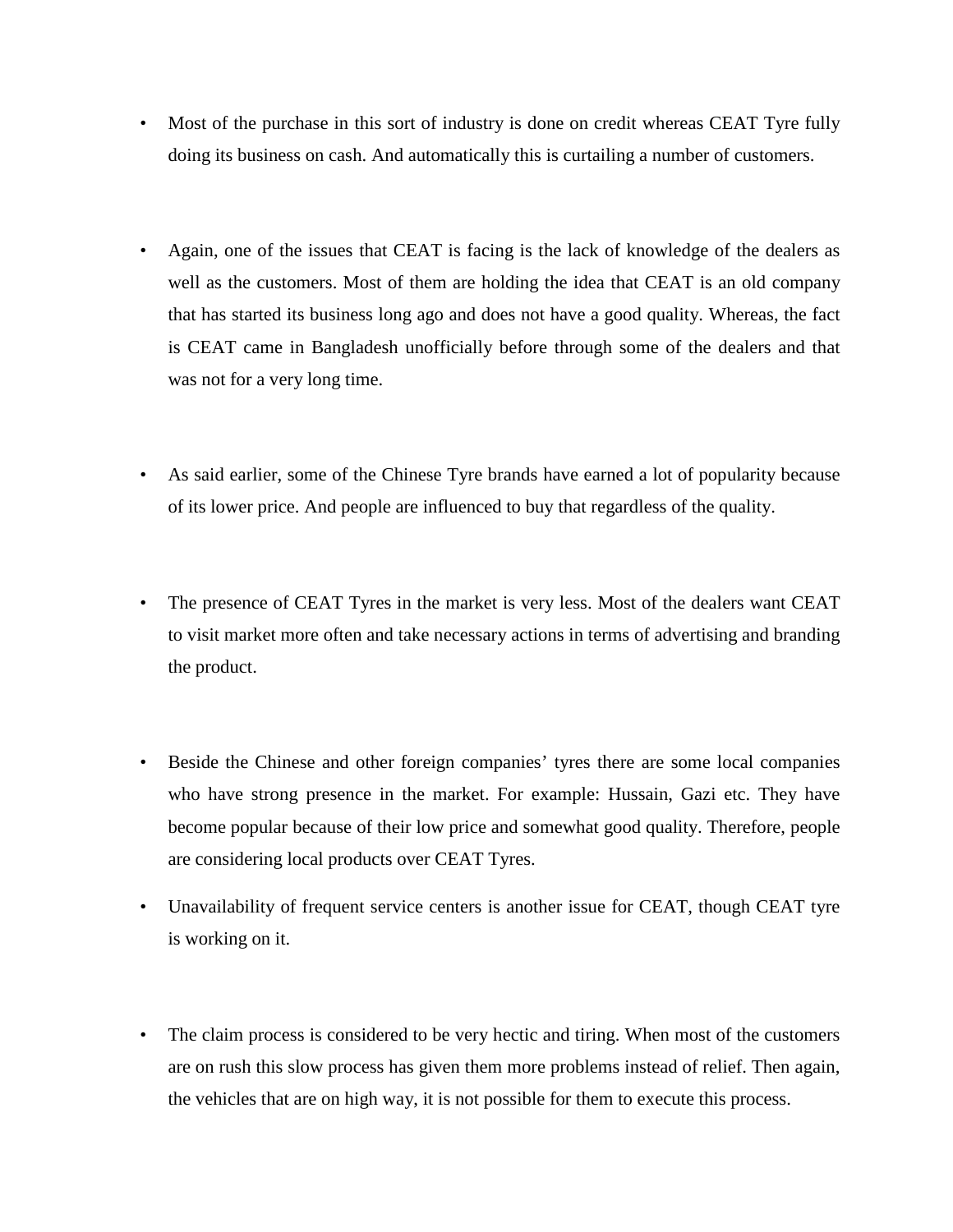- Previously, a very less concern has been seen in promoting and advertising the brand. But recently CEAT Tyre is instigating some relevant programs e.g.; Dealer meet, Customer meet, Free mobile offer for customers, Boishakhi offer for dealers, Three years warranty in this respect. The dealers strongly emphasized on increasing the activities related to promotions. Introducing more TVCs, posters, banners, leaflets will help them to pursue the customers to buy CEAT tyres. Watching more TVCs or seeing posters, banners or leaflets will place the brand name in the top of their mind.
- After sales service of CEAT Tyres is considered to be very good comparing to other companies in the market. Both the dealers and customers appreciated their follow up process, inspection and investigation upon a claim. But along with this, they also suggested to increase the number of skilled employees who will frequently work in the field. The customers also suggested some after sales services that would motivate them to buy CEAT tyres.
- Another issue that dealers pointed out is that though they are satisfied with the quality and profit they earn through CEAT but there should be some activities that would increase the demand of the product. Additionally, they asked to make the policy a bit easier especially the business 'only in cash', so that they can do the business more smoothly because the other companies are giving the advantage of doing business on credit.
- Finally, the dealers asked for some schemes that would give them a push to sell the tyres of CEAT because both the dealers and customers need to experience something good at the end of the day. When the competitors are improvising new ways of doing business and increasing their market share CEAT has to go along in the same way to catch the pace.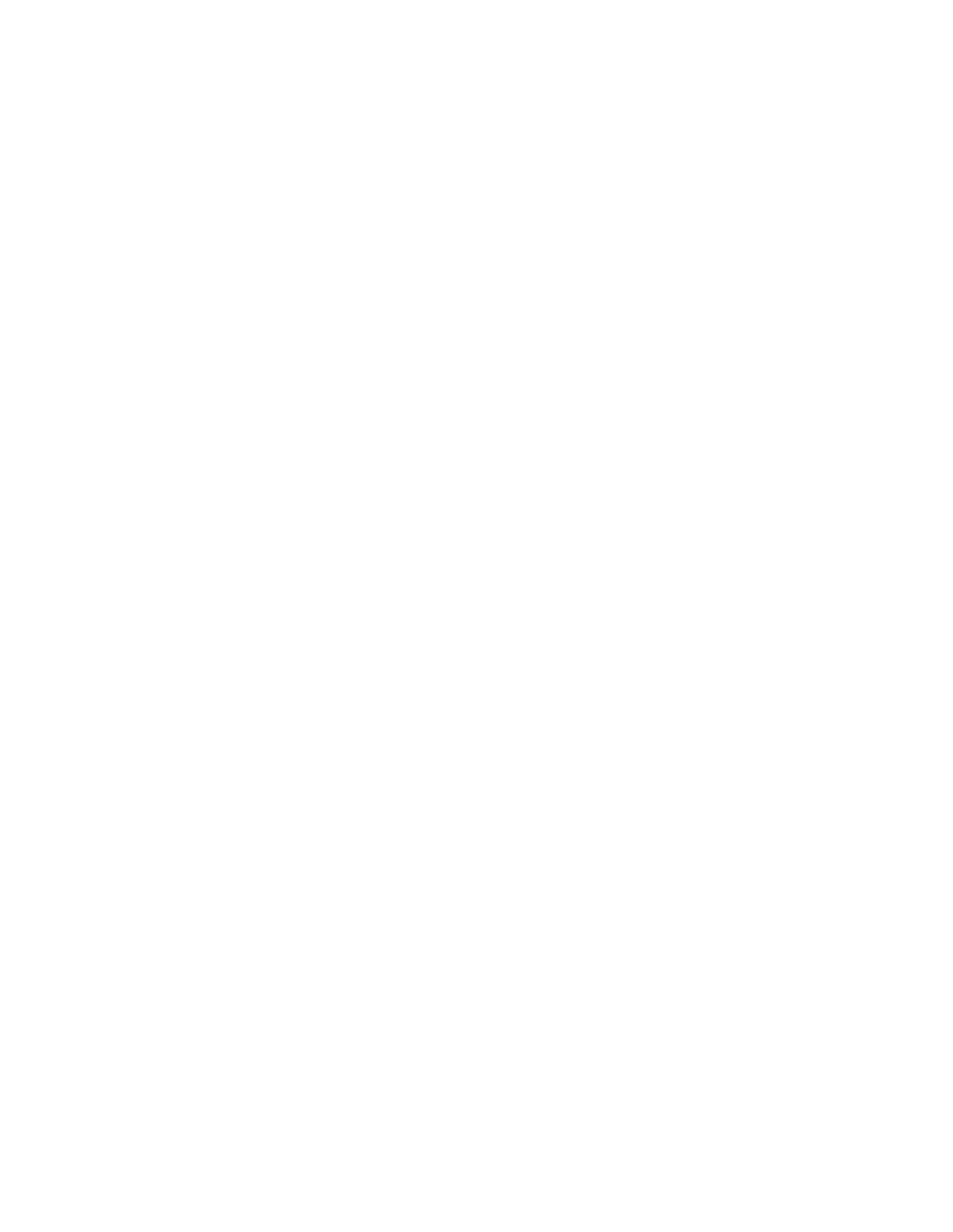## 7. THEMATIC ANALYSIS:

Based on the findings I tried to construct some relative themes that would give me a detailed analysis of my survey. Initially I tried to get familiarize with the data I got from the survey and tried to build those themes. These themes are mostly based on the responses I got, so that it gets easier for me to analyze and productive result comes out from this.

#### • **Peoples' Perception about Rejecting the Brand:**

It is really hard for a brand to get its hold on the market when already some other wellestablished brands are there. Especially in case of the foreign brands, people think twice before making any purchase. Often people think that this 'particular company' does not know our culture. This perception influences both in terms of doing business as well as in regular purchasing.

When CEAT Bangladesh Ltd. came in Bangladesh, it experienced a mixed reaction among its customers. People did not reject the brand straight away neither they were very keen about the product. It was more of a 50-50 situation for CEAT Bangladesh Ltd. The customers of Bangladesh does not actually have a great number of options, basing on what they could reject or boycott the product. In most cases of rejecting or boycotting such brands, we have seen that, either there are number of local products as an option. So,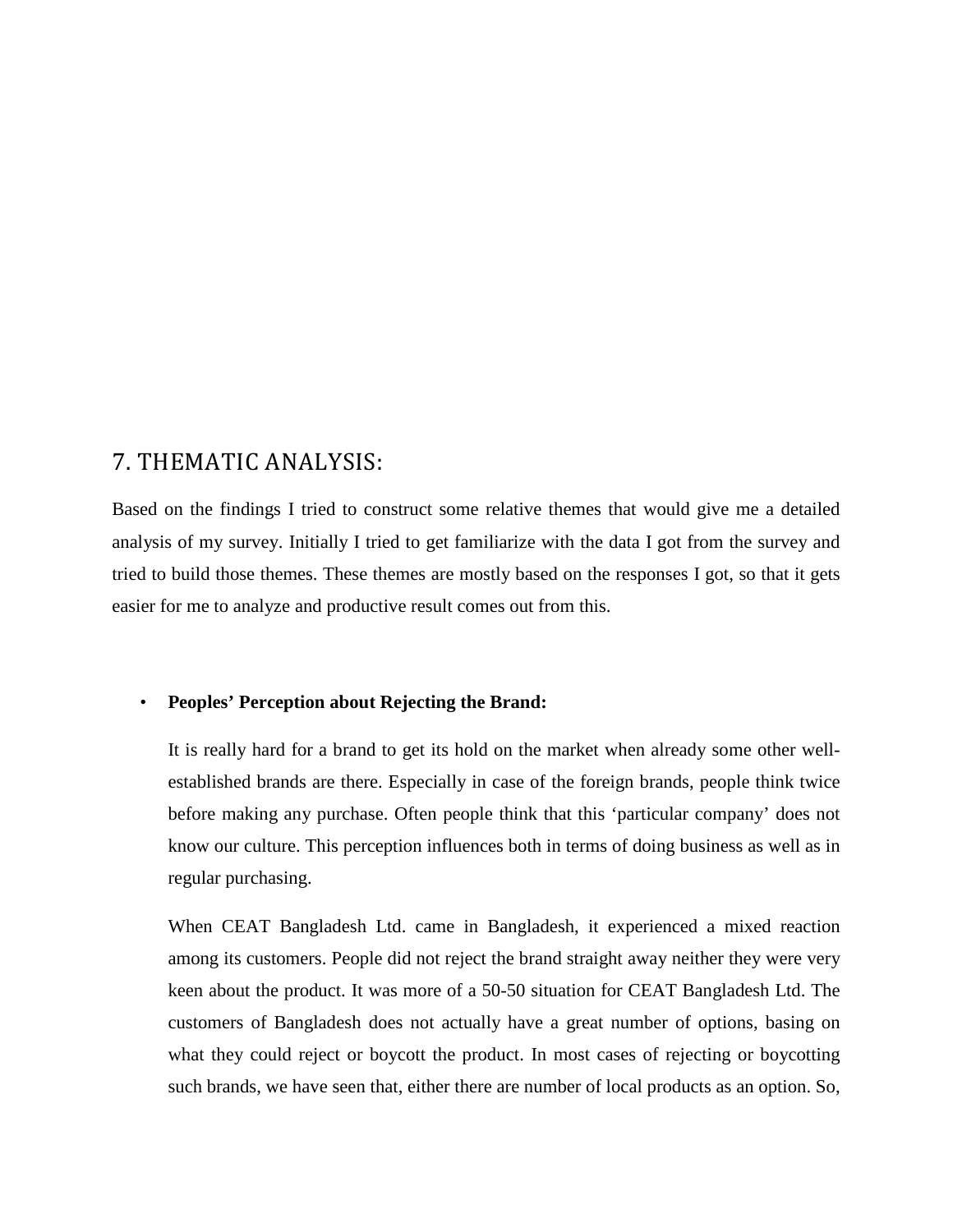the people depended more on their local brands rather than the foreign ones. Again, there are some cases of boycotting any particular brand, when they have any conflicting issues. In such situations, people take boycott as a tool, holding that company accountable for actions that seems not right to them. But for CEAT, none of the reasons match.

But the problem CEAT faced was that they were the late entrants in the market. They could not benefit themselves with the first mover advantages, which have already been taken by its competitors. When a brand cannot take the leadership of the market then it's become real tough to find its place among the market. And this has been CEAT's biggest hurdle when they entered in Bangladesh.

#### • **Initial Reactions among the Dealers and Customers:**

Initially when CEAT Bangladesh Ltd. first entered into the market, as said earlier, it experienced a 50-50 situation for them.

One of the factors that worked against CEAT is that most of the dealers and customers are still thinking that it is quiet an old company and its quality is not good. But the fact is that CEAT came in Bangladesh long ago unofficially. Some of the dealers used to import it on their accord. Back then CEAT was not a very established company. It was just entering into Indian market. As a consequence, the dealers were not able to establish its market here and slowly CEAT lost its popularity. But later, in 2012, CEAT officially started its operation in Bangladesh as CEAT Bangladesh Ltd. with a more focus group of people, better quality and now they are opt to establish a manufacturing plant in Bangladesh.

Marketing about their brand, CEAT also has to educate its customers about the company and about its official journey side by side. Again, there is a problem with the brand name as well. Since its target customers are mostly from the root level, they find difficulty while pronouncing the name. Often they mix it with 'Bangla CAT' or pronounce it as 'CHEAT'. Moreover, most of the dealers and customers complained that CEAT has not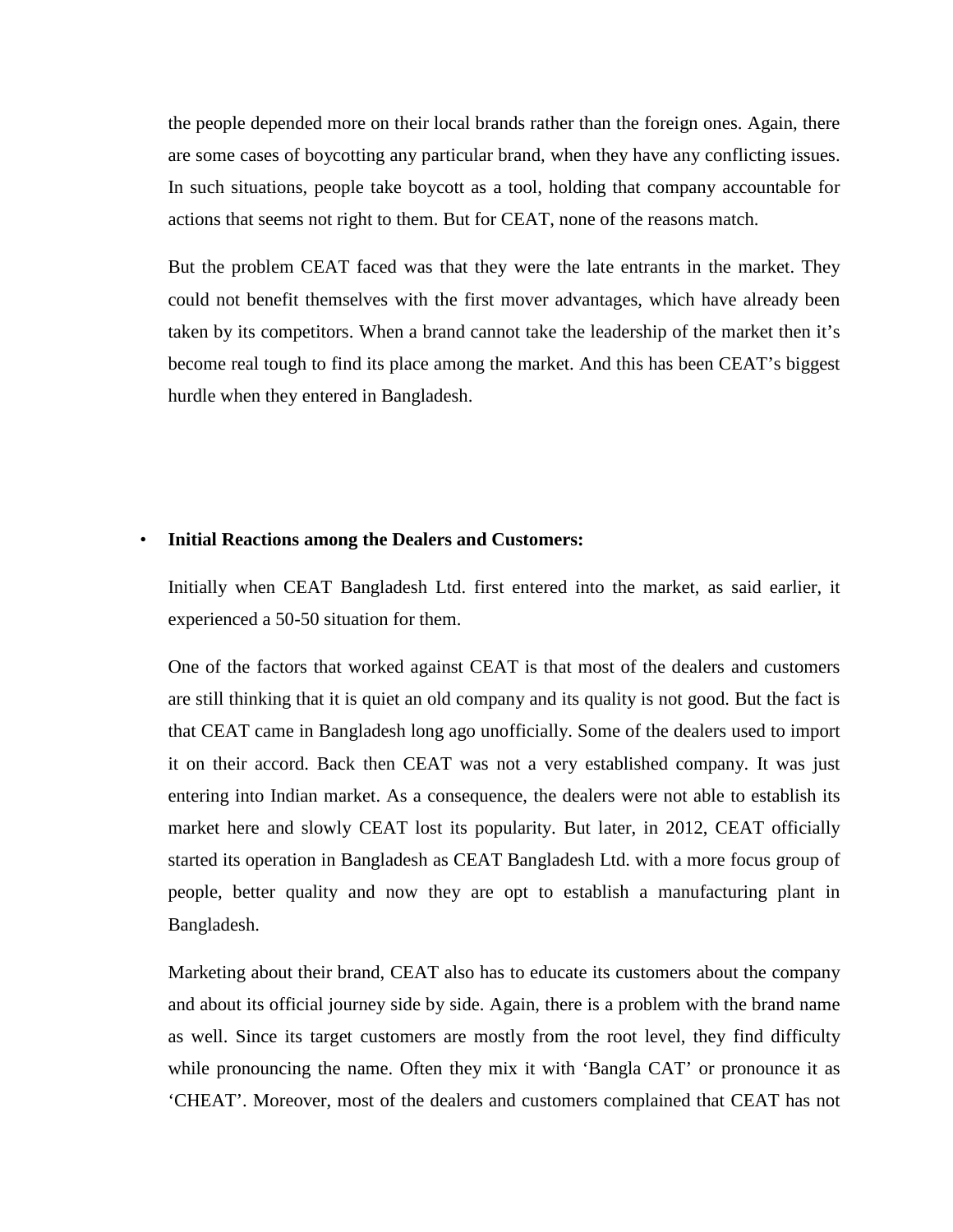been involved in educating about their brand. They do not see any television commercials which could have been the biggest media to reach to the dealers and customers individually. If it's not the TVCs, at least they could have put some advertisement on the print media. Specially, dealers are not happy with the fact that CEAT has taken it too casually. They say that it becomes hard to push the customers to purchase CEAT tyres when they lack knowledge about the brand. Customers are more likely to buy those brands that are well marketed and have reputation just like- MRF.

#### • **Perception about Competitors' Brand Image:**

Dealers and customers, in both ends MRF is considered to be a trusted company. In any sector, whether it is heavy duty tyre or for light commercial vehicles, most of the segments are well captured by MRF.

With this there are some other brands in the scenario as well e.g.: Apollo, Birla, J K Tyre, Bridgestone, Chinese brands like Hitech and also the local brands like Gazi, Hussain etc. Dealers and customers are more into these brands because they are already familiar with these brands. Either they have already established a strong brand reputation or their price is reasonable to the customers and some of the tyres have considerable good quality.

But according to the dealers, CEAT has already been able to create a buzz in the market. The other companies are considering it as a tough competitor and are observing its activities. With the CEAT's entrance the other brands are now forced to lower down their prices as well as they are redesigning their policies that they used to maintain previously. Because although it's a new company some of its policies and business approaches are highly appreciated in the market already for example- CEAT is the first company to offer 3 years warranty and after sales service. Again they have recently brought some schemes for the dealers as well as for the customers e.g.: 'slab target' in Boishakhi offer, 'free mobile' on purchasing two tyres. These schemes are very new in tyre industry and CEAT has a plan to come with more new innovative offers like these. As a whole, these attempts have put the other tyre companies in a tough situation and now they are buckling up to be in the race.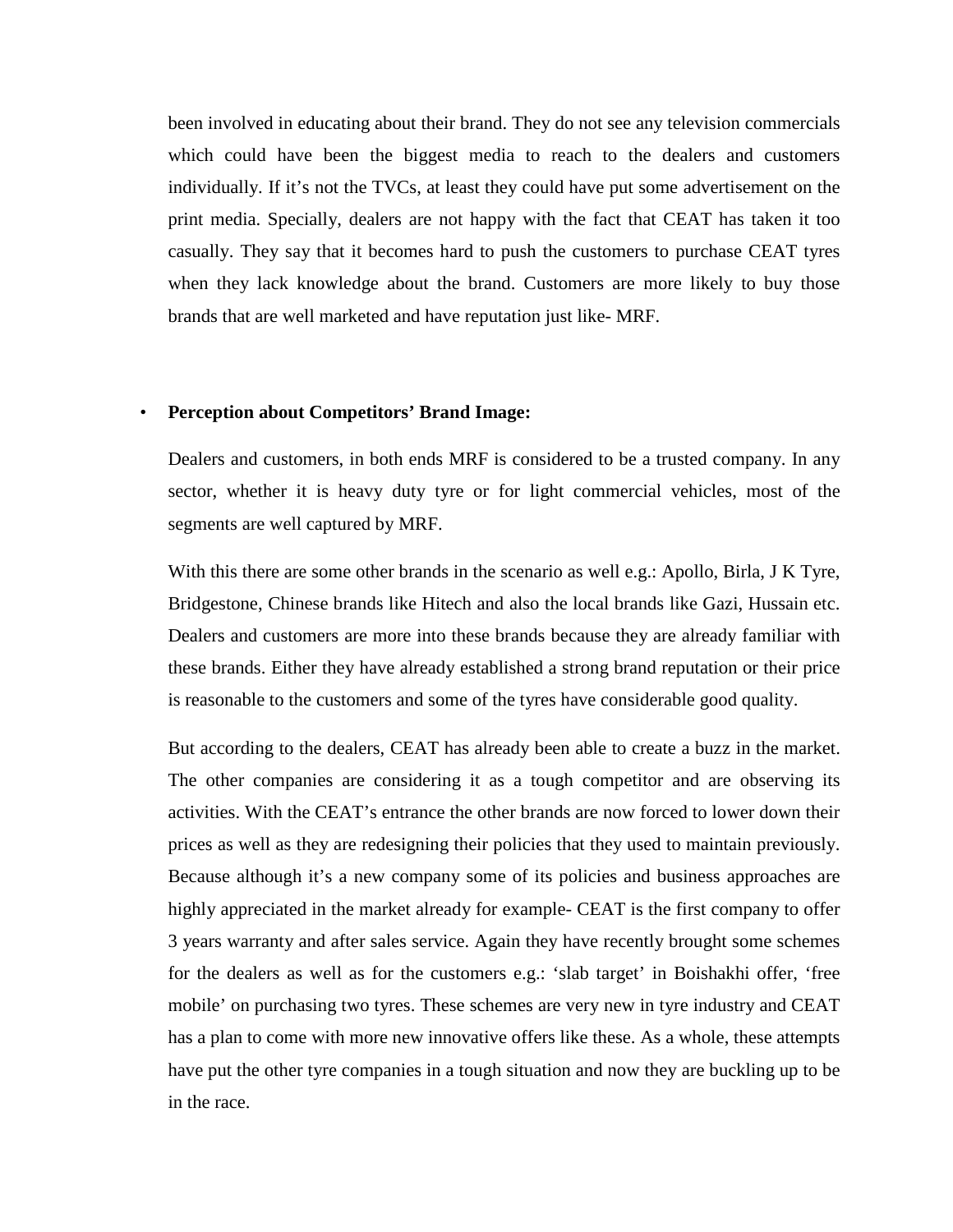#### • **Road to Prospective Market:**

Though CEAT Ltd. is a late entrant in Bangladeshi market it still has a very good chance of growth because both the customers and the dealers have positive responses for CEAT Bangladesh Ltd. They have appreciated that a new company has come in the industry and now the options have increased in terms of doing business as well as buying tyres.

As we learnt in the beginning, CEAT is planning to build a manufacturing plant in Bhaluka, Mymensingh. They have already started working on that. Once they built the plant, they will start manufacturing the tyres in Bangladesh and will not import it from India. This will lower down their cost and eventually they will be able to provide tyres at cheaper price. As a result, if the customers get good quality of tyre at a cheaper rate ultimately they will switch to CEAT.

But before this they have to create a strong brand image in the market. Consistency in the quality, availability of the product, three years warranty and after sales service as promised before should be given without any complications. Once the positive brand image is constructed the reduced rate will work additionally with that. But if CEAT fails in that people will continue purchasing tyres of their rivals and gradually it will lose its market.

Again, till now there are only a few companies in this industry. Among them the companies with positive impression is even less. In this situation if CEAT comes with some good business policies and can practice them productively then their road to prospective market would not be a tough one. So, CEAT has to work hard on building a positive brand image among the market.

The above analysis is done to set a pattern across the data sets which was needed to describe the nature and are associated to a more specific finding of the research. Emphasize was given more on examining and analyzing the responses that I got from my survey. And the themes that I constructed helped me getting a deeper insight of those responses.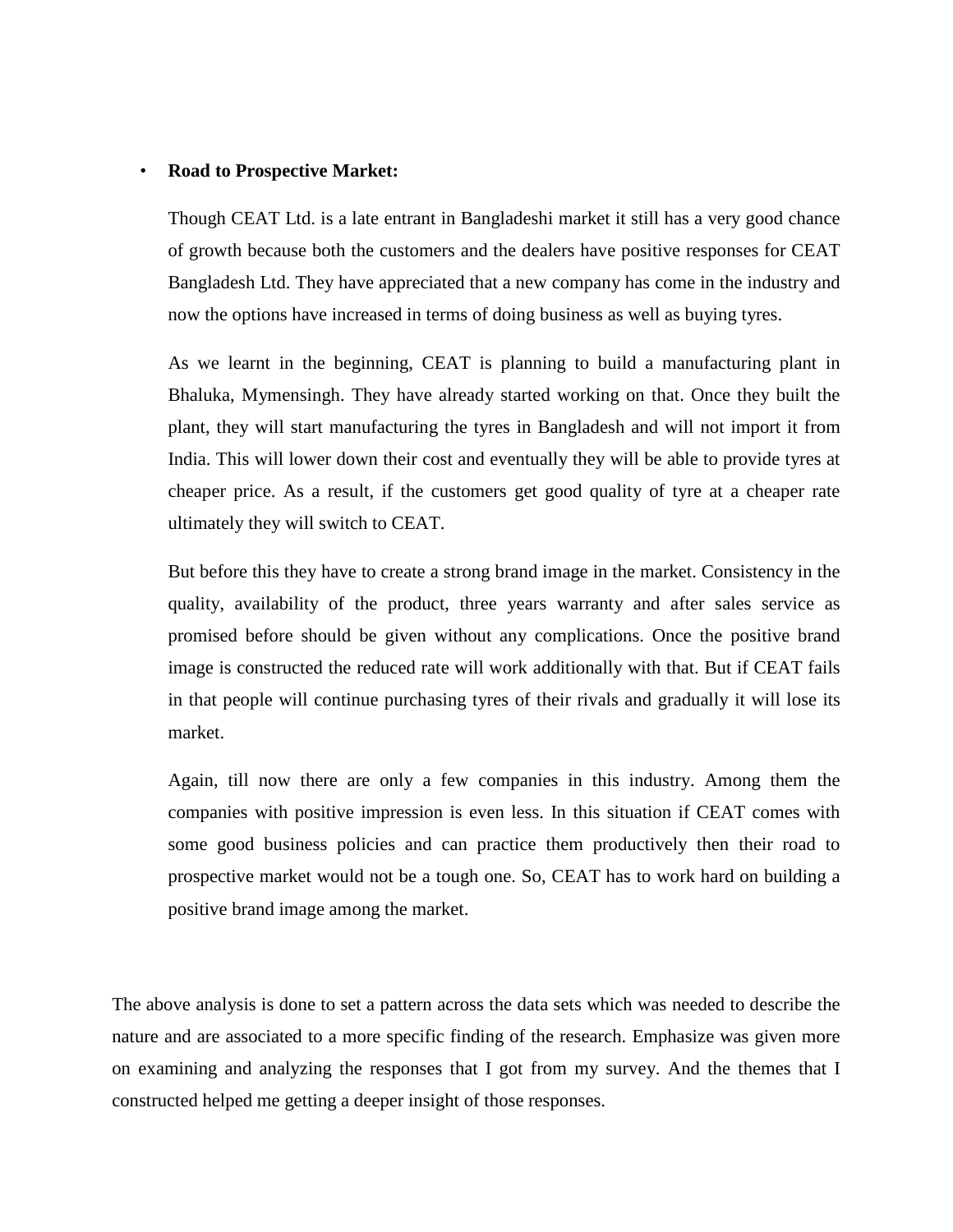## 8. RECOMMANDATIONS BASED ON THE FINDINGS:

During the whole period of my internship, my ultimate focus was on to find out whether the dealers and customers are satisfied with CEAT Bangladesh Ltd. After analyzing all the insights I got from my respondents, one thing has been cleared out that neither they are reluctant to accept the product nor it has been able to create hype in the market at its first step. Both the side has mixed responses and pointed out some problems from their end that have to be resolved soon to avoid further impediments. Based on the findings, I tried to construct some recommendations that are given below:

#### • **Avoid Boycott:**

As I said earlier, CEAT Bangladesh Ltd. received a mixed reaction while they entered into the market. As there was a very strong presence of other rival brands to be specific MRF, it would be quite tough to create a good and positive brand image in the market and ensure a substantial market share. Though the market is not boycotting the product straightaway but CEAT should initiate some thorough and creative planning to handle any extreme situation.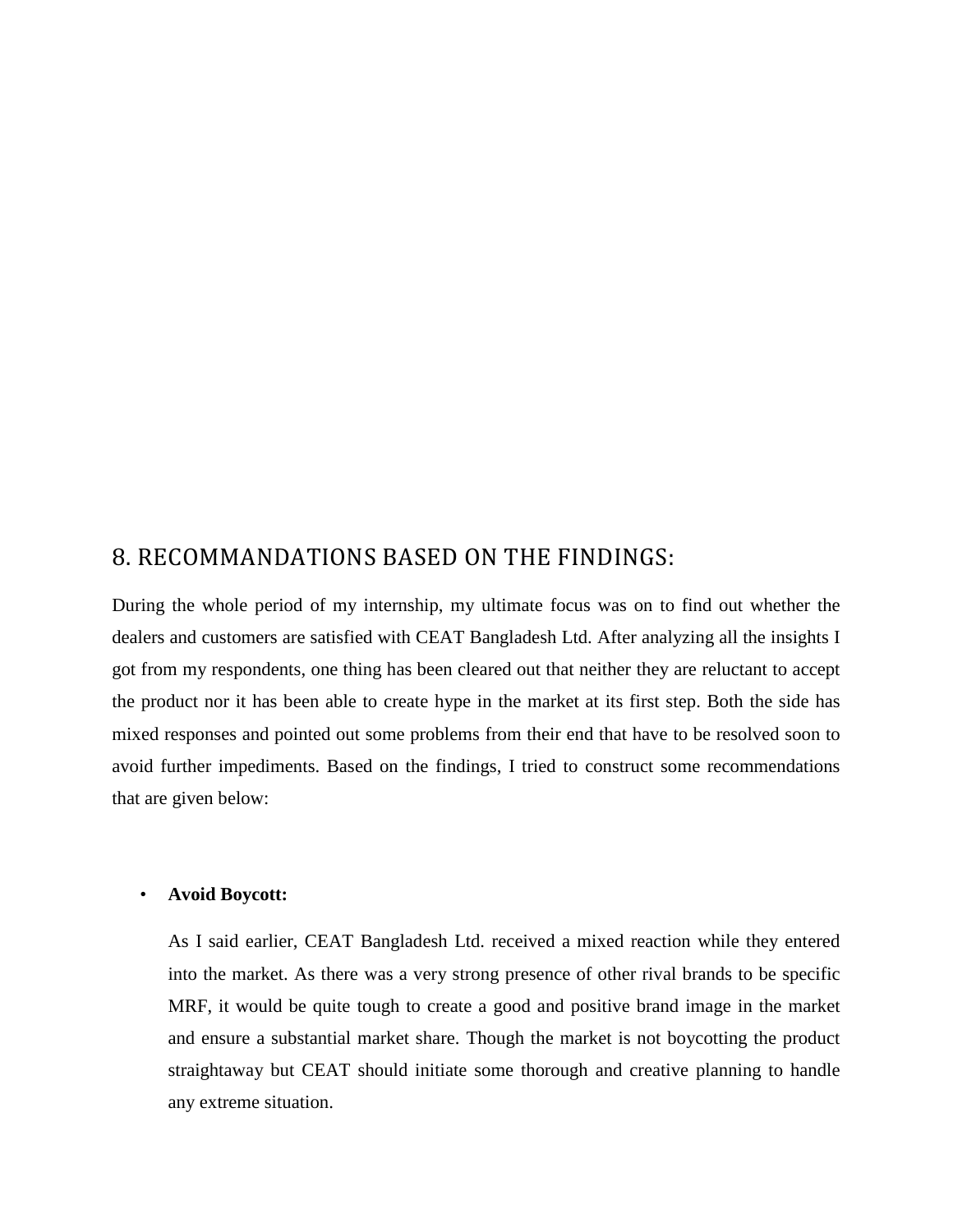#### • **Eliminate the Stereotype:**

CEAT came in Bangladesh unofficially long ago through some of the dealers but did not last for long. Back then there quality of product was not that great. But now, when CEAT has come officially with the name CEAT Bangladesh Ltd. some of the dealers and customers are still holding the same thought. This concept has to be eliminated and CEAT should educate its target customer properly so that this stereotyping can be removed.

#### • **Bring consistency in every product:**

Though everyone is happy with the performance of tyre there are a lot of complains against the tubes and flaps. CEAT Bangladesh Ltd. is recognized as a whole not only for tyres. So, consistency in quality has to be brought and should be maintained in all products, not in a specific one.

#### • **Focus more on branding and advertising:**

CEAT should now seriously focus on their branding and advertising. It is really hard to establish a brand when the target market does not recognize the product. The branding and advertising should be done in a manner so that the brand is always in customers' top of mind. More television commercials, ads on newspapers and magazines, posters, banners on the key areas (e.g. bus stands, truck stands, petrol and gas stations, port areas etc.). Arranging dealers and customers meet will also help to promote the product since it benefits to know each other know more in better way.

#### • **Introduce attractive schemes:**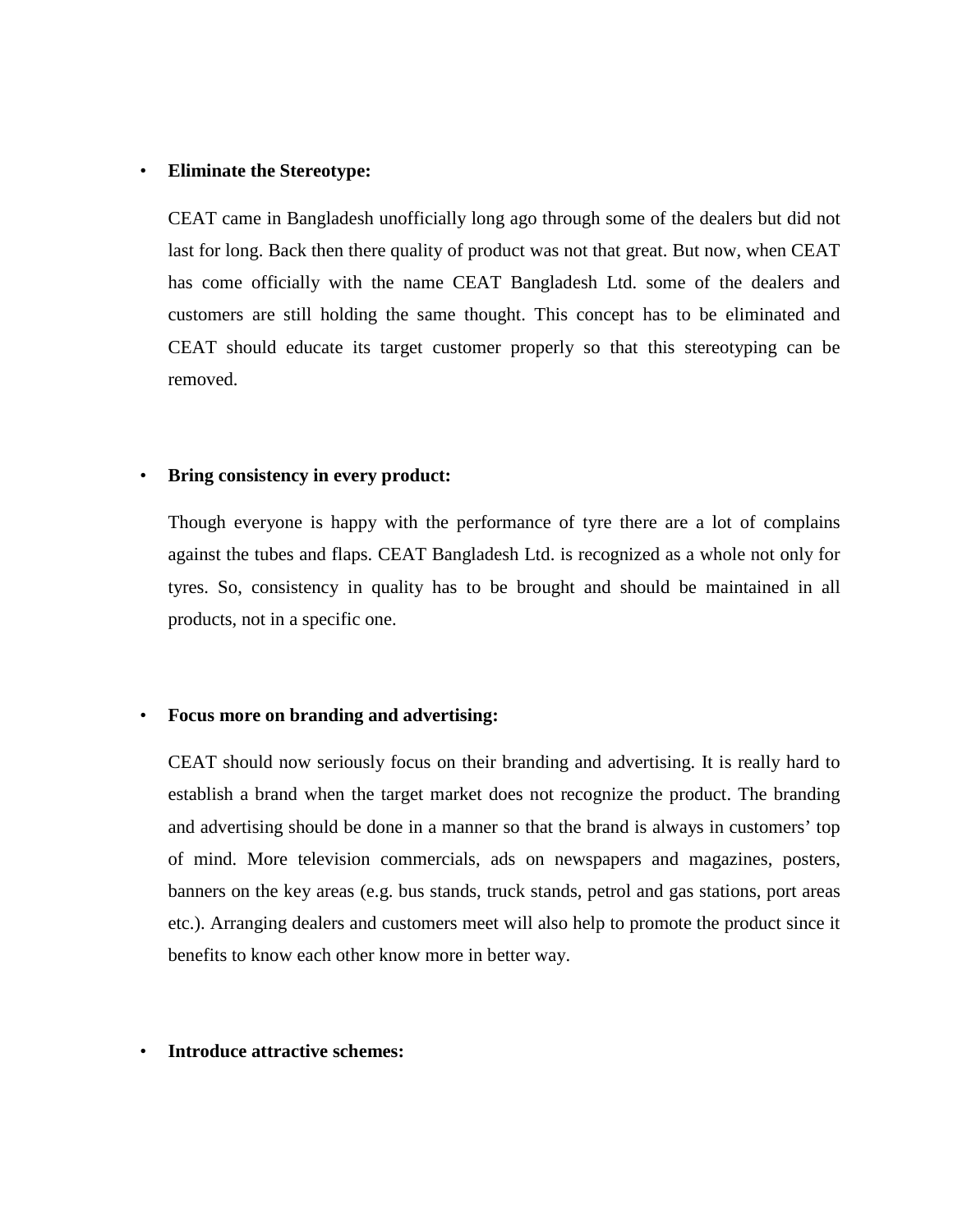CEAT should introduce some attractive schemes for both dealers and customers. Although now they are initiating some schemes like 3 years Warranty, Boishakhi offers, Free Mobile offer but they have to bring more schemes so that dealers get a good push to sell the products and customers feel motivated to buy the products.

#### • **Pricing strategy:**

According to the market, CEAT has started its business with a high price. CEAT should investigate this issue more closely and change the price (if it is really high) after comparing with its competitors.

#### • **More nearby service centers:**

CEAT should establish more service centers in such places which are conveniently close to the customers. So that, is they face any problem they do not have to go far to get information or to avail any service. And CEAT should concentrate more on this since no other companies are providing this service.

#### • **Skilled sales personnel:**

CEAT is in the introduction stage of the product. So they have to be very smart in every step. They should hire sales personnel with a good number of years of experience who will be involved in marketing the product at root level. Because their caliber will ultimately assist the company to move forward and establish a strong presence with a good market share in the market.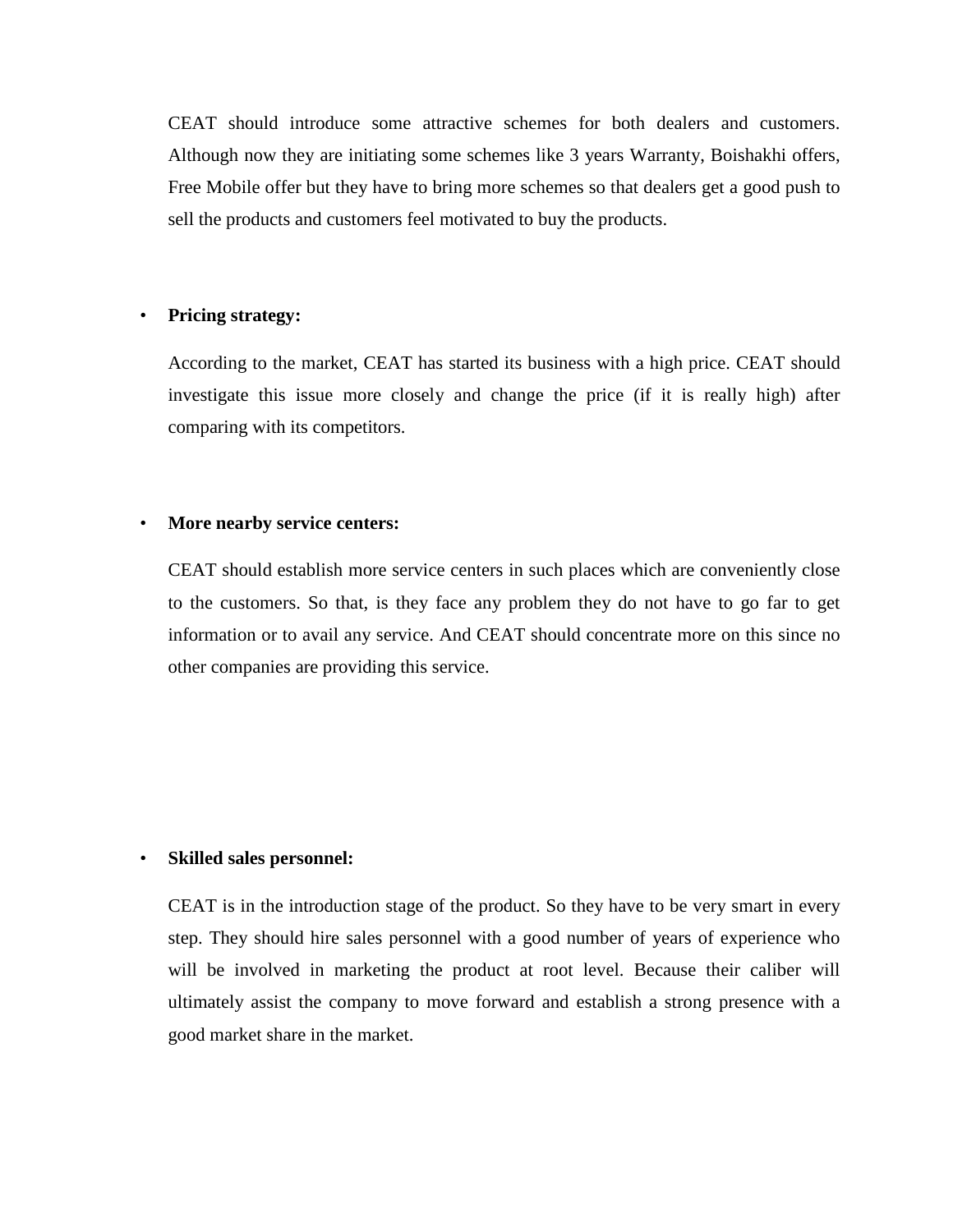#### • **Easy business policy:**

Most of the dealers and customers have complains about the availability and the delivery process of the product. And mostly think that this is because of their strict policy of not doing business on credit. They should also analyze this issue and take necessary steps that are in benefit for both the sides.

#### • **Reach to the root level:**

And finally, CEAT should do something that takes them to the root level. If they do not have a thorough knowledge about Bangladesh business it would be hard for them to grab the market attention regardless how hard they try. Though they have their business in most subcontinent countries but still they have to understand the thin line that makes the difference in the way doing business in different countries.

## 9. CONCLUSION:

Tyre companies now are facing intense competitive pressure because of the globalization and technological advancement. It has become real easy to reach the target customer with a smart approach within a moment. Previously companies had to take much effort to reach to the target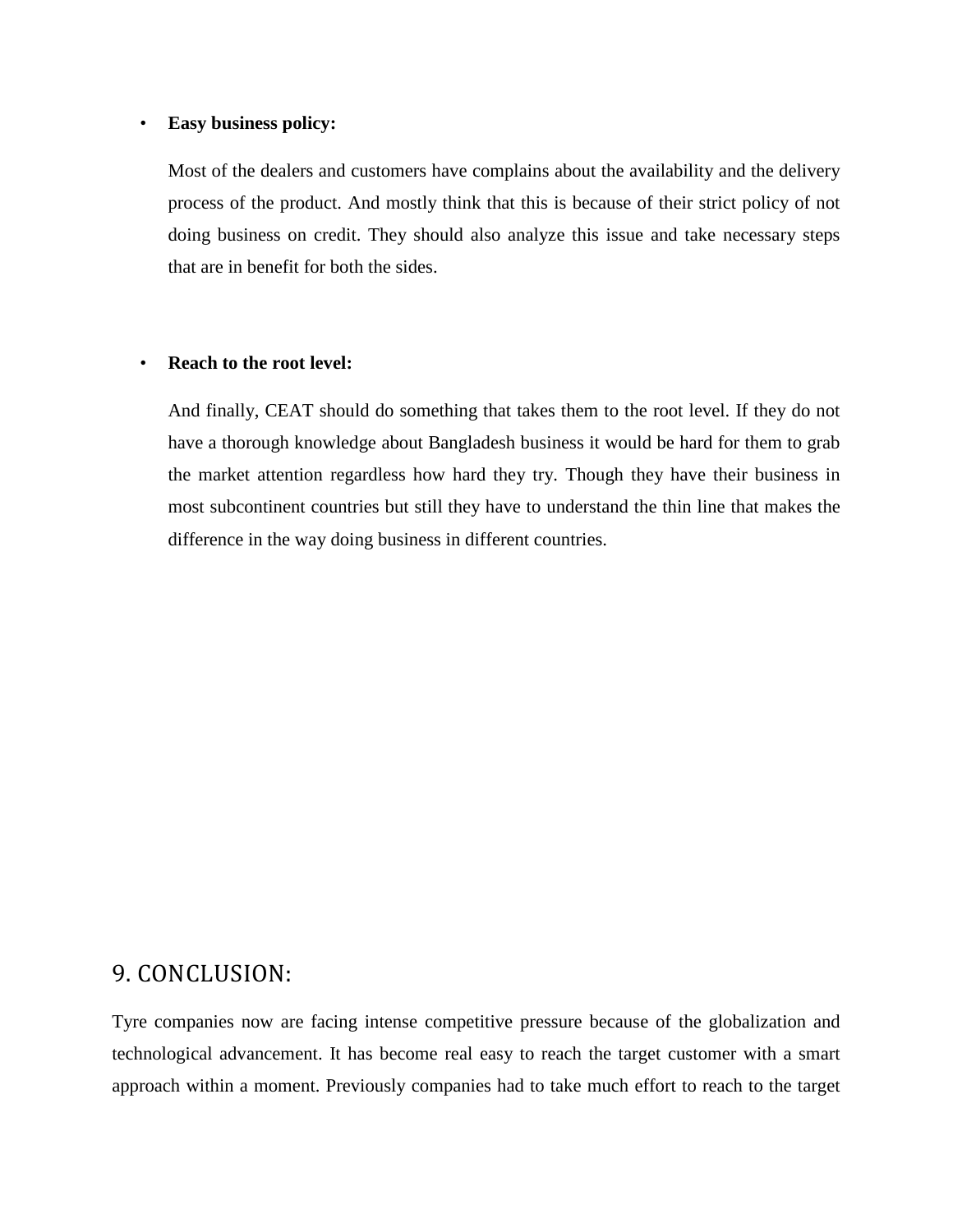customers but now technology has made it easy. But then again, if the technology has made it easy on the other hand it has become certainly hard to satisfy the target customers with typical method. If these tyre companies are to survive such tough business environment first they have to ensure the free flow of the product in the market. The successful launching of a product in the introduction stage that will ensure customer satisfaction is shaped by various aspects.

During the course of my internship, I tried to assess, whether the CEAT partners are satisfied with the performance of CEAT, what are the factors that bring changes in their satisfaction level, what are their expectations from CEAT. And at the end, I got the insights that have answered the questions to some extent. The future of CEAT Bangladesh Ltd. is very fruitful and has a chance to make a strong portfolio. I got to know the thoughts that the dealers and customers are holding for CEAT which are mostly a mix of positive and negative opinions. Again, the analysis of data disclosed that CEAT needs to do advertising vigorously, put a lot of focus on the branding to create brand loyalty and a positive company image in the market. I also observed, to establish a positive a company image and to increase the satisfaction level of the customers, a major role lies upon the employees' side. Company should put skilled, experienced and properly trained employees in the frontline sales team. It will be very beneficial in terms of understanding buying behavior, human psychology that works as an influence behind this, knowledge about company's product and services, competitive environment, types of customers and their varying characteristics, communication skills and most importantly- knowledge of selling process.

To attract the regular and potential customers, maximum companies are offering interesting and creative schemes to their customers. CEAT Bangladesh has already been able to get a positive reaction from the customers. Its competitors are already taking it as a threat in their market share. CEAT is not only focusing on selling tyres but also thinking of the betterment of the service. One great example of their effort is introducing the After Sales Service that has never been in the tyre industry before. They have not only taking care of their customers and dealers as a whole but also they are concentrating on them individually. Regular visit to the dealer shop, review phone calls to the customers, monthly visit to check the tyre condition are the features that gave CEAT different height. But then again, less effort on doing branding of the product left a negative impact on the company. Lack of knowledge of the customers about the company and its product and services caused many difficulties while dealing with them. Extra care has to be taken to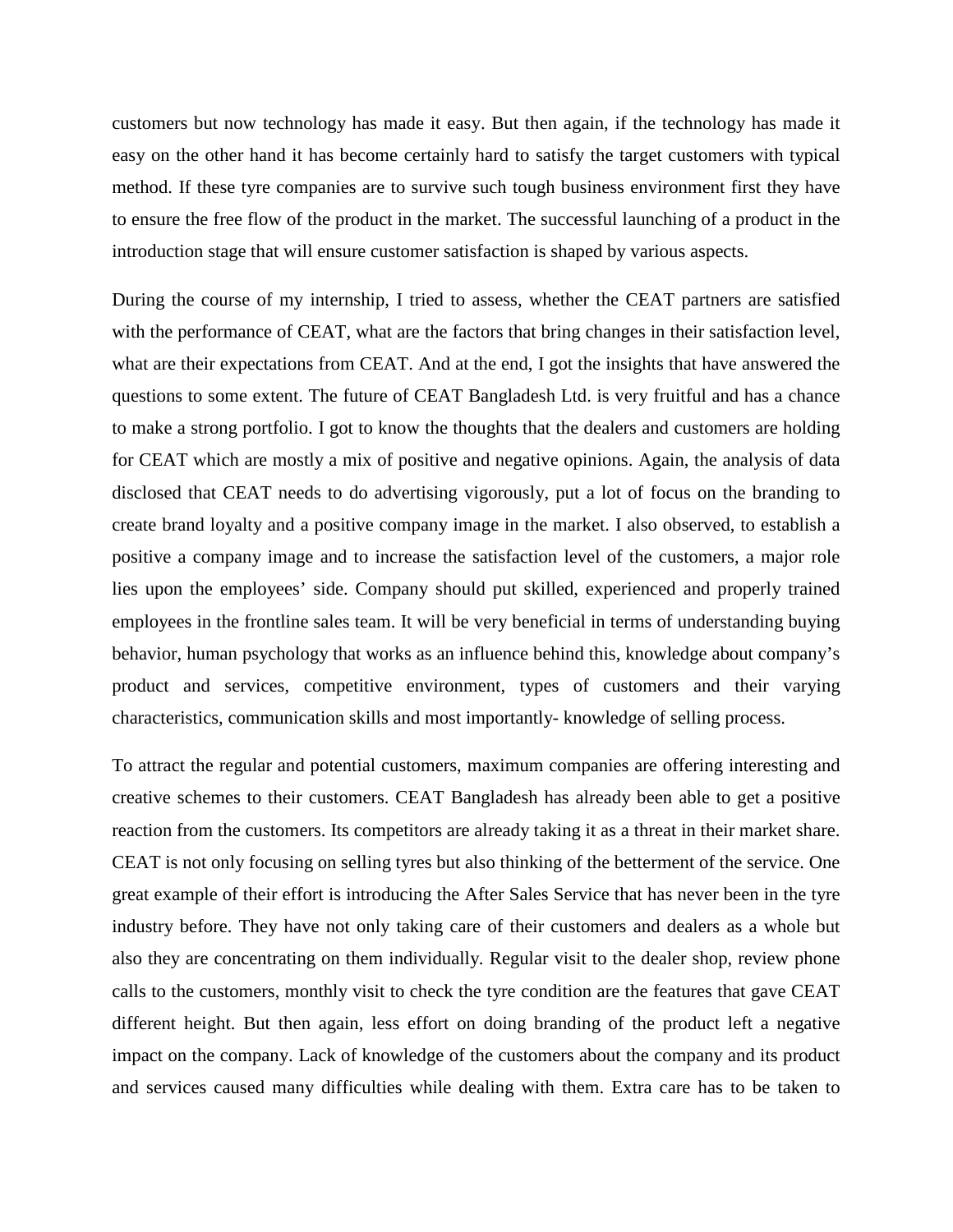market the product so that they can take the maximum out of their potential market and can fully exploit the company resources and ultimately become successful to satisfy its dealers and customers individually.

The company is new and that is why their very first approach is very important to satisfy the customers. And the first attempt should be focused on building a strong relationship with the dealers and customers. Increasing customer satisfaction will lead to higher future profitability and higher level of customer retention and loyalty. Measuring customer satisfaction offers an immediate, meaningful and objective feedback about customers' preferences and expectations. And thus, company's performance might get evaluated relating to a set of satisfaction dimensions that indicate the strong and the weak points of the organization. That is why CEAT should attempt to find the value in creating the brand awareness of the product so that customers can make an effective comparison among the competitors' products and CEAT's products and bring out a positive result out of it.

But the experience of spending my internship period in sales and marketing department in CEAT Bangladesh Ltd. has been rewarding and very gratifying. The organization has given me a scope of functioning as a member of highly active team of professionals serving to the need of such global brand and has added to my competences of working under pressure and effectively maintaining all aspects of work environment. I have been given a great opportunity of developing a professional attitude which would certainly act on my benefit in my future career endeavors.

## 10. REFERRENCES:

<http://www.ceat.in/newsite/home.asp>

Braun, V. and Clarke, V. (2006); "Using thematic analysis in psychology"; Qualitative Research in Psychology; 3 (2). pp. 77-101. ISSN 1478-0887.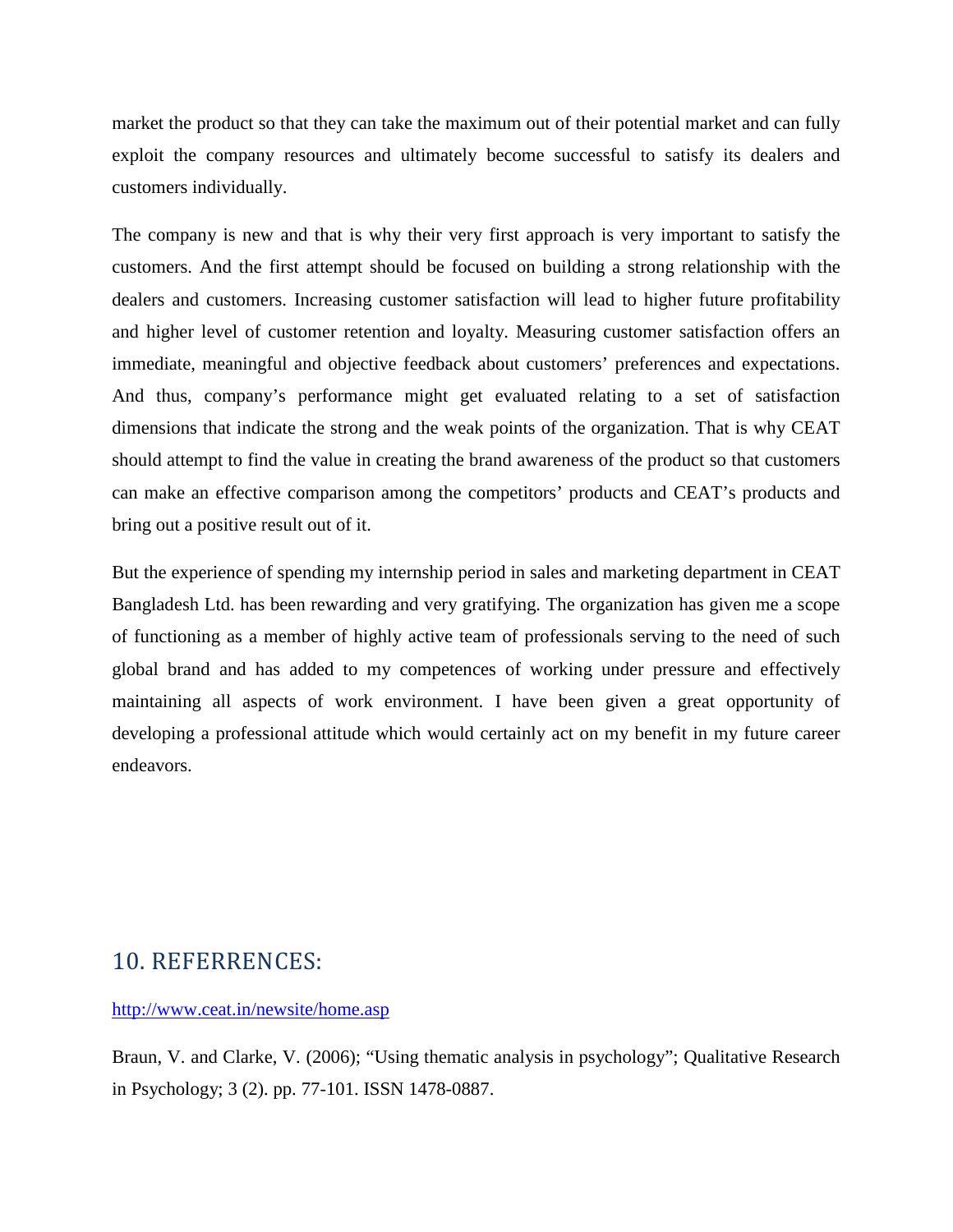Dennis Howitt & Duncan Cramer; "Research Methods in Psychology"; Second edition

Beard, C and Easingwood C (1996); "New product launch: marketing action and launch tactics for the high technology products"

Choffray, J .M and Lillien, G (1984); strategies behind the successful industrial product launch" Business marketing November

Copper, r and Kleinschmidt, E (1986); "An investigation into the new product process: steps, deficits and impact", journal of product innovation management vol. 3 pp. 71-85

Gurumurthy Kalyanaram & Raghu Gurumurthy; Market Entry Strategies: Pioneer versus Late Arrivals

Jill Gabrielle Klein, N. Craig Smith and Andrew John (Jul, 2004); "Journal of Marketing", vol. 68, no. 3, pp. 92-109

Bryant Simon "Not Going to Starbucks: Boycotts and the Outsourcing of Politics in the Branded World"

Jo Littler;  $(17<sup>th</sup> Aug, 2006)$ ; "Beyond the Boycott"

W. Lance Bennett and Taso Lagos; (May, 2007); "Logo Logic: The Ups & Downs of Branded Political Communiction"

Hultink et al, 1997b: Hultink et al 1998

Lambkin 1998, Green and Ryan 1990

<http://www.thedailystar.net/business/local-firms-look-to-make-tyres-for-big-vehicles-9639>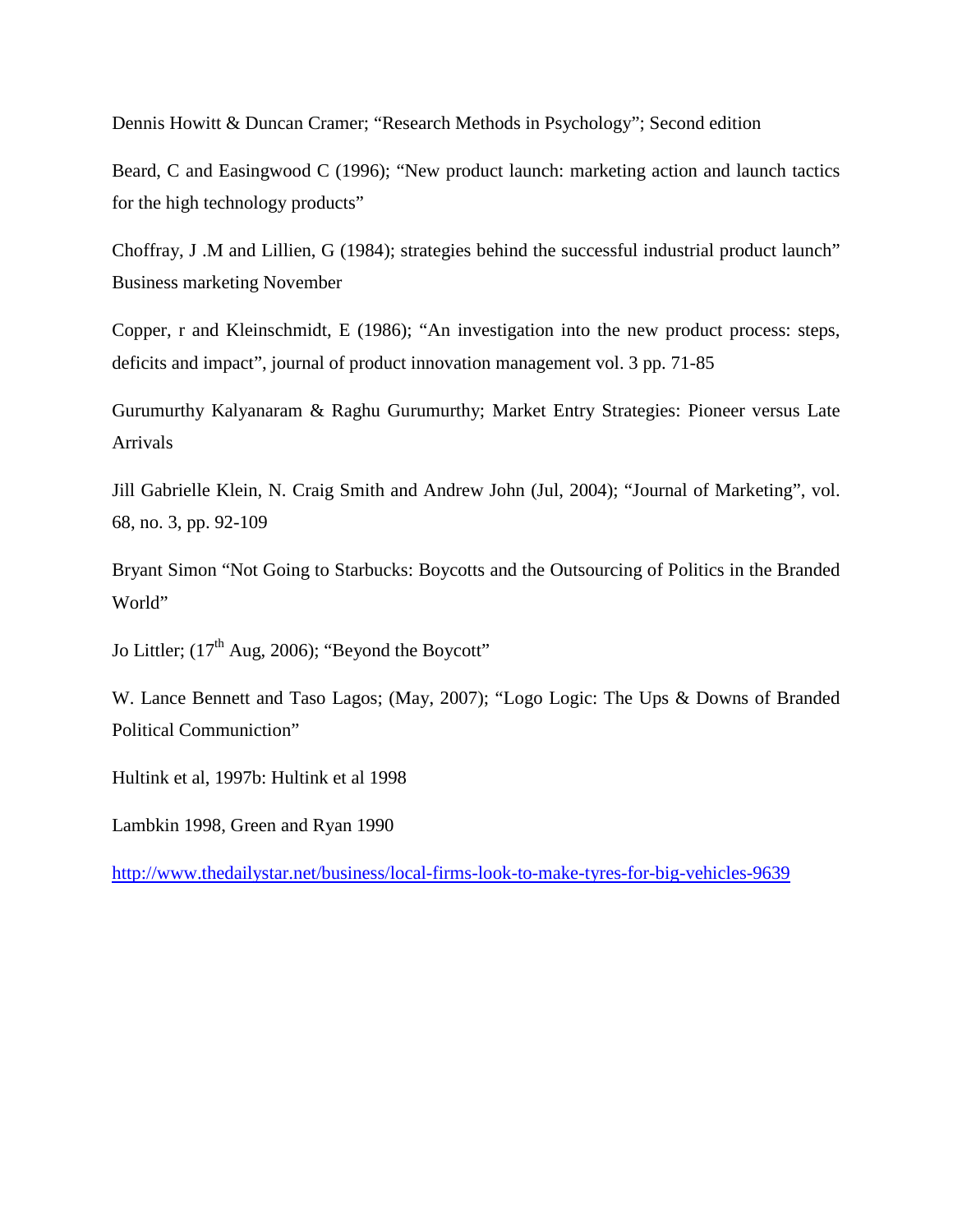# 11. Appendix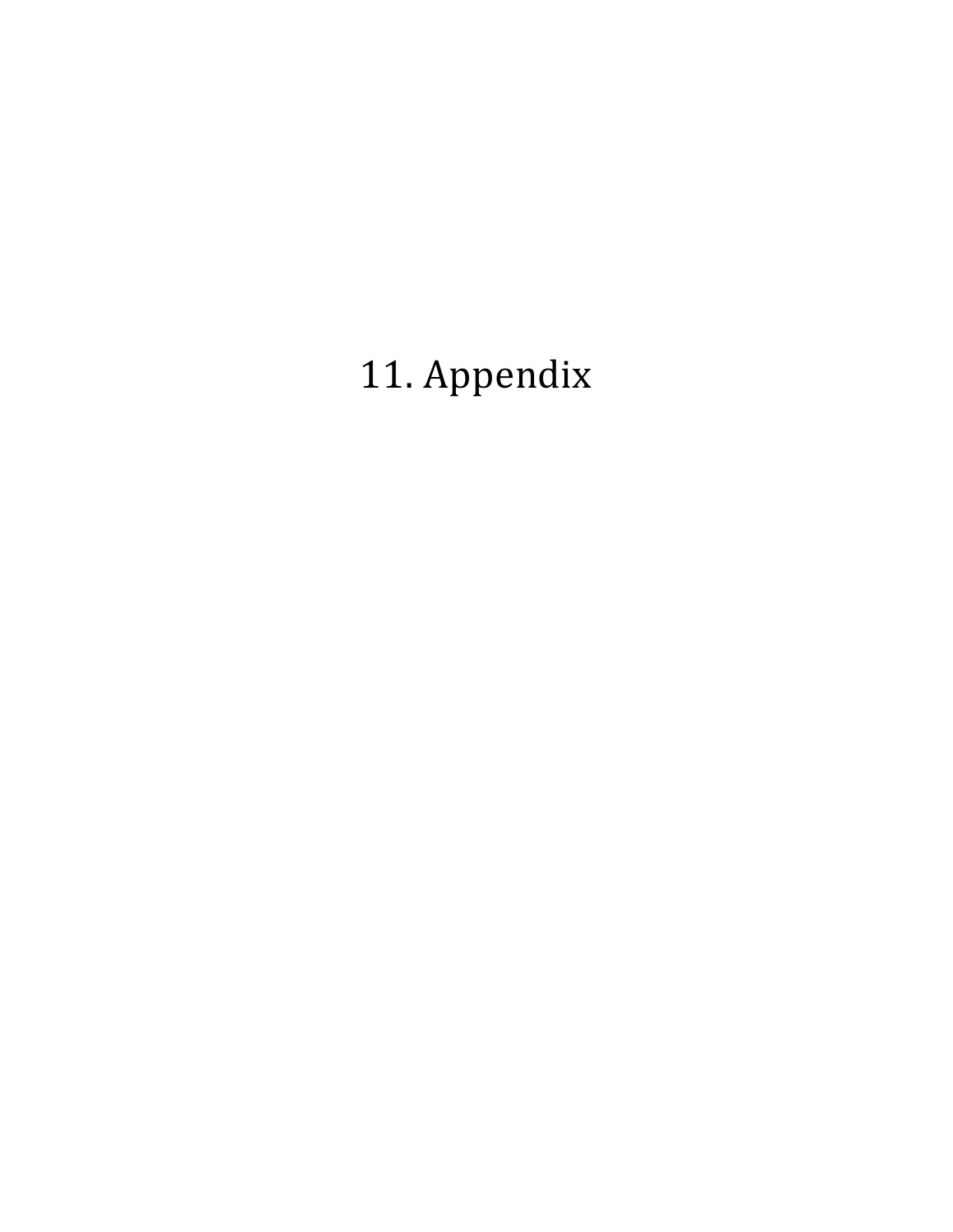## **Customer Satisfaction Survey**

- 1. Name
- 2. Phone Number
- 3. Mailing Address
- 4. Birth Date
- 5. How many vehicle you use (Number)?
- 6. What type of vehicle you use?
- 7. What are the factors influence your decision to purchase a particular brand of tyre?
- Mileage
- Price
- Brand name
- After Sales Service
- Availability
- Credit purchase
- Warranty & claim policy
- Others (Please mention)
- 8. Do you believe that 'higher price indicates higher quality'
- Yes
- No
- 9. If the answer of above question is 'yes' then why do you believe so?
- 10. What is your idea of 'after sales service' in tyre industry?
- Very important
- Important
- Not important
- No idea
- 11. What type of 'after sales service' you are looking for?
- 24\*7 hot line service
- Nearby service center
- Tyre claim (tyre in return of tyre)
- Change tyre within 24/ 48 hours

12. Does word of mouth influence your buying decision?

- Yes
- No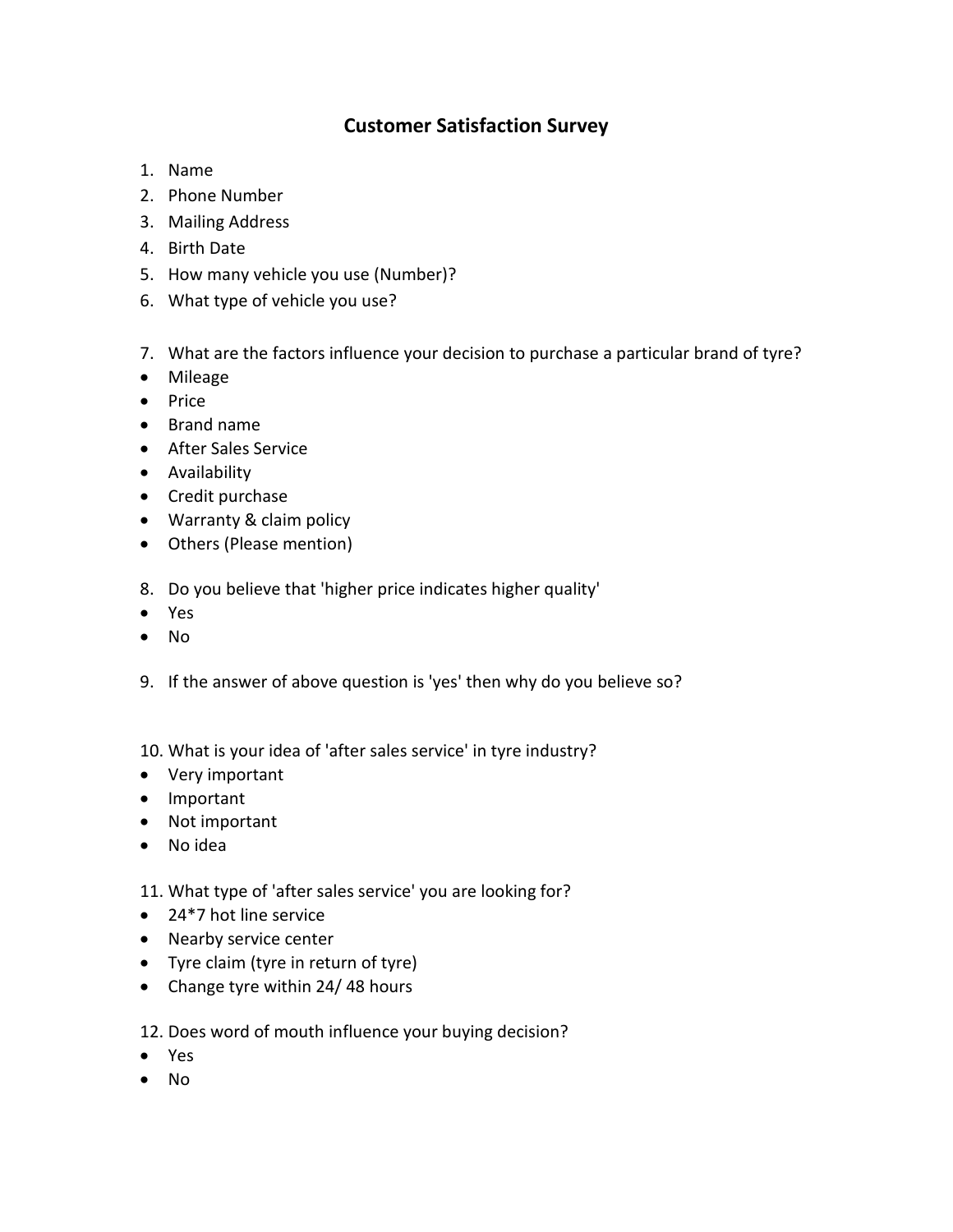- 13. Does TVC influence you to buy a particular tyre?
- Yes
- No

### 14. Rank the below tyre according to your preference?

| <b>Brand Name</b> | 1 | $\overline{2}$ | 3 | 4 | 5 |
|-------------------|---|----------------|---|---|---|
| <b>CEAT</b>       |   |                |   |   |   |
| <b>MRF</b>        |   |                |   |   |   |
| JK Tyre           |   |                |   |   |   |
| Apollo            |   |                |   |   |   |
| Bridgestone       |   |                |   |   |   |
| Others            |   |                |   |   |   |

- 15. Which of the following tyre do you use?
- CEAT
- MRF
- JK Tyre
- Apollo
- Bridgestone
- Others (Please mention)
- Why do you use that particular tyre?
- 16. Why do you use that particular tyre?
- 17. Are you satisfied with the current tyre you are using?
- Yes
- No
- 18. Do you know that CEAT is an Italian-Indian company that has started its journey in 1958 and now it is planning on establishing first ever Tyre manufacturing factory at Bhaluka, Mymensingh?
- Yes
- No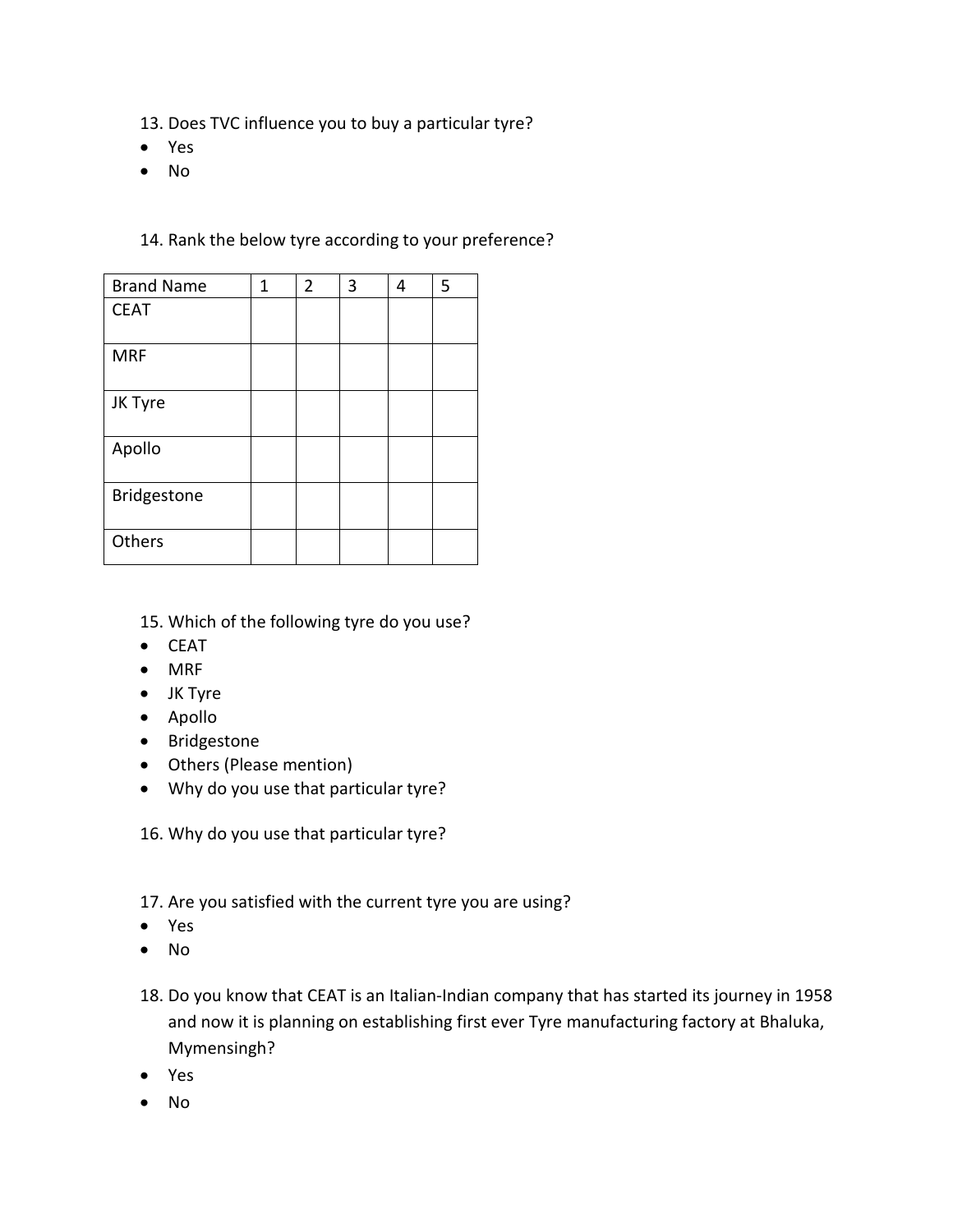19. Have you fitted CEAT Tyre before?

- Yes
- No

20. If the above question's answer is YES, then what do you like about it?

- Reasonable price
- Good quality
- It gives warranty
- It gives After Sales Service

21. Do you think CEAT Tyre fulfills the warranty terns and period with the customer?

- Yes
- No

22. Do you think the quality of CEAT Tyre is consistent?

- Yes
- Mostly yes
- No
- Not applicable for everything
- 23. How do you perceive the attitude (behavior) of CEAT sales personal towards you?

|                 |  | $\Delta$ |                       |
|-----------------|--|----------|-----------------------|
| very<br>helpful |  |          | not helpful<br>at all |

24. Which of the following do you think could be a reason for CEAT Tyre to lose its customer?

- High price
- Unavailability
- Others (please mention)

25. Knowing the quality of CEAT Tyre will you still like to switch to another brand?

- Yes
- No
- May be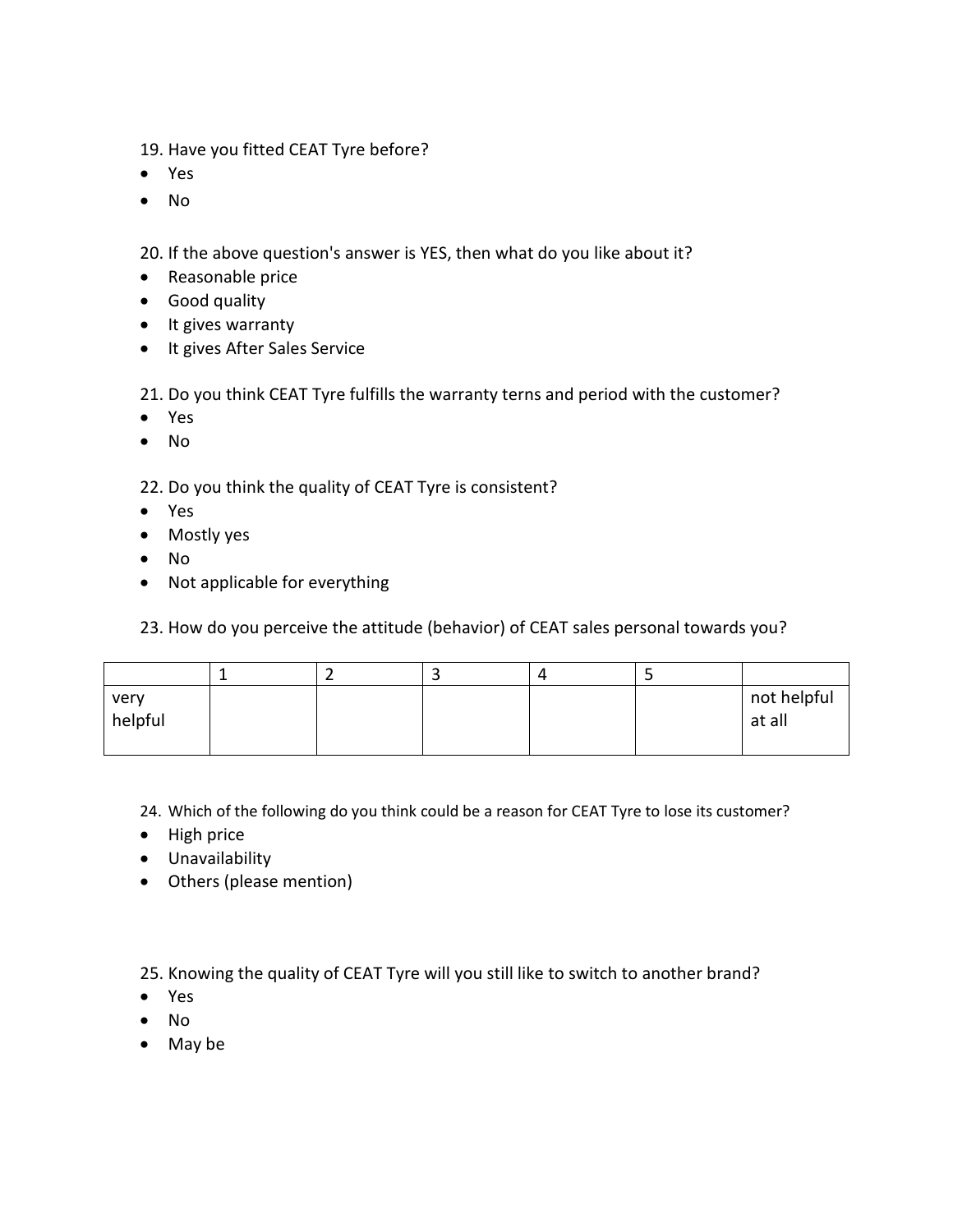26. How do you think CEAT Tyre can attract its new customers?

- Better promotional activity
- Discount
- Others (please mention)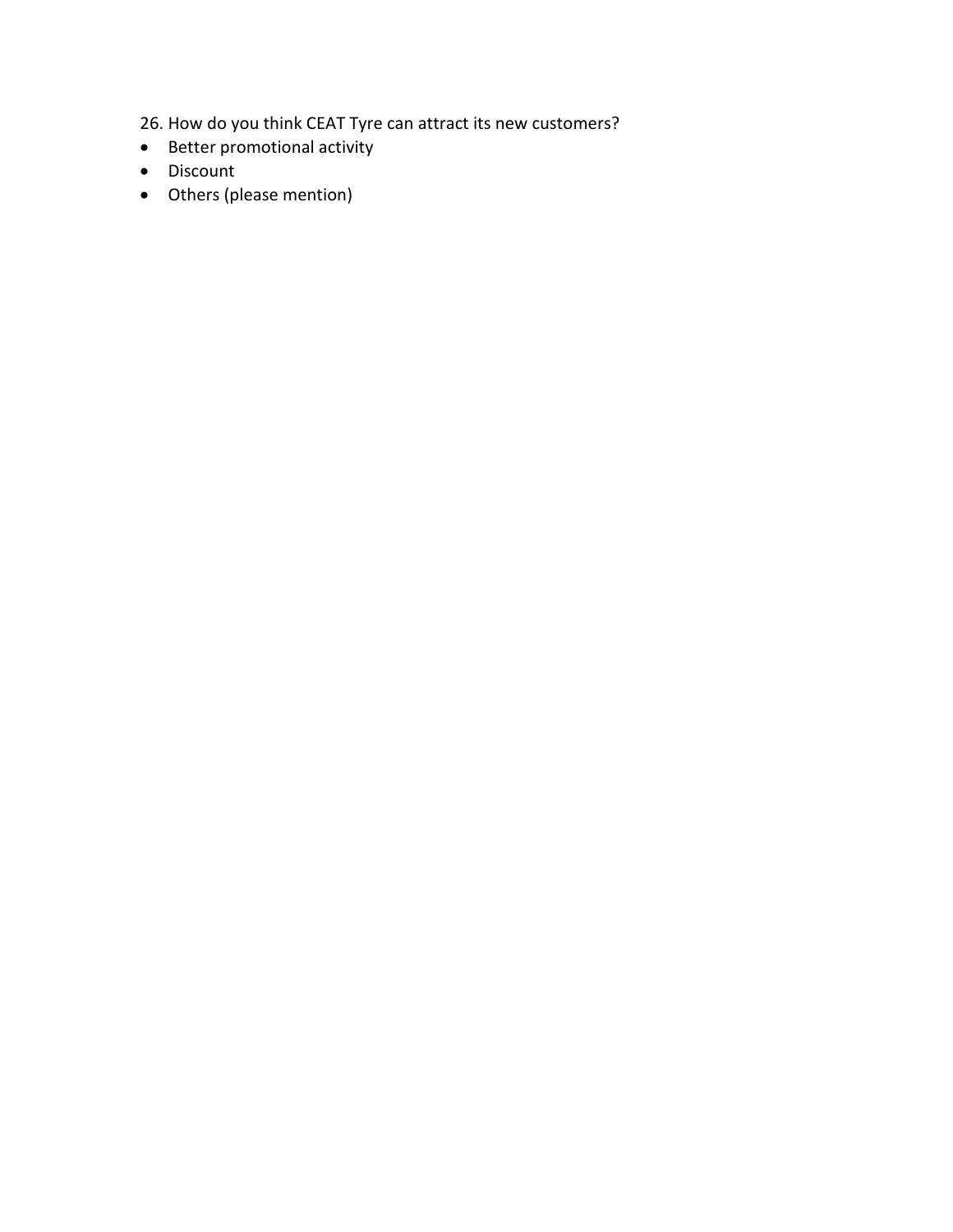## Dealer Survey

Name of the store:

- 1. Name:
- 2. Address:
- 3. Phone no.:
- 4. A) D.O.B: B) Marriage Anniversary:
- 5. Which factor influences you the most to deal with a particular brand?
- a) profit
- b) quality
- c)customer demand
- d) company policy

| 1          |  |
|------------|--|
| $\sqrt{2}$ |  |
| 3          |  |
| 4          |  |
| 5          |  |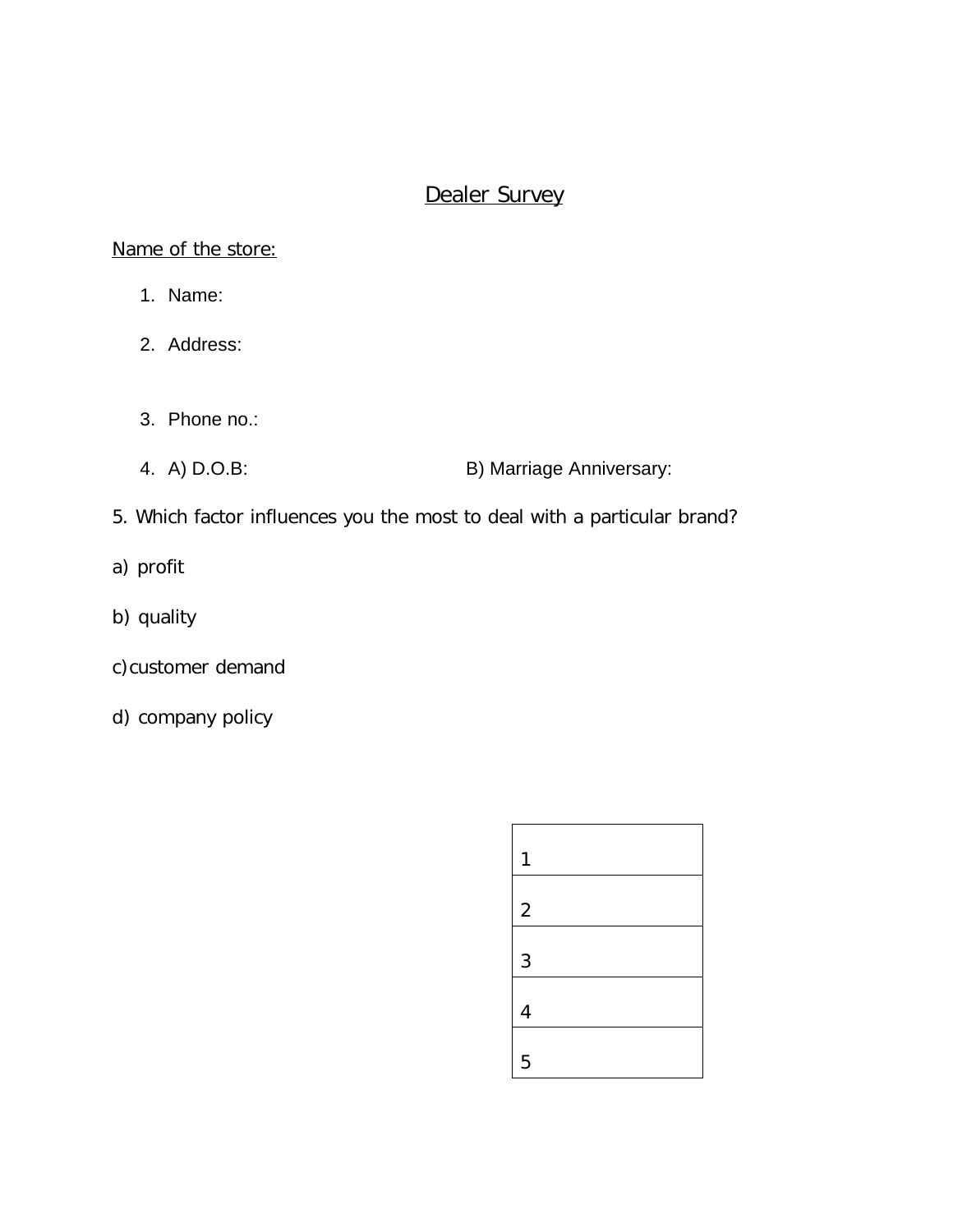6. Arrange the following according to the demands:(1=maximum, 7=minimum)

a) Birla  $\_\_$ 

b) CEAT  $\_$ 

c) Hitech \_\_\_

d) JK Tyres \_\_\_

e) Maxxis \_\_\_

f) MRF  $\_\_$ 

g) Vikrant \_\_

7.Rate CEAT from 1-5 based on their last 9 months of business in Bangladesh. (5=excellent, 4=good, 3=average, 2=not good, 1=very bad)

|                    | 5 | 4 | 3 | $\overline{2}$ |  |
|--------------------|---|---|---|----------------|--|
| a. profit          |   |   |   |                |  |
| b. quality         |   |   |   |                |  |
| c. customer demand |   |   |   |                |  |
| d. company policy  |   |   |   |                |  |

### 8. Tick the following:

|  | Strongly   Agree |  | Neutral   Disagree   Strongly |          |
|--|------------------|--|-------------------------------|----------|
|  | Agree            |  |                               | Disagree |

| n | customer |
|---|----------|
|   |          |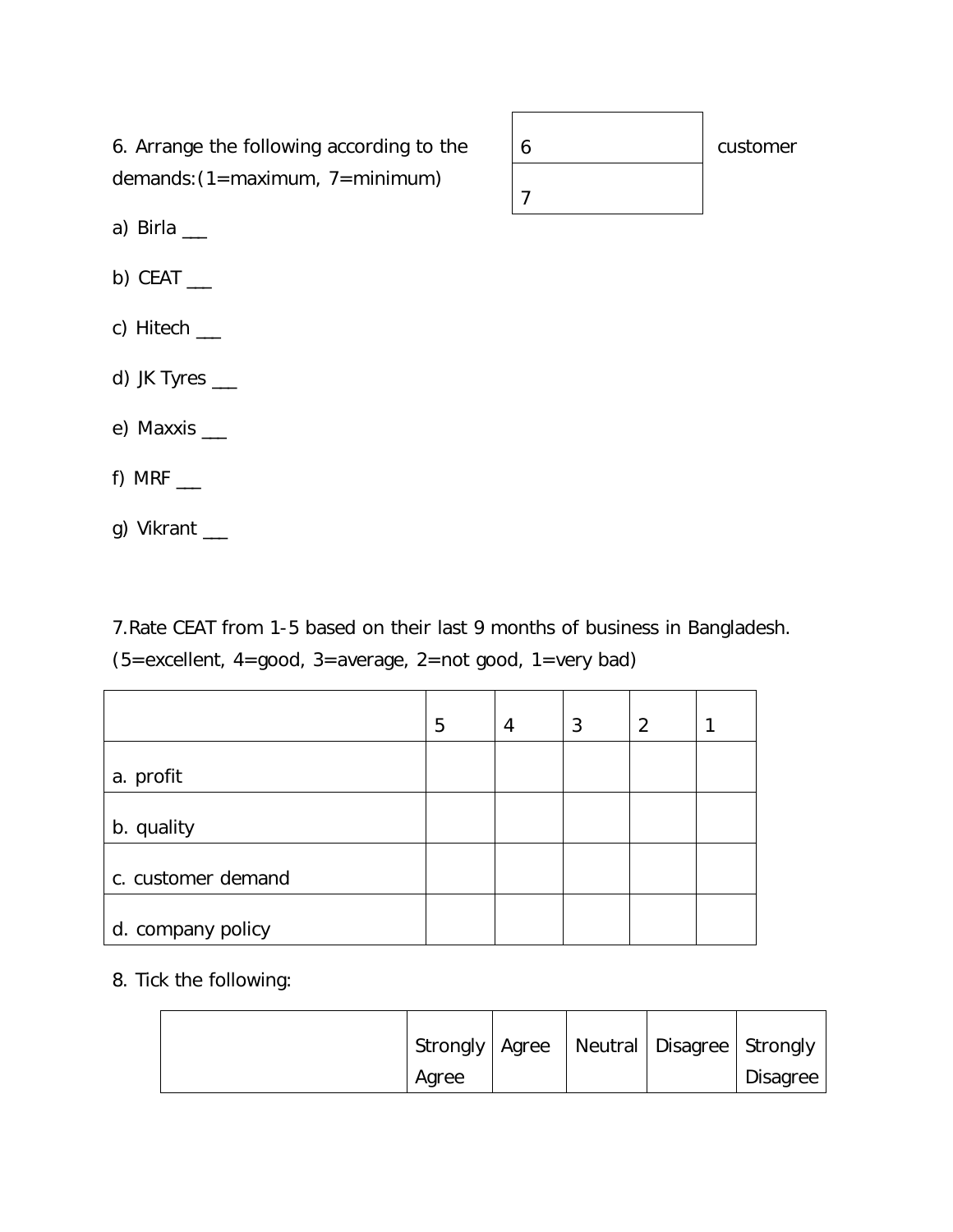| a. CEAT delivers on<br>time                              |  |  |  |
|----------------------------------------------------------|--|--|--|
| b. I am satisfied with<br>the profit I get<br>from CEAT  |  |  |  |
| c. I like the schemes<br>of CEAT                         |  |  |  |
| d. CEAT maintains<br>good connection<br>with the dealers |  |  |  |
| e. CEAT is trustworthy                                   |  |  |  |

9.How important is promotional activities for a product?

|           | ີ | 4 |  |            |
|-----------|---|---|--|------------|
| Very      |   |   |  | <b>Not</b> |
| Important |   |   |  | Important  |

10. Which scheme would you like most? (5=maximum, 1=Minimum)

| Scheme        | 2 | 3 | 5 |
|---------------|---|---|---|
| Gifts         |   |   |   |
|               |   |   |   |
| Foreign visit |   |   |   |
| Cash discount |   |   |   |